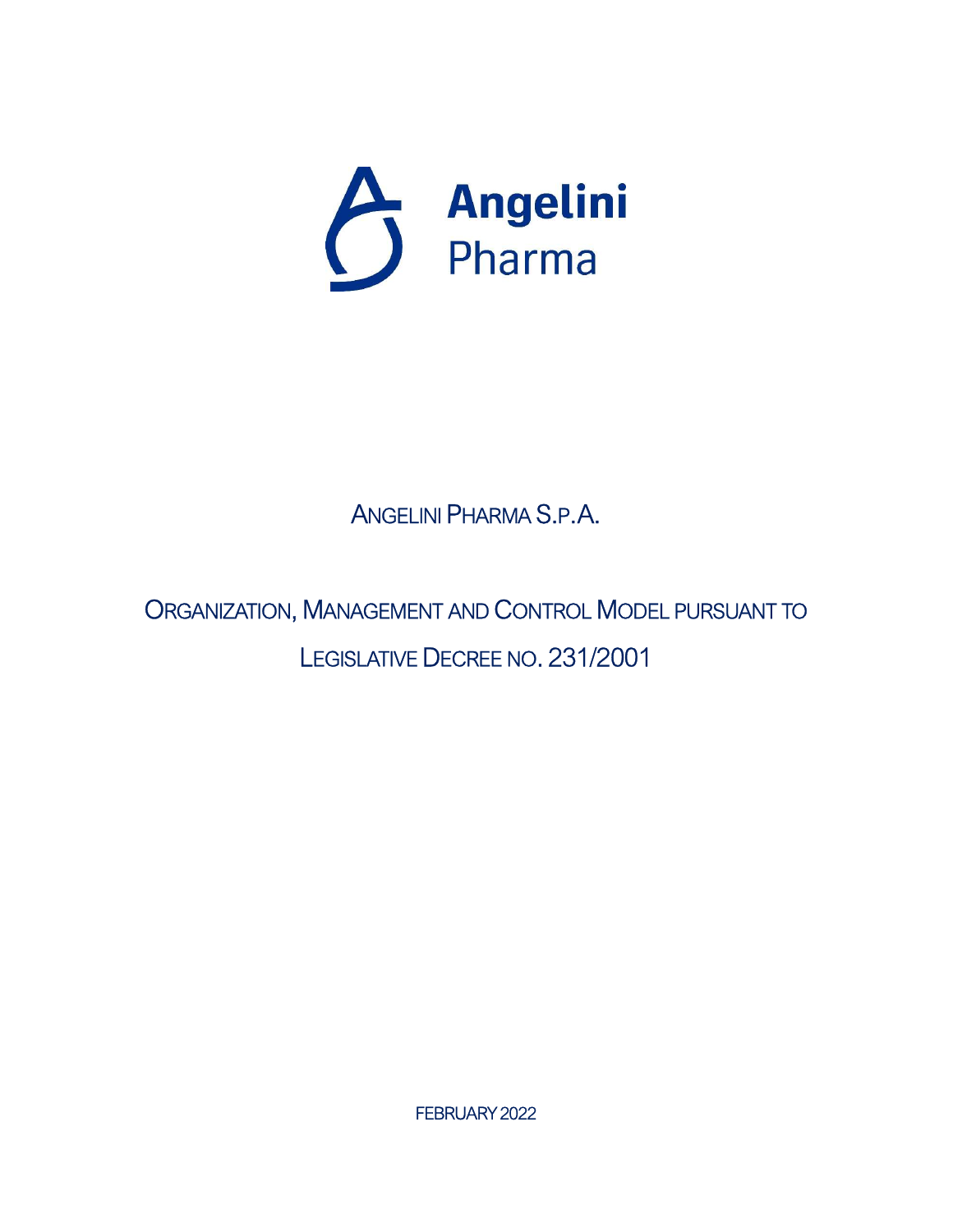## Table of Updates

| <b>Version</b> | Approval          |
|----------------|-------------------|
|                | 28 April 2006     |
|                | 27 March 2012     |
| Ш              | 29 March 2016     |
| IV             | 12 May 2017       |
|                | 10 October 2018   |
| V١             | 7 January 2020    |
| VII            | 22 September 2021 |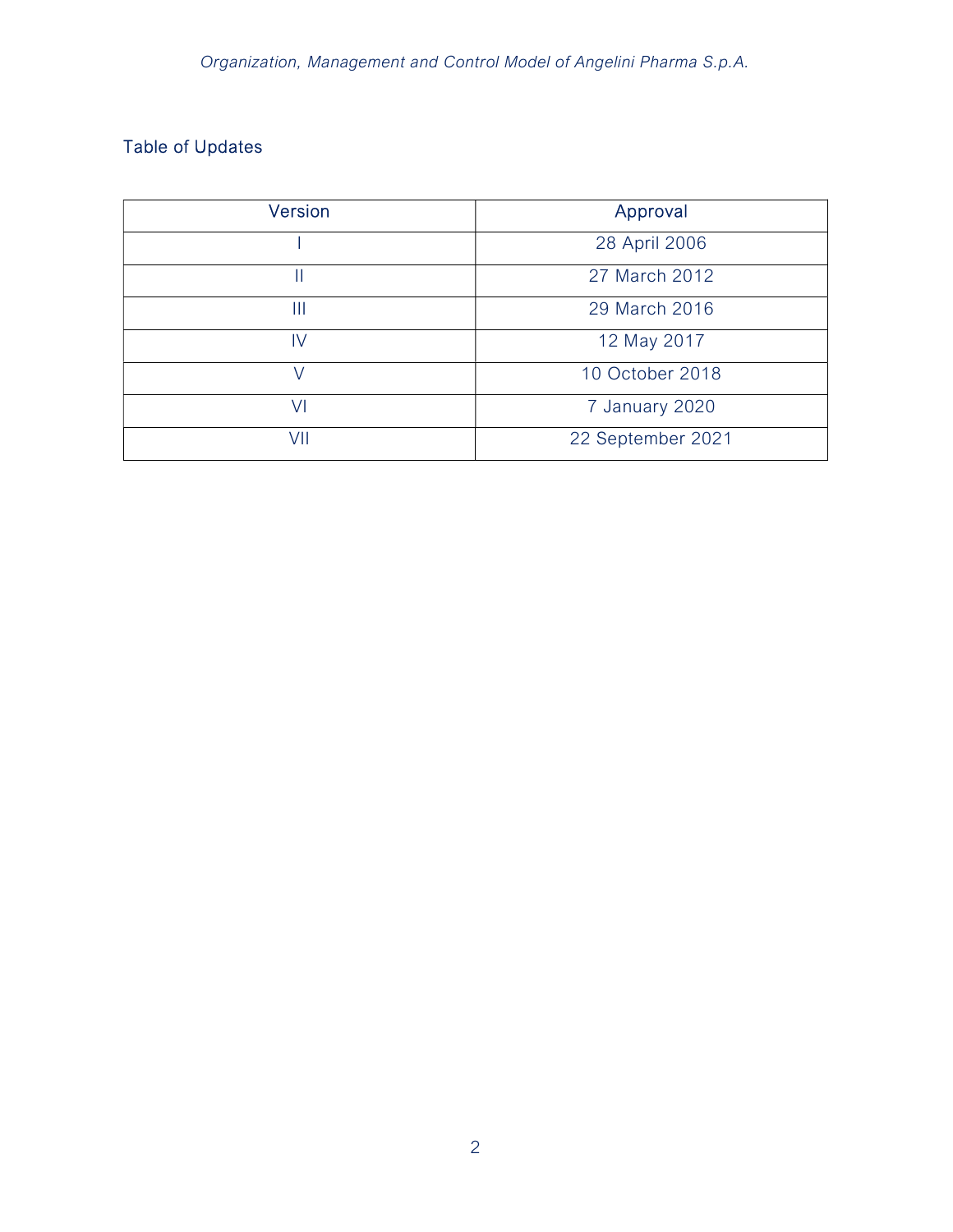## **SUMMARY**

| SECTION 1 THE ADMINISTRATIVE LIABILITY OF ENTITIES PURSUANT TO                  |  |
|---------------------------------------------------------------------------------|--|
|                                                                                 |  |
|                                                                                 |  |
|                                                                                 |  |
| II.3. Approval of the Model and subsequent amendments/additions30               |  |
|                                                                                 |  |
| SECTION III THE COMPONENTS OF THE PREVENTIVE CONTROL SYSTEM 32                  |  |
|                                                                                 |  |
|                                                                                 |  |
|                                                                                 |  |
|                                                                                 |  |
|                                                                                 |  |
|                                                                                 |  |
|                                                                                 |  |
|                                                                                 |  |
| IV.2. Composition of the Supervisory Body: requirements, method of appointment, |  |
| IV.3. Causes of ineligibility and disqualification; powers of revocation41      |  |
| IV.4. Supervisory Body resources and coordination with company resources44      |  |
|                                                                                 |  |
|                                                                                 |  |
|                                                                                 |  |
| IV.8. Reporting by the Supervisory Body to the Corporate Bodies. 51             |  |
|                                                                                 |  |
|                                                                                 |  |
| $\equiv$                                                                        |  |
| IV.10. Relations between the Supervisory Bodies of Group Companies. 55          |  |
|                                                                                 |  |
|                                                                                 |  |
|                                                                                 |  |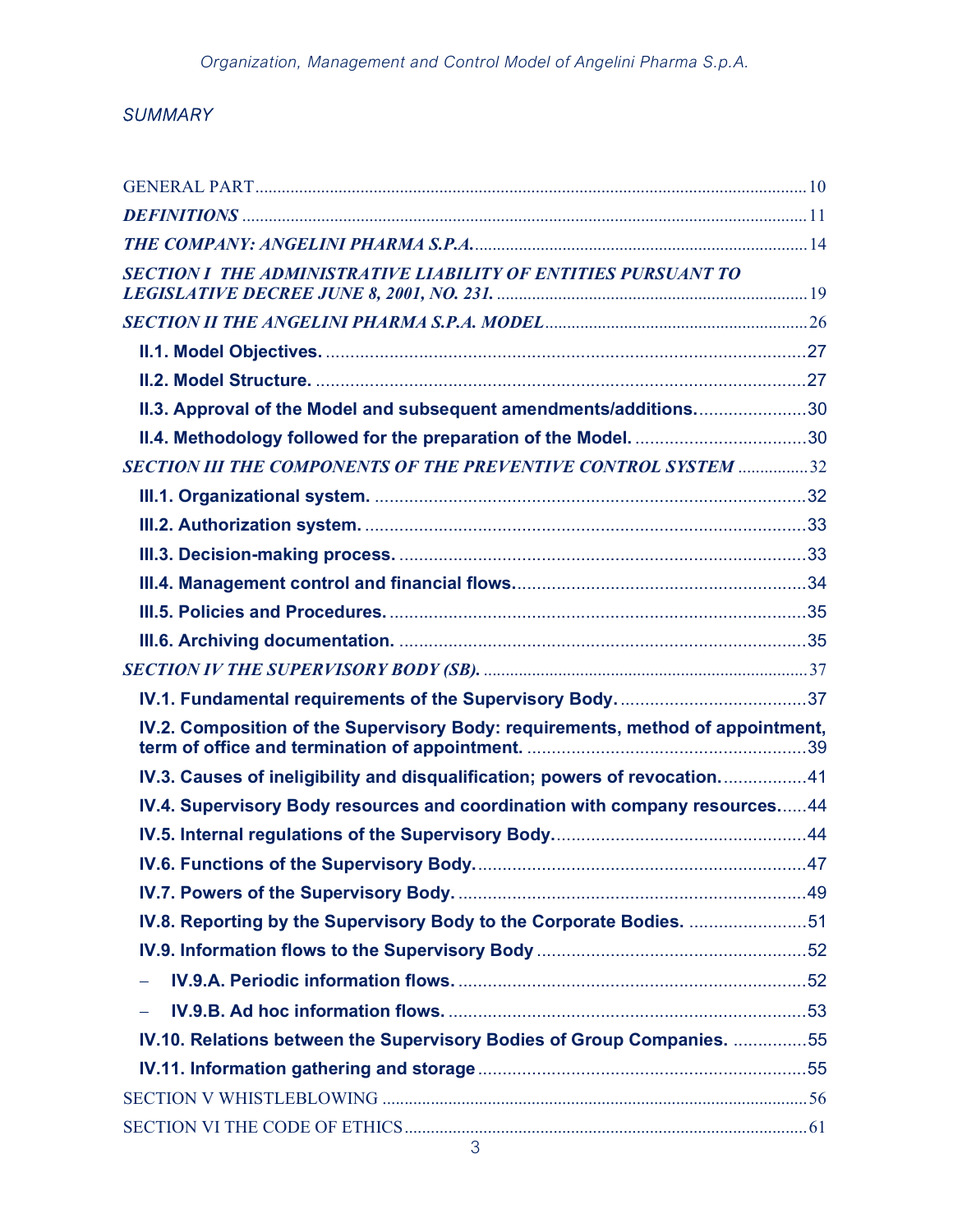|    | <b>SECTION VII DISSEMINATION OF THE MODEL AND TRAINING OF RECIPIENTS 62</b>        |  |
|----|------------------------------------------------------------------------------------|--|
|    |                                                                                    |  |
|    |                                                                                    |  |
|    |                                                                                    |  |
|    |                                                                                    |  |
|    |                                                                                    |  |
|    |                                                                                    |  |
|    |                                                                                    |  |
|    |                                                                                    |  |
|    |                                                                                    |  |
|    | VIII.6. Disciplinary system against the Administrative Body and/or its members. 82 |  |
|    | VIII.7. Disciplinary system towards the Board of Statutory Auditors and its        |  |
|    | VIII.8. Disciplinary system towards external collaborators and contractual         |  |
|    |                                                                                    |  |
| 1. |                                                                                    |  |
| ⋗  |                                                                                    |  |
| ⋗  | Offenses that can potentially be committed with reference to this risk area88      |  |
| ➤  |                                                                                    |  |
| ⋗  |                                                                                    |  |
| ⋗  |                                                                                    |  |
| ➤  |                                                                                    |  |
| 2. | TENDERS AND CONTRACTS WITH THE PUBLIC ADMINISTRATION 100                           |  |
| ➤  | Offenses that can potentially be committed with reference to this risk area100     |  |
| ➤  |                                                                                    |  |
| ⋗  |                                                                                    |  |
| ⋗  |                                                                                    |  |
| 3. |                                                                                    |  |
| ➤  | Offenses that can potentially be committed with reference to this risk area 105    |  |
| ➤  |                                                                                    |  |
| ⋗  |                                                                                    |  |
| ⋗  |                                                                                    |  |
| 4. |                                                                                    |  |
| ➤  | Offenses that can potentially be committed with reference to this risk area111     |  |
| ➤  |                                                                                    |  |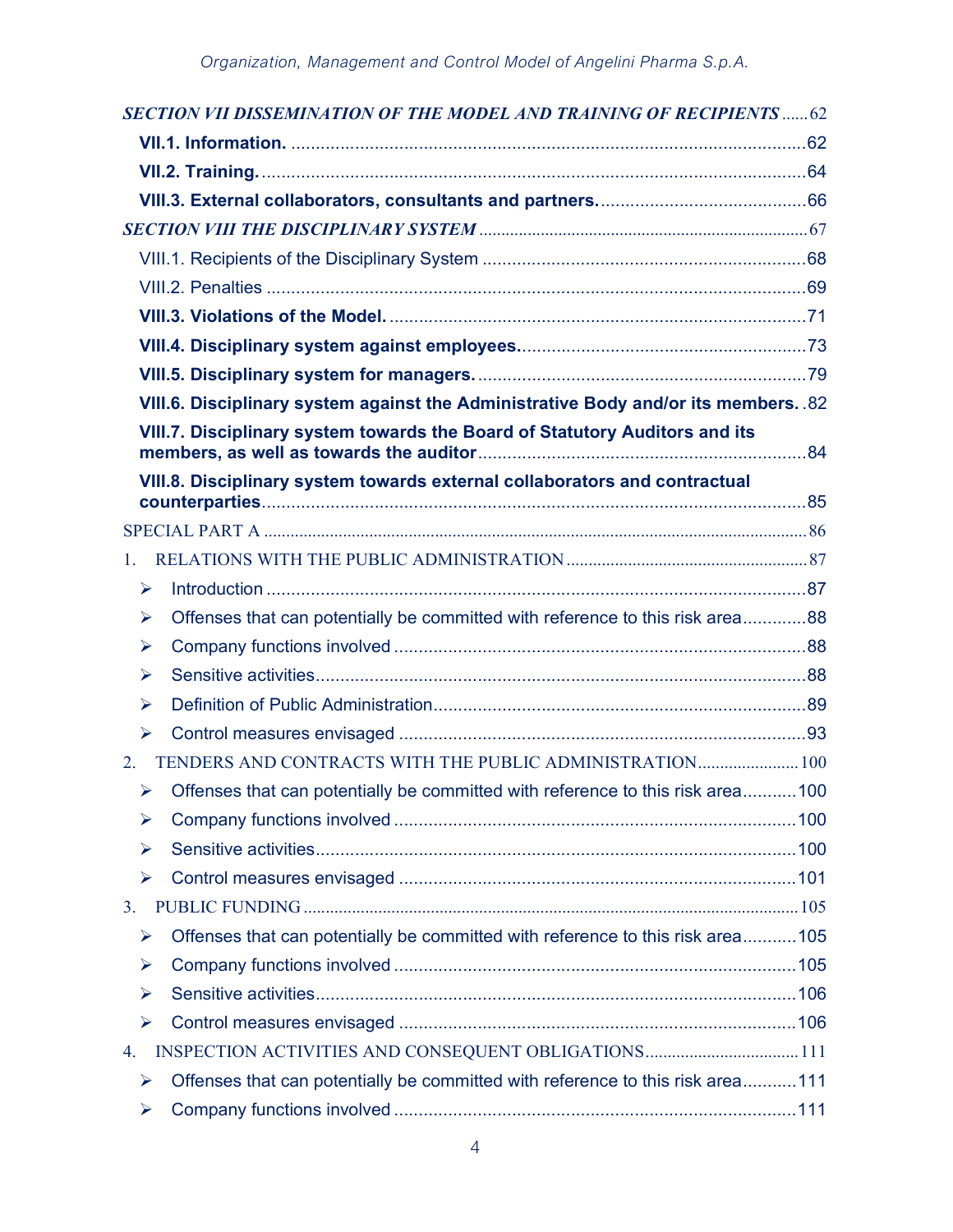| ➤   |                                                                                                                                 |  |
|-----|---------------------------------------------------------------------------------------------------------------------------------|--|
| ➤   |                                                                                                                                 |  |
| 5.  | DONATIONS, SCHOLARSHIPS AND OTHER CHARITABLE INITIATIVES116                                                                     |  |
| ➤   | Offenses that can potentially be committed with reference to this risk area116                                                  |  |
| ⋗   |                                                                                                                                 |  |
| ➤   |                                                                                                                                 |  |
| ➤   |                                                                                                                                 |  |
| 6.  |                                                                                                                                 |  |
| ➤   | Offenses that can potentially be committed with reference to this risk area 122                                                 |  |
| ⋗   |                                                                                                                                 |  |
| ➤   |                                                                                                                                 |  |
| ➤   |                                                                                                                                 |  |
| 7.  |                                                                                                                                 |  |
| ➤   | Offenses that can potentially be committed with reference to this risk area126                                                  |  |
| ⋗   |                                                                                                                                 |  |
| ⋗   |                                                                                                                                 |  |
| ➤   |                                                                                                                                 |  |
| 8.  |                                                                                                                                 |  |
| ➤   | Offenses that can potentially be committed with reference to this risk area140                                                  |  |
| ➤   |                                                                                                                                 |  |
| ⋗   |                                                                                                                                 |  |
| ➤   |                                                                                                                                 |  |
| 9.  |                                                                                                                                 |  |
| ⋗   | Offenses that can potentially be committed with reference to this risk area148                                                  |  |
| ⋗   |                                                                                                                                 |  |
| ⋗   |                                                                                                                                 |  |
| ➤   |                                                                                                                                 |  |
| 10. | EVENT MANAGEMENT (CONFERENCE EVENTS, COMPANY LAB VISITS,<br>SEMINARS, INVESTIGATOR MEETINGS, STANDALONE, SYMPOSIA AND SATELLITE |  |
| ➤   | Offenses that can potentially be committed with reference to this risk area153                                                  |  |
| ➤   |                                                                                                                                 |  |
| ➤   |                                                                                                                                 |  |
| ➤   |                                                                                                                                 |  |
| 11. |                                                                                                                                 |  |
| ➤   | Offenses that can potentially be committed with reference to this risk area166                                                  |  |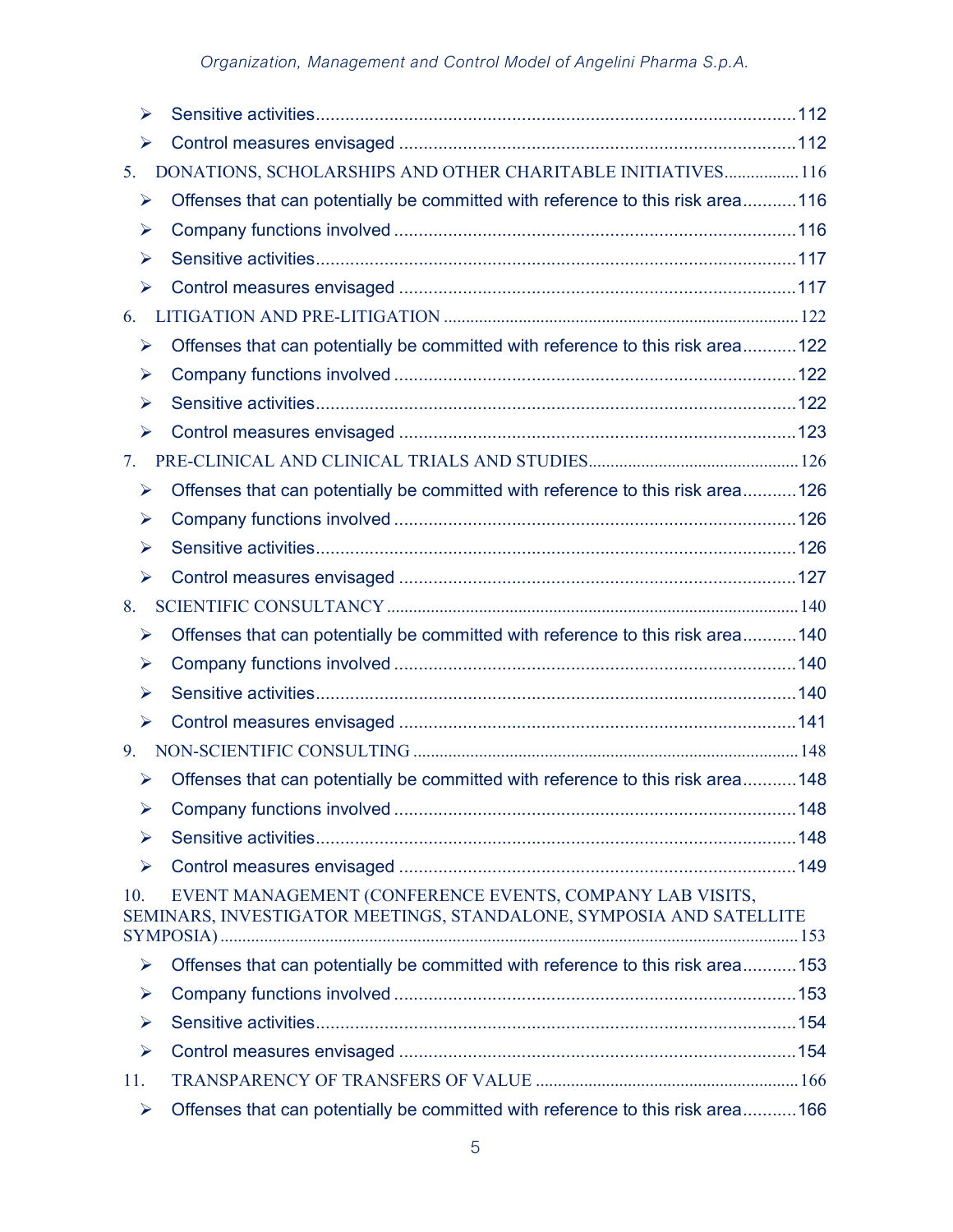| ➤                     |                                                                                 |  |
|-----------------------|---------------------------------------------------------------------------------|--|
| ⋗                     |                                                                                 |  |
| ➤                     |                                                                                 |  |
| 12.                   |                                                                                 |  |
| ➤                     | Offenses that can potentially be committed with reference to this risk area173  |  |
| ➤                     |                                                                                 |  |
| ⋗                     |                                                                                 |  |
| $\blacktriangleright$ |                                                                                 |  |
| 13.                   |                                                                                 |  |
| ➤                     | Offenses that can potentially be committed with reference to this risk area180  |  |
| ➤                     |                                                                                 |  |
| ➤                     |                                                                                 |  |
| $\blacktriangleright$ |                                                                                 |  |
| 14.                   |                                                                                 |  |
| ➤                     | Offenses that can potentially be committed with reference to this risk area 185 |  |
| ➤                     |                                                                                 |  |
| ➤                     |                                                                                 |  |
| $\blacktriangleright$ |                                                                                 |  |
| 15.                   |                                                                                 |  |
| ➤                     | Offenses that can potentially be committed with reference to this risk area200  |  |
| ➤                     |                                                                                 |  |
| ➤                     |                                                                                 |  |
| $\blacktriangleright$ |                                                                                 |  |
| 16.                   |                                                                                 |  |
| ➤                     | Offenses that can potentially be committed with reference to this risk area203  |  |
| ⋗                     |                                                                                 |  |
| ⋗                     |                                                                                 |  |
| ➤                     |                                                                                 |  |
| 17.                   |                                                                                 |  |
| ➤                     | Offenses that can potentially be committed with reference to this risk area206  |  |
| ➤                     |                                                                                 |  |
| ➤                     |                                                                                 |  |
| ➤                     |                                                                                 |  |
| 18.                   |                                                                                 |  |
| ➤                     | Offenses that can potentially be committed with reference to this risk area217  |  |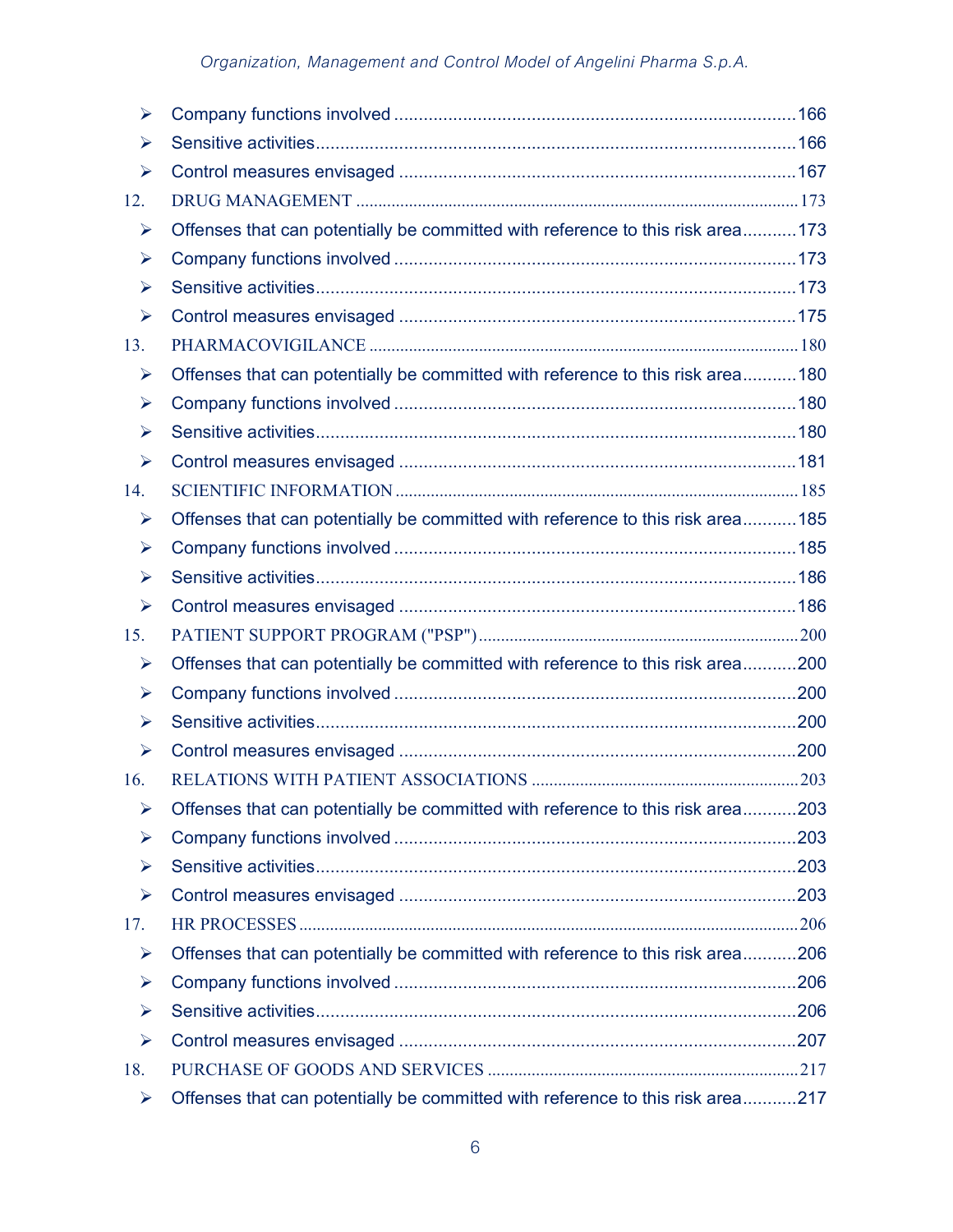| ⋗   |                                                                                |  |
|-----|--------------------------------------------------------------------------------|--|
| ⋗   |                                                                                |  |
| ➤   |                                                                                |  |
| 19. |                                                                                |  |
| ➤   | Offenses that can potentially be committed with reference to this risk area223 |  |
| ⋗   |                                                                                |  |
| ⋗   |                                                                                |  |
| ➤   |                                                                                |  |
| 20. | PRODUCTION, LOGISTICS AND QUALITY MANAGEMENT SYSTEM (QMS) 227                  |  |
| ➤   | Offenses that can potentially be committed with reference to this risk area227 |  |
| ⋗   |                                                                                |  |
| ⋗   |                                                                                |  |
| ➤   |                                                                                |  |
| 21. |                                                                                |  |
| ➤   | Offenses that can potentially be committed with reference to this risk area237 |  |
| ⋗   |                                                                                |  |
| ⋗   |                                                                                |  |
| ➤   |                                                                                |  |
| 22. |                                                                                |  |
| ➤   | Offenses that can potentially be committed with reference to this risk area241 |  |
| ⋗   |                                                                                |  |
| ⋗   |                                                                                |  |
| ➤   |                                                                                |  |
| 23. |                                                                                |  |
| ➤   | Offenses that can potentially be committed with reference to this risk area248 |  |
| ➤   |                                                                                |  |
| ⋗   |                                                                                |  |
| ➤   |                                                                                |  |
| 24. |                                                                                |  |
| ➤   | Offenses that can potentially be committed with reference to this risk area252 |  |
| ➤   |                                                                                |  |
| ⋗   |                                                                                |  |
| ➤   |                                                                                |  |
| 25. |                                                                                |  |
| ➤   | Offenses that can potentially be committed with reference to this risk area257 |  |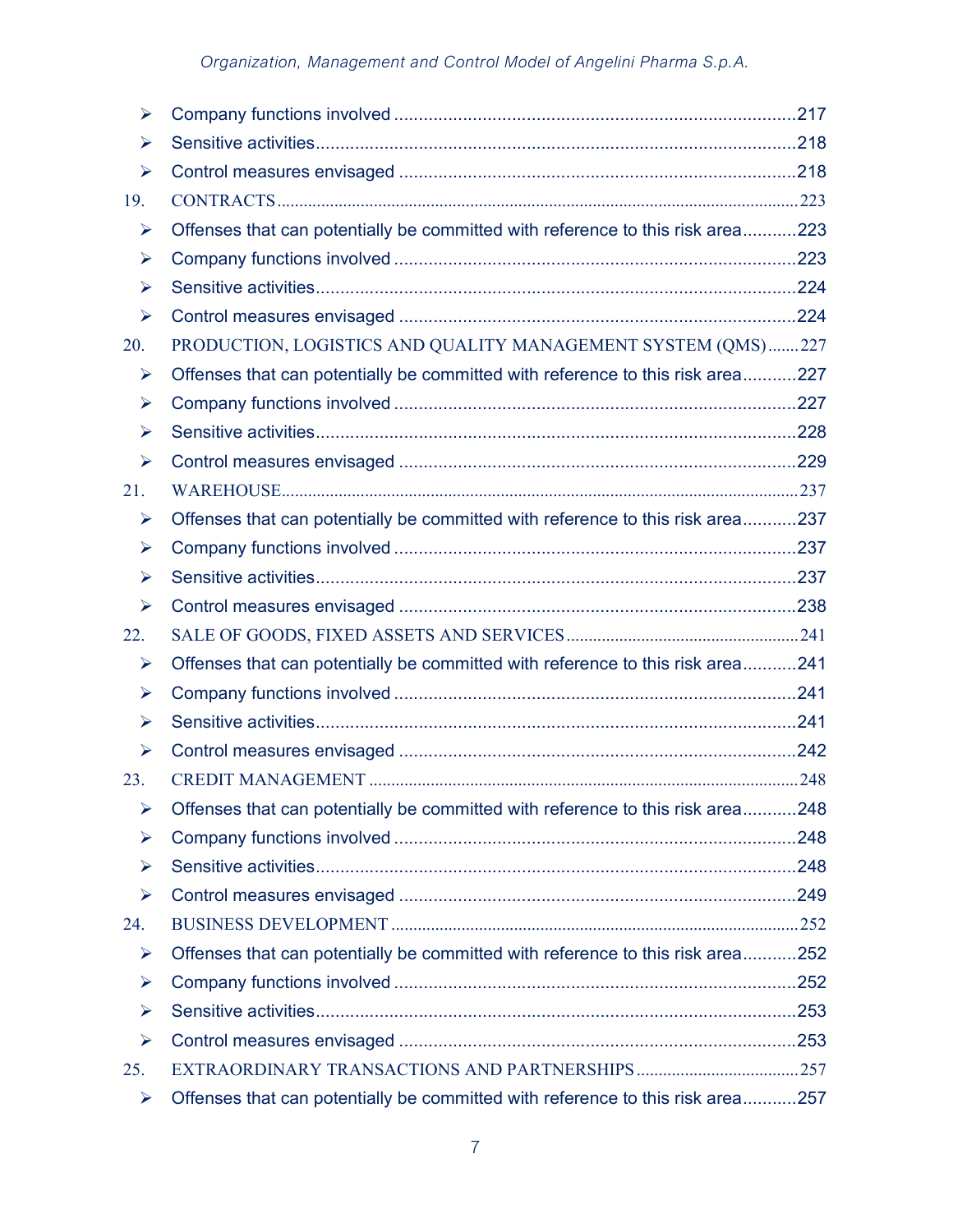| ⋗   |                                                                                |  |
|-----|--------------------------------------------------------------------------------|--|
| ⋗   |                                                                                |  |
| ⋗   |                                                                                |  |
| 26. |                                                                                |  |
| ➤   | Offenses that can potentially be committed with reference to this risk area264 |  |
| ⋗   |                                                                                |  |
| ⋗   |                                                                                |  |
| ➤   |                                                                                |  |
| 27. |                                                                                |  |
| ➤   | Offenses that can potentially be committed with reference to this risk area269 |  |
| ➤   |                                                                                |  |
| ⋗   |                                                                                |  |
| ➤   |                                                                                |  |
| 28. |                                                                                |  |
| ➤   | Offenses that can potentially be committed with reference to this risk area274 |  |
| ➤   |                                                                                |  |
| ⋗   |                                                                                |  |
| ➤   |                                                                                |  |
| 29. |                                                                                |  |
| ➤   | Offenses that can potentially be committed with reference to this risk area278 |  |
| ⋗   |                                                                                |  |
| ➤   |                                                                                |  |
| ➤   |                                                                                |  |
| 30. |                                                                                |  |
| ➤   | Offenses that can potentially be committed with reference to this risk area282 |  |
| ⋗   |                                                                                |  |
| ⋗   |                                                                                |  |
| ➤   |                                                                                |  |
| 31. |                                                                                |  |
| ➤   | Offenses that can potentially be committed with reference to this risk area287 |  |
| ➤   |                                                                                |  |
| ⋗   |                                                                                |  |
| ➤   |                                                                                |  |
| 32. |                                                                                |  |
| ➤   | Offenses that can potentially be committed with reference to this risk area294 |  |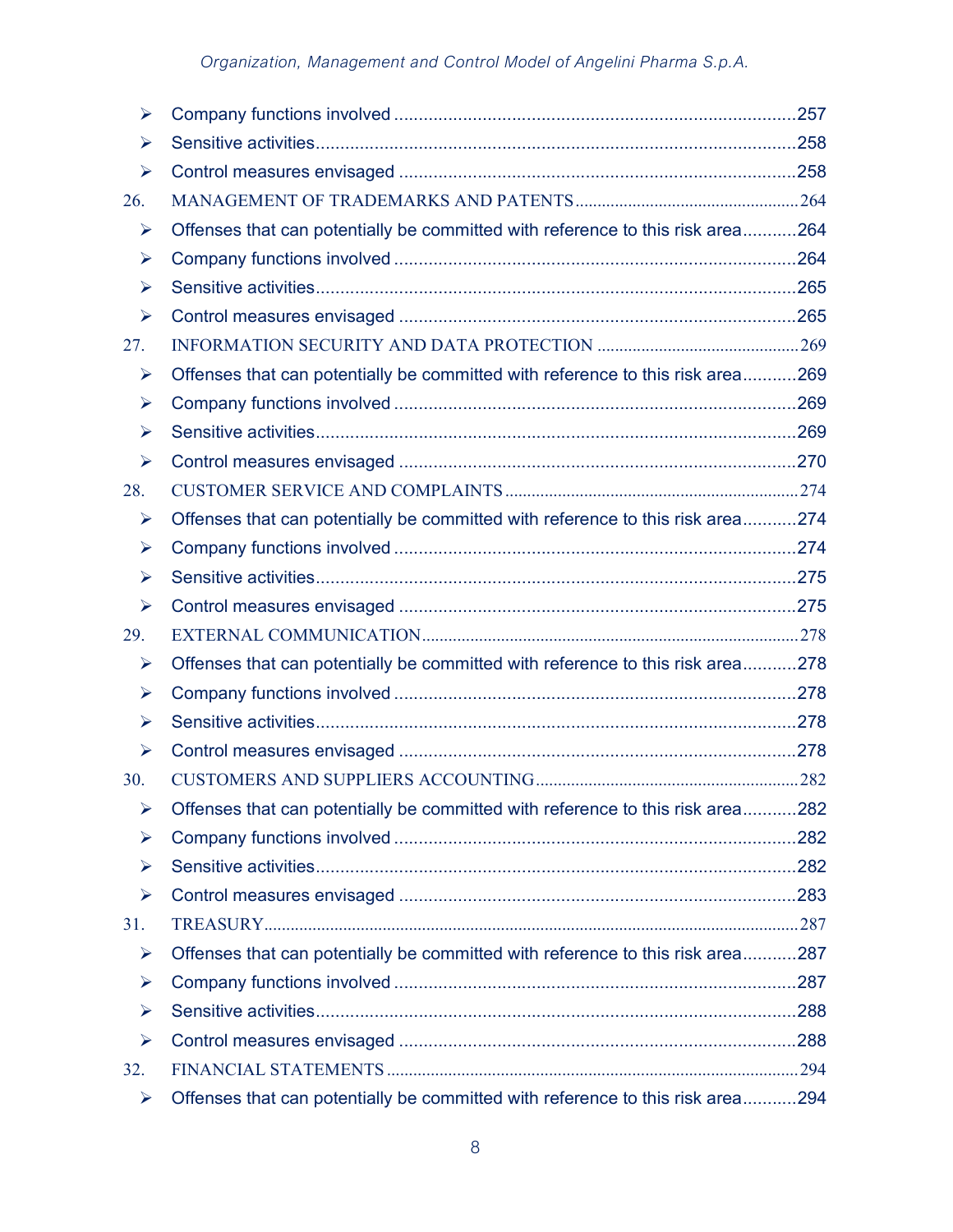| ➤   |                                                                                |  |
|-----|--------------------------------------------------------------------------------|--|
| ⋗   |                                                                                |  |
| ➤   |                                                                                |  |
| 33. | ADMINISTRATION, MEETING ACTIVITIES AND CAPITAL MANAGEMENT 301                  |  |
| ➤   | Offenses that can potentially be committed with reference to this risk area301 |  |
| ➤   |                                                                                |  |
| ➤   |                                                                                |  |
| ➤   |                                                                                |  |
| 34. |                                                                                |  |
| ➤   | Offenses that can potentially be committed with reference to this risk area306 |  |
| ➤   |                                                                                |  |
| ⋗   |                                                                                |  |
| ➤   |                                                                                |  |
| 35. |                                                                                |  |
| ➤   | Offenses that can potentially be committed with reference to this risk area310 |  |
| ➤   |                                                                                |  |
| ➤   |                                                                                |  |
| ➤   |                                                                                |  |
| 36. |                                                                                |  |
| ➤   | Offenses that can potentially be committed with reference to this risk area315 |  |
| ➤   |                                                                                |  |
| ➤   |                                                                                |  |
| ➤   |                                                                                |  |
|     |                                                                                |  |
|     |                                                                                |  |
| ⋗   | Offenses that may potentially be committed under this Special Section 323      |  |
| ➤   |                                                                                |  |
| ➤   |                                                                                |  |
|     |                                                                                |  |
|     |                                                                                |  |
| ➤   | Offenses that may potentially be committed under this Special Section 340      |  |
| ➤   |                                                                                |  |
| ➤   |                                                                                |  |

\* \* \*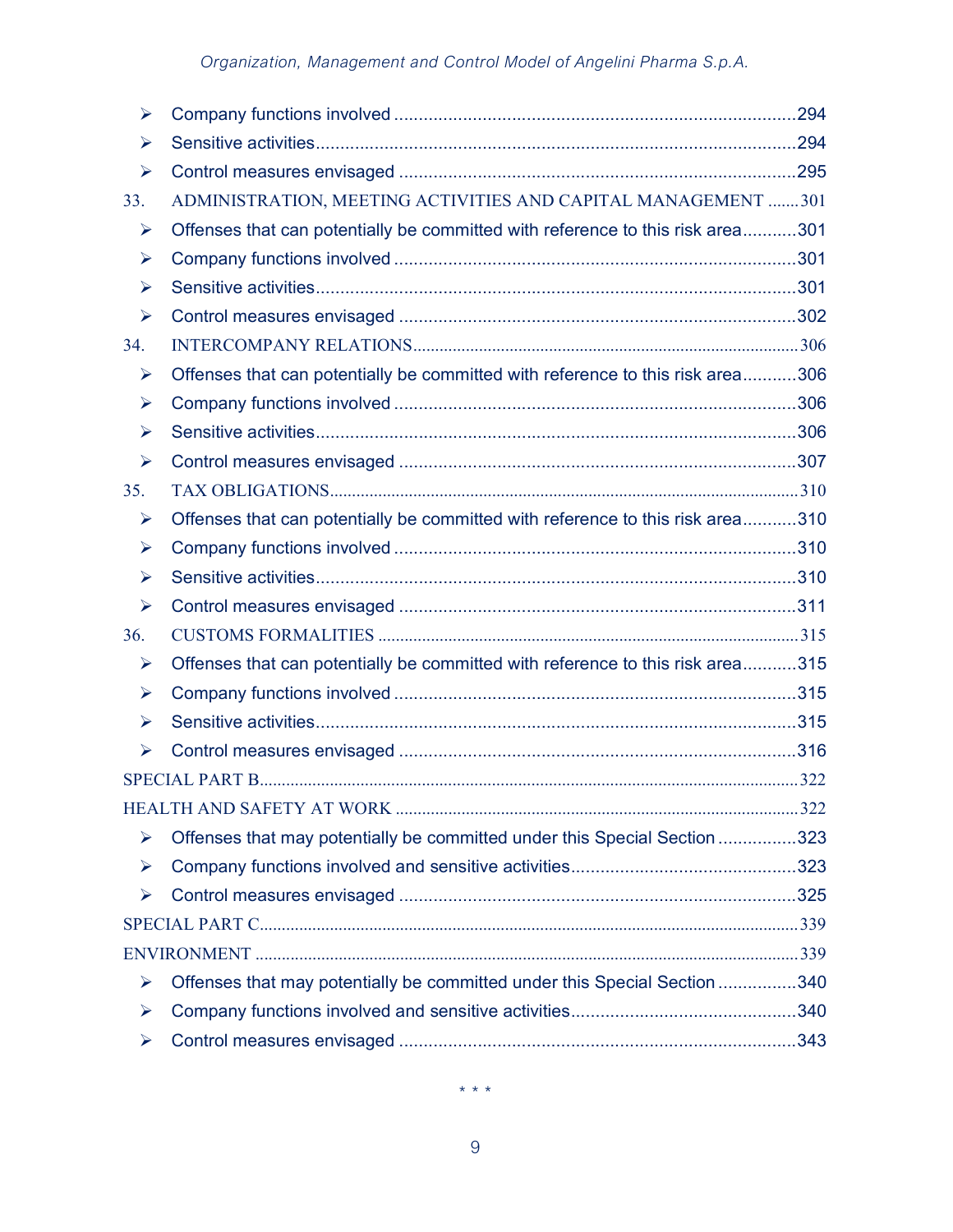GENERAL PART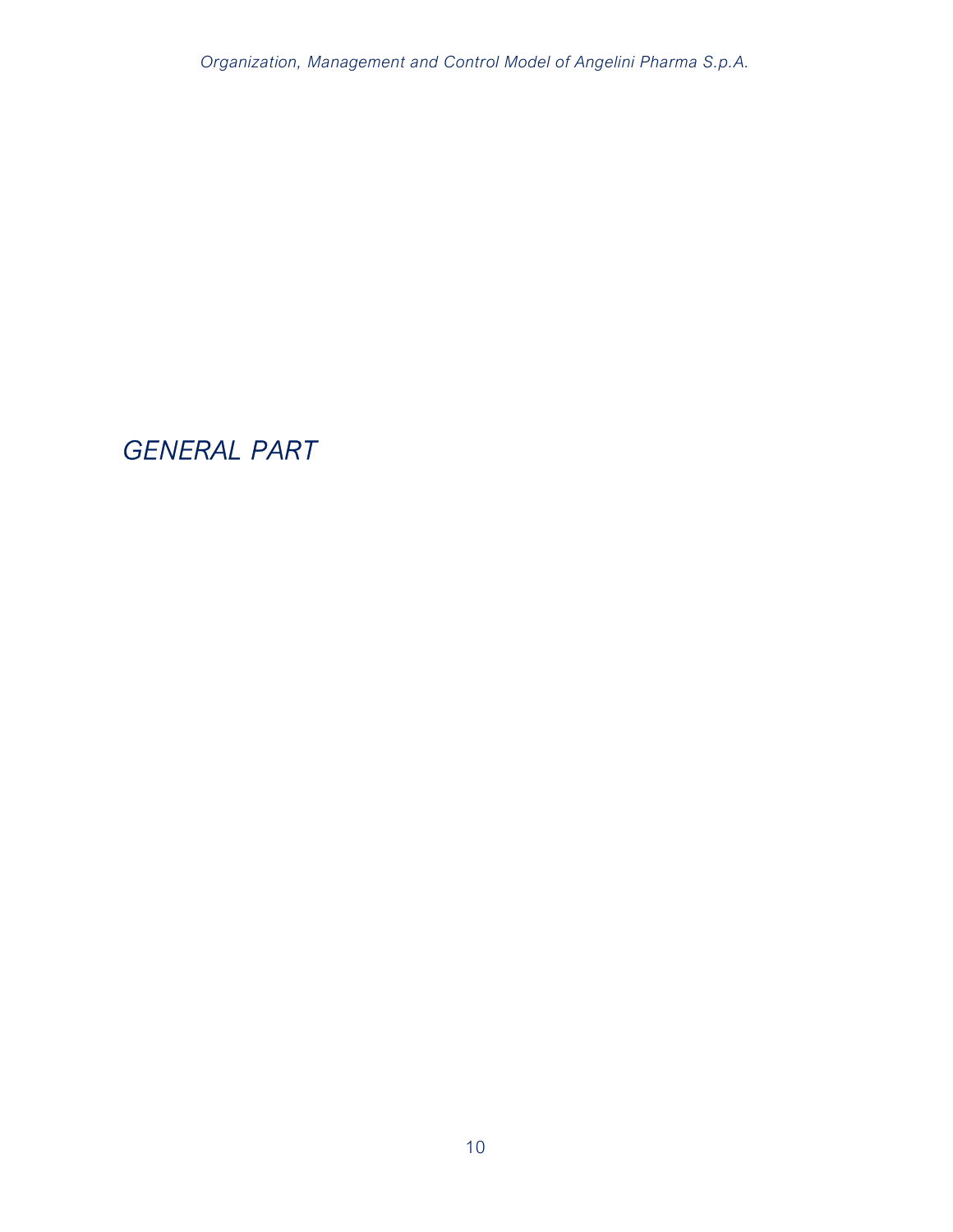## **Definitions**

The following definitions apply to all parts of the Model; additional definitions may be contained in the Special Parts.

### Risk Areas:

Areas of the Company's activity in which there is a risk of one of the underlying offenses indicated in Legislative Decree no. 231/2001 being committed.

## Code of Ethics:

Document defining the principles of conduct to be observed by all those who work in the name of or on behalf of the Company or who collaborate with it.

### Consultants:

Individuals who act in the name and/or on behalf of Angelini Pharma S.p.A. on the basis of a mandate or other collaborative relationship.

### Decree:

Legislative Decree June 8, 2001, no. 231 ("Regulations governing the administrative liability of legal entities, companies and associations, including those without legal personality, pursuant to article 11 of Law no. 300 of September 29, 2000").

## Recipients of the Organizational Model:

All persons to whom the Model is addressed, and in particular:

- corporate bodies and their members;
- employees;
- the Company's collaborators and consultants involved in areas at risk who are obliged to comply with the Model by virtue of a specific contractual clause;
- the members of the Supervisory Body, since they do not belong to the abovementioned categories.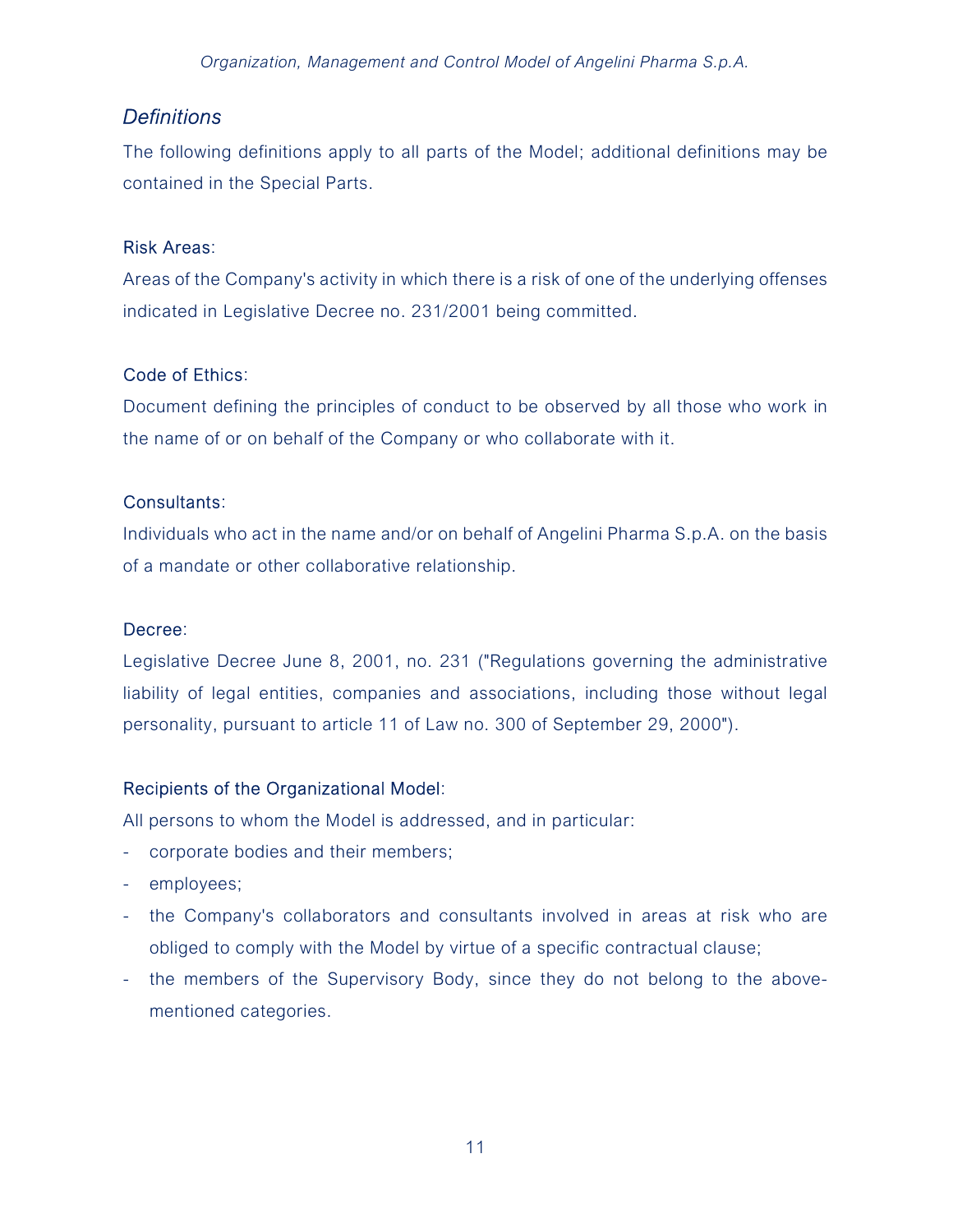### Employees:

Those who are obliged to collaborate with the company by means of remuneration, providing their intellectual or manual work in the employ and under the direction of the entrepreneur.

### Corporate Executive:

Person holding administrative, managerial and control positions.

### Suppliers:

Suppliers of goods and services (excluding consultancy) used by the Company in the areas or activities at risk.

### Guidelines:

The Guidelines adopted by associations representing bodies for the preparation of organizational, management and control models pursuant to art. 6, paragraph 3, Legislative Decree no. 231/2001.

## Organization, Management and Control Model (MOG):

The organization, management and control model envisaged by the Decree, adopted by Angelini Pharma S.p.A. and represented by this document, the Special Parts and the Annexes, which are an integral part of it.

## Supervisory Body (SB):

Body envisaged and regulated by Legislative Decree no. 231/2001, endowed with autonomous powers of initiative and control, responsible for supervising the effective implementation of the Model and its updating.

## Public Administration:

Central and local government bodies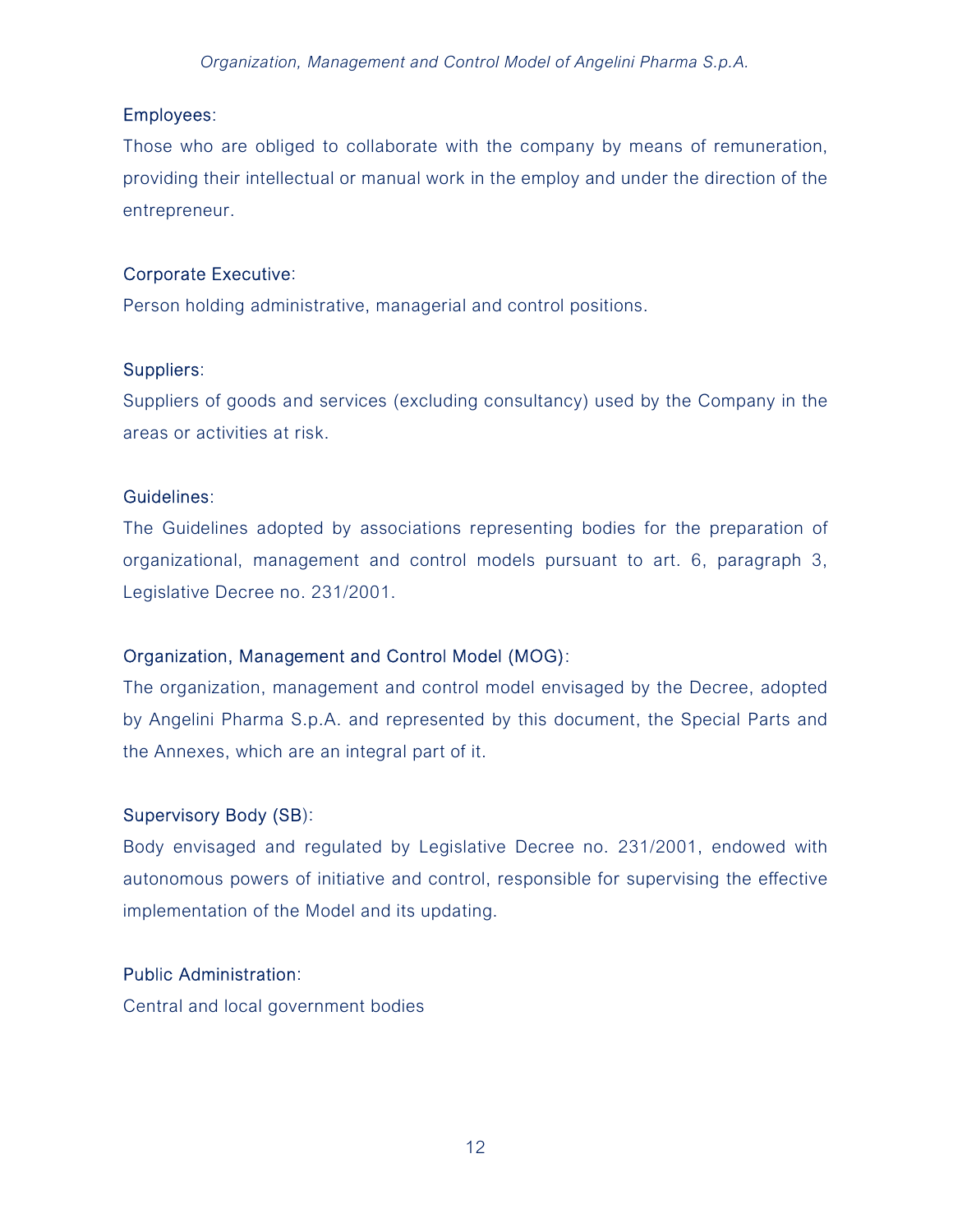## Partners and Collaborators:

Contractual counterparties with whom the Company enters into some form of contractually regulated collaboration where they are destined to cooperate with the Company in the areas at risk.

### Proxy:

The unilateral legal transaction whereby the Company grants powers of representation in relation to third parties.

### Risk:

Possibility of the occurrence of an event that produces an adverse effect on the achievement of the Company's objectives.

### Company:

Angelini Pharma S.p.A.

\* \* \*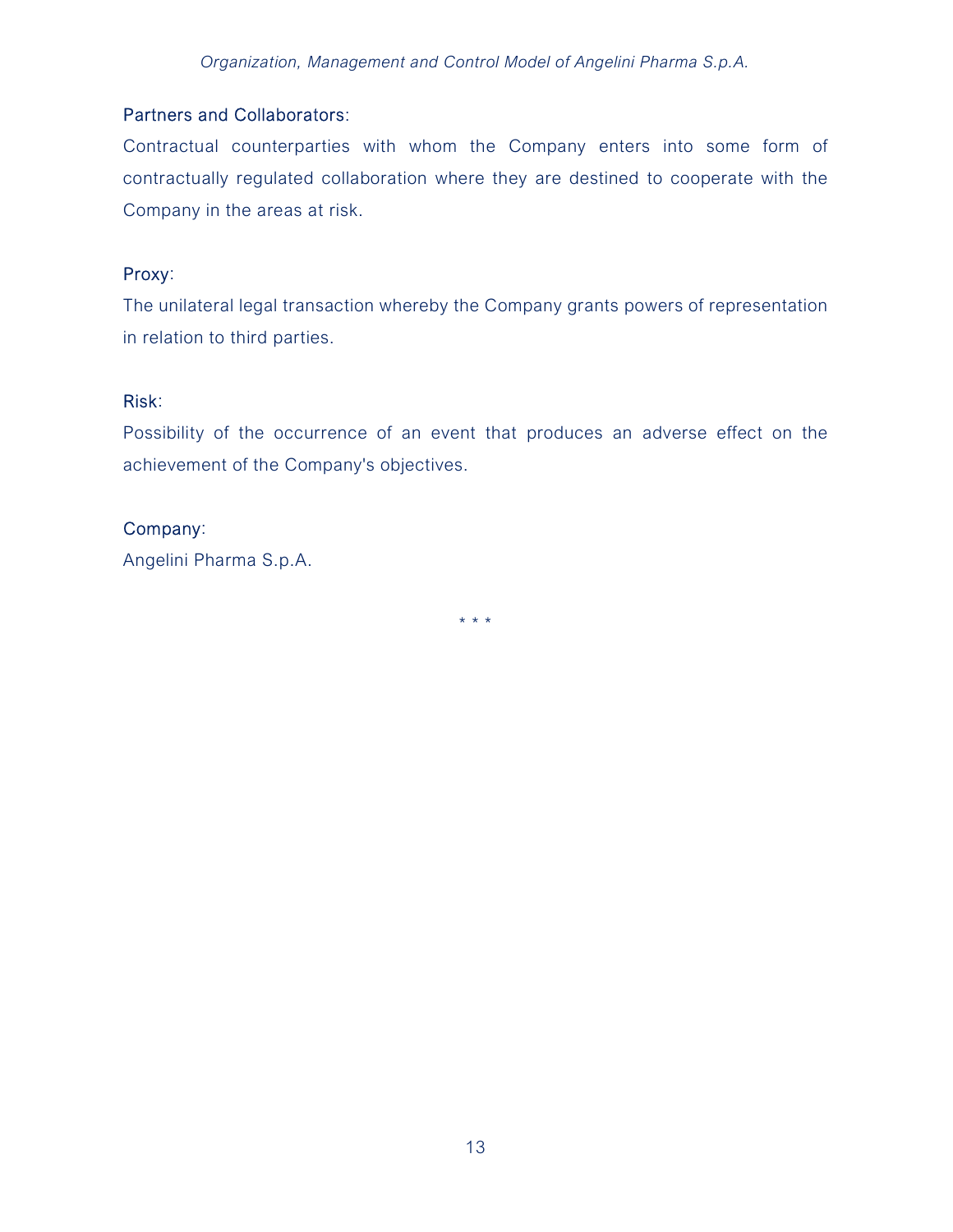## The Company: Angelini Pharma S.p.A.

Angelini Pharma S.p.A. (hereinafter also referred to as the "Company") is a company active in the chemical/pharmaceutical, biotechnology, hygiene/health, agri/food, plant engineering; mechanical (e.g. Robotics), advanced electronics (e.g. Intelligent Systems) industrial sectors.

The Company is engaged in the production and marketing of prescription drugs, specific drugs for hospital use, generic drugs, self-medication products (also known as "over-the-counter" or "OTC" drugs), everyday wellness products, natural supplements and disinfection products.

It is controlled by Angelini Holding S.p.A., the industrial holding company of the Angelini Group.

Below are the Company's key identifying data:

| Company name                        | "Angelini Pharma Italia Aziende Chimiche  |
|-------------------------------------|-------------------------------------------|
|                                     | Riunite Angelini Francesco - A.C.R.A.F.   |
|                                     | S.p.A.", which can also be "Angelini      |
|                                     | Pharma Italia S.p.A.", "Angelini Pharma   |
|                                     | S.p.A.", "A.C.R.A.F.". S.p.A.", "Angelini |
|                                     | S.p.A." "Aziende Chimiche Riunite         |
|                                     | Angelini Francesco - A.C.R.A.F. S.p.A."   |
| Registered office address           | Via Amelia 70 - 00181, Rome (RM)          |
| Certified e-mail (PEC) address      | acrafspa@legalmail.it                     |
| Phone                               | 06780531                                  |
| REA (Economic Administrative Index) | RM-466482                                 |
| <b>Number</b>                       |                                           |
| <b>Fiscal code</b>                  | 03907010585                               |
| <b>VAT</b>                          | 01258691003                               |
| Legal form                          | Single member corporation,                |
|                                     | identified in Angelini Holding S.p.A.     |
| Share capital                       | EURO 165,000,000.00                       |
| Employees at December 31, 2020      | 1549                                      |
| <b>ATECO Code</b>                   | 21                                        |
|                                     |                                           |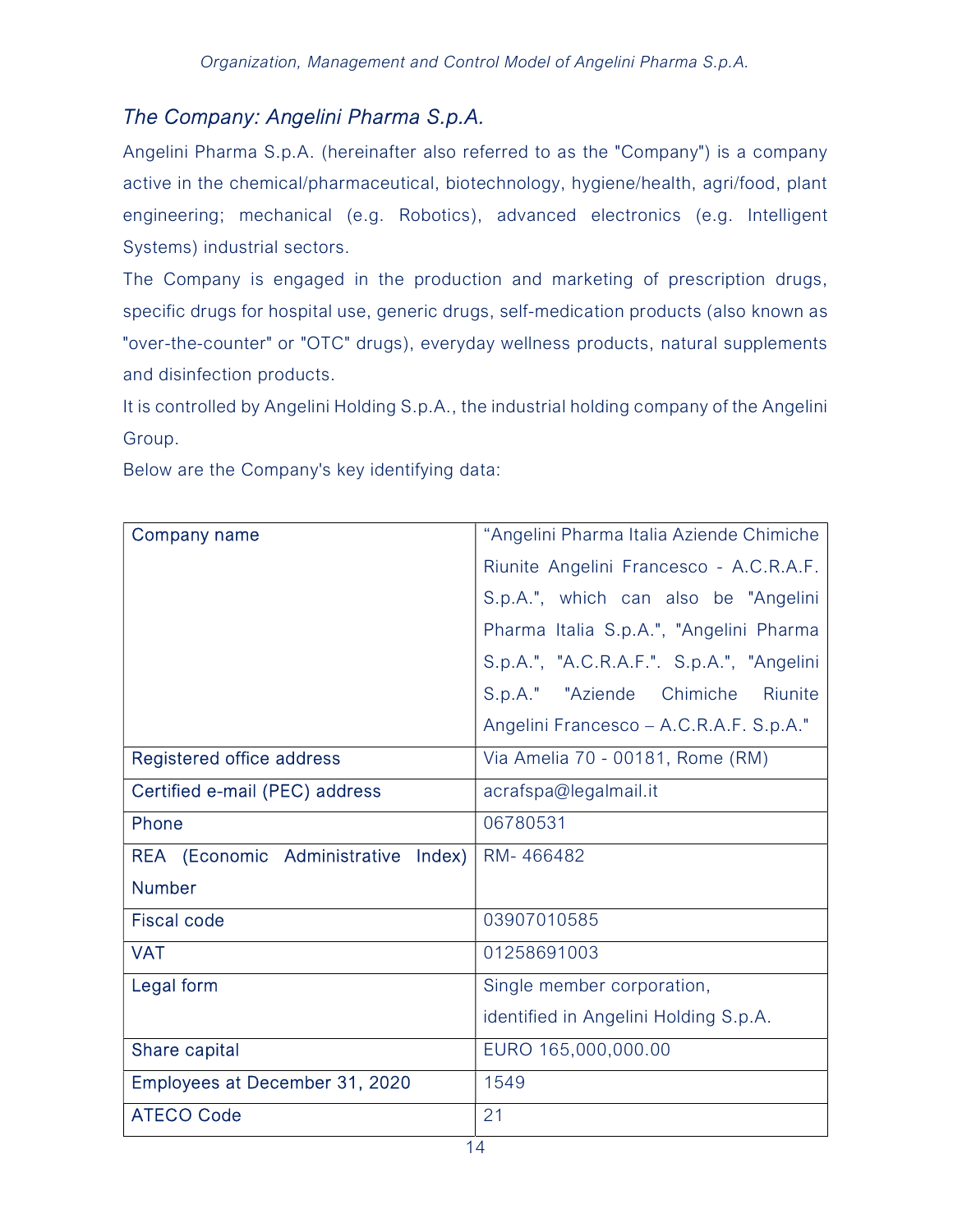| NACE Coo<br><b>INAUL COUP</b> | <u>_</u> |
|-------------------------------|----------|
|                               |          |

The Company has four branch offices and local units in Italy, with production and research and development functions:

ANCONA - manufacture of medicinal products and pharmaceutical preparations Via Vecchia del Pinocchio n. 22 – 60131, Ancona

APRILIA - manufacture of basic pharmaceutical products

Via Guardapasso 1 – 04011, Aprilia (LT)

CASELLA - manufacture of basic pharmaceutical products and pharmaceutical preparations

Via Pontasso 13 – 16015, Casella (GE)

POMEZIA - SANTA PALOMBA - - manufacture of basic pharmaceutical products and pharmaceutical preparations

Piazzale della Stazione, snc – 00071, S. Palomba Pomezia (RM)

As mentioned above, the Company's purpose is the study, research, development, production, engineering and trade, including wholesale and large-scale distribution, of pharmaceutical and parapharmaceutical products, medical and surgical aids, medical devices, raw materials, intermediate products, polymers deriving from natural and biotechnological sources, and derivatives of such polymers, of biomaterials obtained from substances of natural or prevalently natural origin, of fine chemical products that can be used in the pharmaceutical, biomedical, cosmetic, food and agricultural sectors, of homogenized and dietetic, food, herbal and phytotherapeutic products, of products for hygiene, for the home, for cosmetics and the like, of medical materials, of natural or artificial textile fibers, raw or finished (cotton, gauze, bandages, etc.); technical assistance on specific products marketed (water pick); as well as the study, research, development, production and marketing of products for cell therapy and human and animal tissue engineering.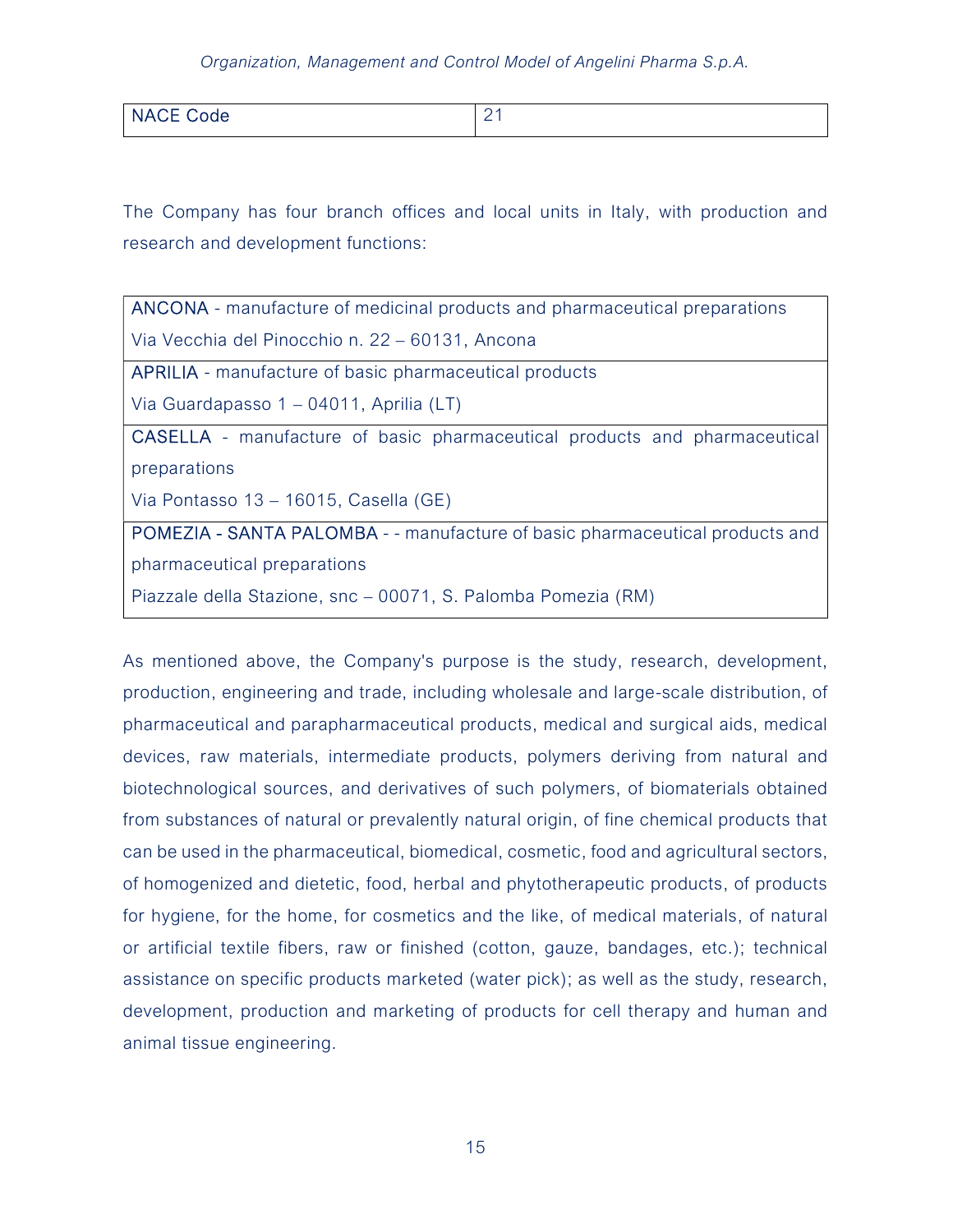The company also has as its purpose:

- the provision of services for the well-being of the body and mind and any other similar related activities, including various support therapies; the direct sale of cosmetic products, perfumery. Among the services can also perform food intolerance testing, anti-smoking therapies, reflexology;
- the assumption of new initiatives in the territories of the E.U., by means of technically organized establishments for the production and commerce of raw materials for pharmaceutical use, of pharmaceutical specialties, of medicinal products, of chemical and similar products, as well as the activity of chemical and pharmacological research.

The Company has the purpose of activating research initiatives in any case connected with the improvement of life activity within the above mentioned sectors.

The Company has the task of promoting research activities that are essential for the development of production phases and, in particular, research activities aimed at obtaining new procedures, materials, machines, products and technologies, as well as the carrying out of research activities in any case related to these.

In order to achieve the corporate purpose, the Company may:

- a) carry out study activities on problems related to production, as well as provide advice on scientific, technical and administrative issues related to industrial activities;
- b) carry out the research directly;
- c) take care of all relations with the competent State and Community bodies and with special credit institutions;
- d) apply for and obtain grants from public and private entities, as well as donations.

The above activities can be carried out either directly or by outsourcing them to related industries or third parties.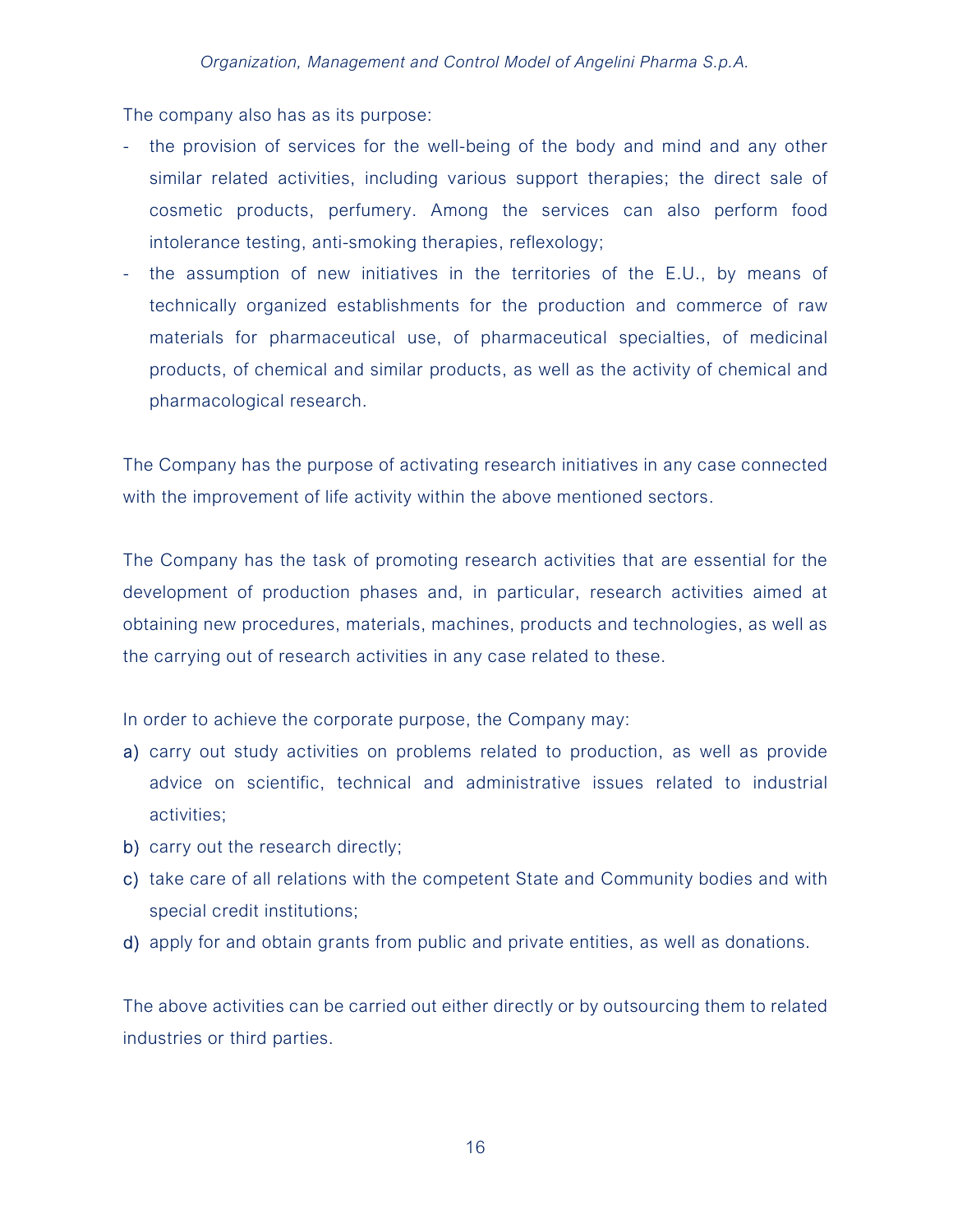Included in the corporate purpose are:

- a) the purchase, construction and rental of real estate and movable property necessary for the operation of the business;
- b) the establishment, purchase and lease of industrial plants for direct operation or to transfer their management for corporate purposes;
- c) the acquisition of stakes in other companies or enterprises, including individual ones, both domestic and foreign, which pursue - even if de facto - similar or collateral activities or that have as their purpose activities of particular industrial interest;
- d) the provision of guarantees, also in favor of third parties, as well as the performance of financial transactions;
- e) the request for loans to its member, under the conditions provided by the banking law.

All the above activities can be carried out both in Italy and abroad.

The share capital amounts to 165,000,000.00 euros, fully paid up and divided into 3,300,000 shares of a value of 50.00 euros each, all owned by Angelini Holding S.p.A.

The administration of the Company is entrusted to a Board of Directors, consisting of three directors, elected by the shareholders.

The Board of Directors remains in office for three financial years and ceases on the date of the Shareholders' Meeting called to approve the financial statements for the last financial year.

From among its members, the Board of Directors may appoint a Chief Executive Officer. The Company has entrusted management control functions to a Board of Statutory Auditors composed of three members and two alternates.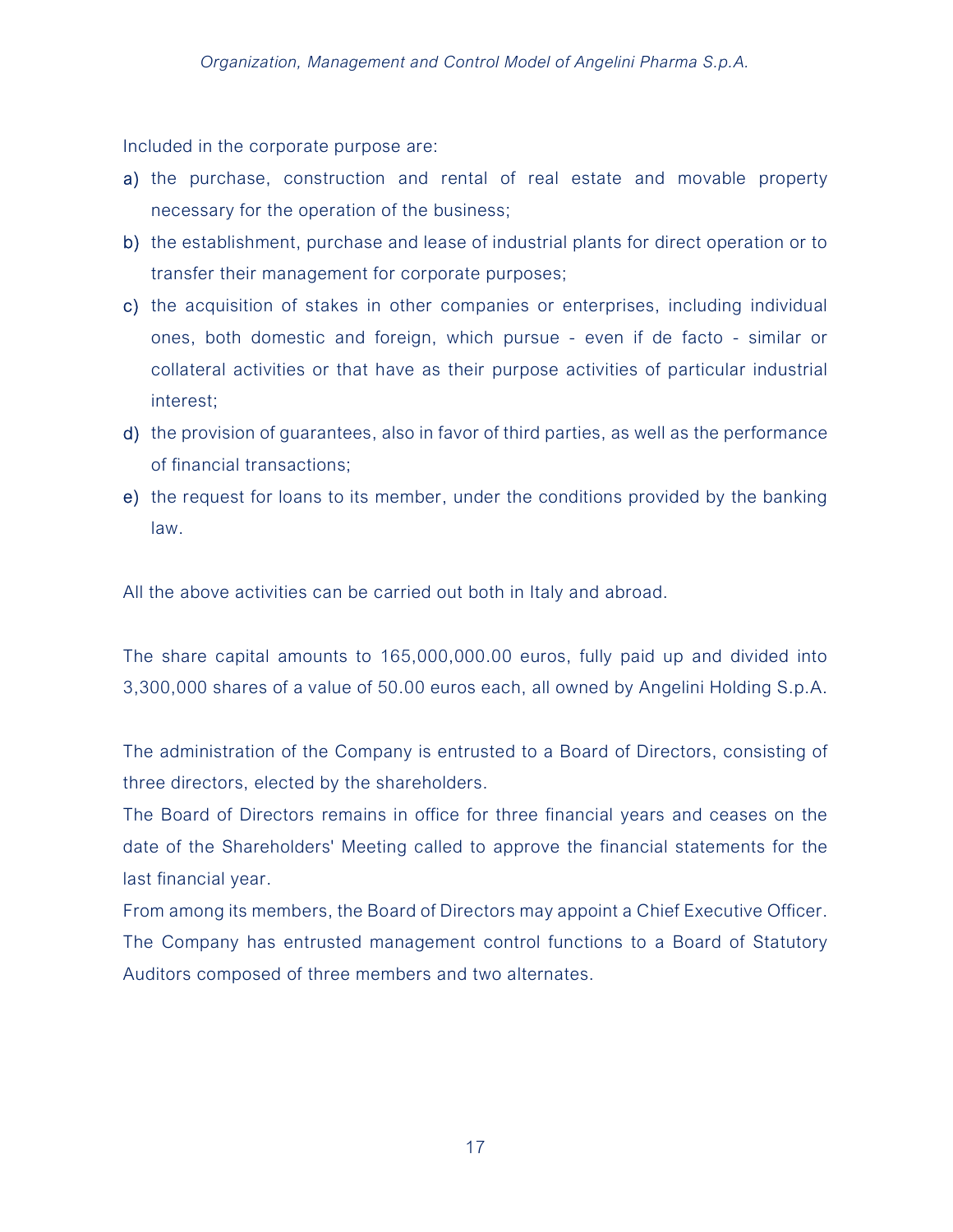The Corporate Structure is divided into the following functions:

- $\bullet$  CEO
- **Global Access**
- **Global Business Development**
- **•** Global Business Excellence
- **•** Global Communications
- **•** Global Digital Medicines
- Global DPO
- Global Finance & Administration
- Global HR & Organization
- **•** Global Industrial Operations
- Global Legal & Compliance
- **•** Global Marketing
- **Global Procurement**
- Global Research & Development
- **•** Group Chro
- **•** International Commercial Operations
- Country Italy
	- Access & Value
	- **Business Excellence**
	- **EXECONSUMER Healthcare Business Unit**
	- **Home & Personal Care Business Unit**
	- **Prescription Medicines Business Unit**
	- $H$  HR Italy
	- **Italy Digital Medicines**
	- **Italy Finance**
	- **Medical Department**
	- **Regulatory Affairs**

\* \* \*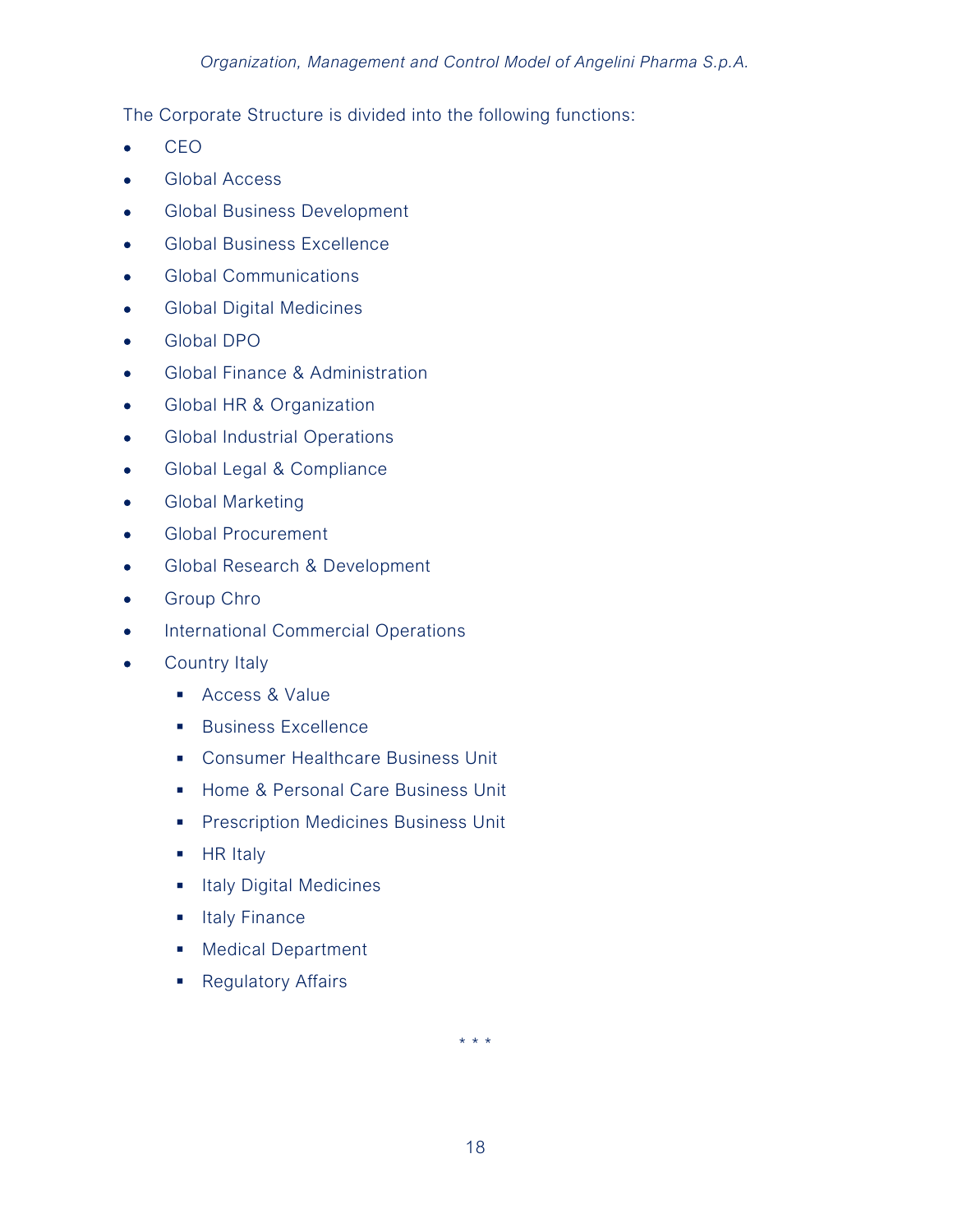# Section I The administrative liability of Entities pursuant to legislative decree June 8, 2001, no. 231.

Legislative Decree no. 231 of June 8, 2001, containing the "Regulations governing the administrative responsibility of legal entities, companies and associations, including those without legal status" (hereinafter also referred to as "Legislative Decree no. 231/2001"), introduced into Italian law the administrative responsibility of entities dependent on a crime, in implementation of the delegated power referred to in art. 11, Law no. 300 of September 29, 2000. The regulations dictated by the decree apply to "entities with legal personality and companies and associations, including those without legal personality", whose top management or executives have committed certain crimes (so-called predicate crimes), even if only in the form of an attempt (art. 56 of the criminal code).

The company's liability arises in the presence of the conditions laid down in art. 5 of Legislative Decree no. 231/2001, which exclude automaticity. It is in fact necessary that the predicate offense:

- has been committed by a person who holds functions of representation, administration or management of the company or of one of its organizational units with financial and functional autonomy, as well as by persons who exercise, also de facto, the management and control of the company (so-called top management), or by persons subject to the management or supervision of the aforementioned persons;
- has been committed in the interest or to the advantage of the entity.

According to art. 6, paragraph 1, Legislative Decree no. 231/2001, even in the presence of the conditions laid down in art. 5 cited above, the company is not liable if it can prove that it:

 has adopted and effectively implemented, prior to the commission of the offense, organizational and management models capable of preventing offenses of the kind committed;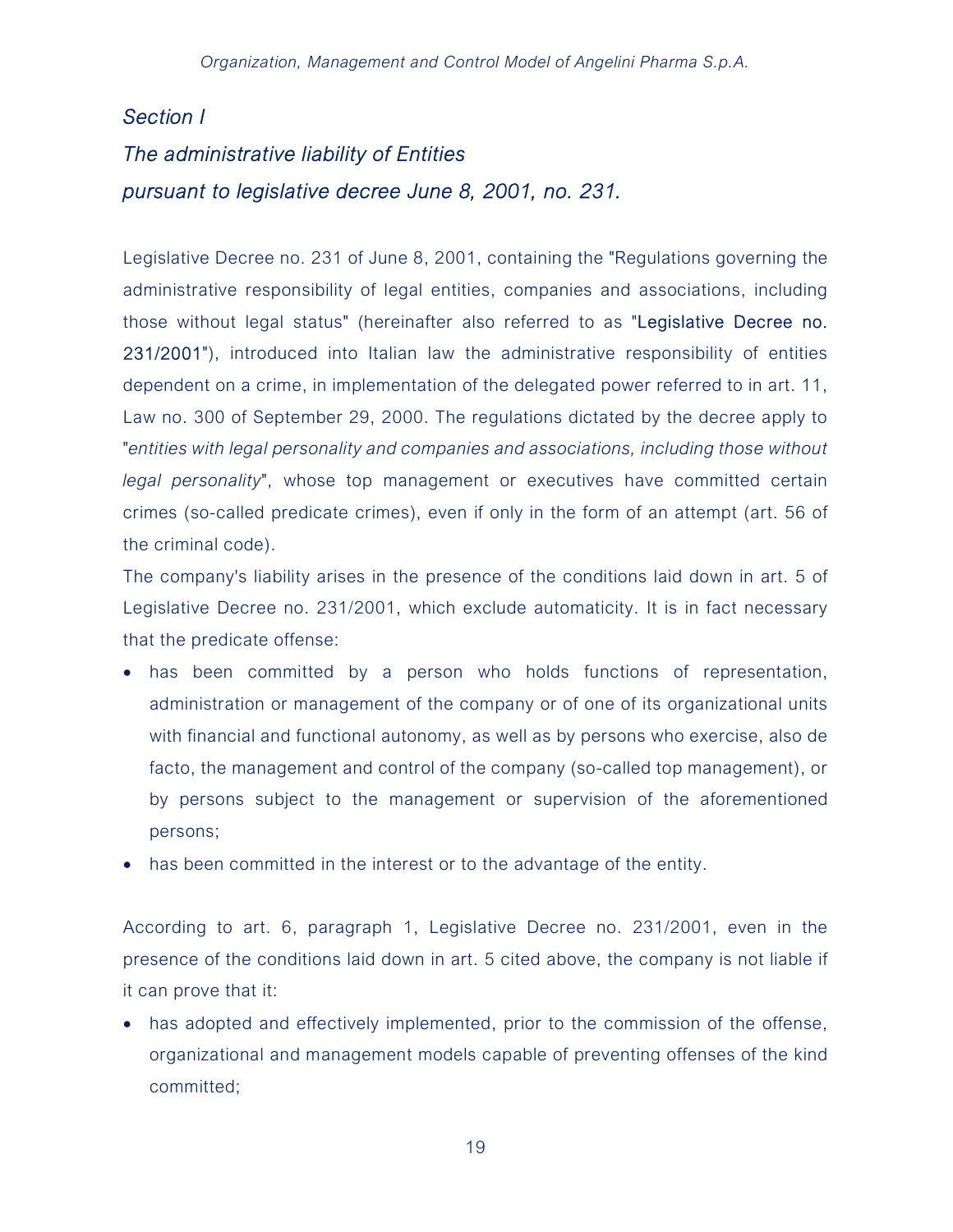- has set up a body with autonomous powers of initiative and control, which has effectively supervised compliance with the models and taken care of their updating;
- the offense was committed by fraudulent evasion of the models by the unfaithful senior manager.

Therefore, the Organization, management and control Model envisages - taking into account the size of the company and the type of activity carried out - appropriate measures to eliminate situations of risk of the underlying crimes.

Pursuant to art. 6, paragraph 2, in particular, the Model meets the following requirements:

- identify the areas of activity in which there is a risk of offenses giving rise to the entity's administrative liability (risk mapping);
- provide for specific protocols aimed at planning the formation and implementation of the entity's decisions in relation to the offenses to be prevented;
- identify the methods of managing financial resources capable of preventing the commission of offenses;
- provide for obligations to inform the body responsible for supervising the functioning of and compliance with the models;
- introduce a disciplinary system suitable for sanctioning non-compliance with the measures indicated in the Model.

Liability deriving from an offense, ascertained in accordance with the combination of articles 5 and 6 of Legislative Decree no. 231/2001, entails the application to the entity of pecuniary and/or prohibitory sanctions, in addition to the sanctions of confiscation of the price or profit of the offense and publication of the sentence of conviction (art. 9, paragraphs 1 and 2, Legislative Decree no. 231/2001).

The **pecuniary sanction**, specifically, is always applicable for any ascertained predicate offense, regardless of the imposition of other sanctions (art. 10, paragraph 1, Legislative Decree no. 231/2001). The pecuniary sanction is applied in quotas, each of an amount varying between a minimum of 258 euros and a maximum of 1,549 euros (art. 10, paragraph 3). The amount of each quota is determined by the Judge, taking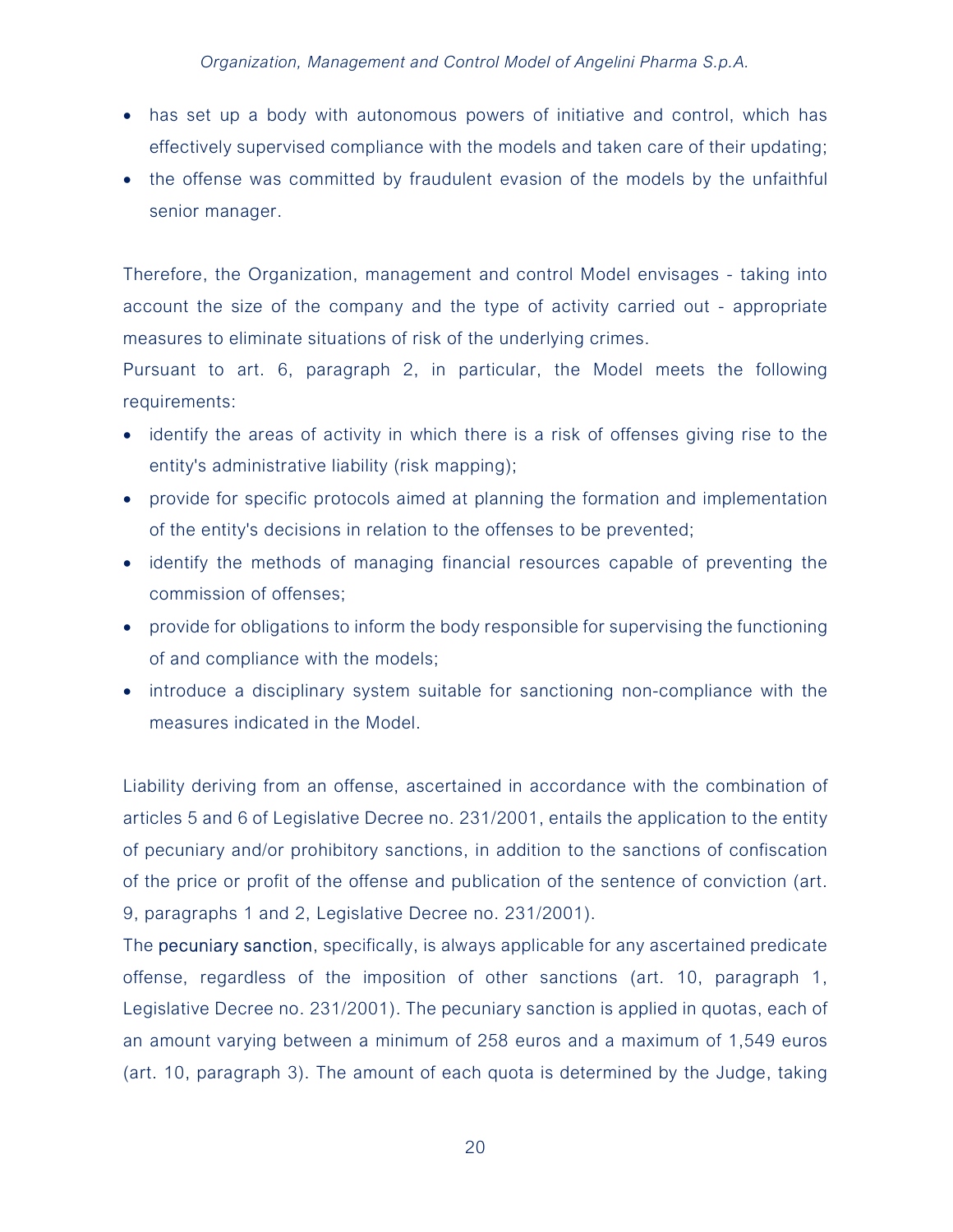into account the economic and equity conditions of the entity in order to ensure the effectiveness of the sanction (art. 11, paragraph 2).

The dosimetry of the pecuniary sanction to be applied (number of quotas) is governed by art. 11 of Legislative Decree no. 231/2001, which limits the Judge's discretion by linking the commensuration to the seriousness of the act, the degree of responsibility of the body as well as the activity carried out to eliminate or mitigate the consequences of the act and to prevent the commission of further offenses. The penalty cannot, however, be less than one hundred quotas (art. 10, paragraph 2).

The pecuniary sanction, pursuant to art. 12, paragraph 1, Legislative Decree no. 231/2001, is reduced by half and cannot, in any case, exceed 103,291.00 euros if:

- a) the perpetrator of the crime has committed the act in own interest or in the interest of third parties and the entity has not gained an advantage or has gained a minimal advantage;
- b) the financial damage caused is particularly slight.

Where these conditions are met, the amount of each quota is 103.00 euros.

The same sanction is instead reduced by a third to a half if, before the declaration of the opening of the first degree hearing:

- a) the entity has fully compensated for the damage and eliminated the harmful or dangerous consequences of the offense or, in any case, has taken effective steps to do so;
- b) an organizational model suitable for preventing offenses of the kind committed has been adopted and put into operation (art. 12, paragraph 2).

Where both of these (latter) conditions are met, moreover, the penalty is reduced by half to two-thirds.

In any case, the pecuniary sanction cannot be less than 10,329.00 euros.

Disqualification sanctions are provided for in art. 9 of Legislative Decree no. 231/2001, which indicates the following measures:

- a) disqualification from exercising the activity;
- b) suspension or revocation of authorizations, licenses or concessions functional to the commission of the offense;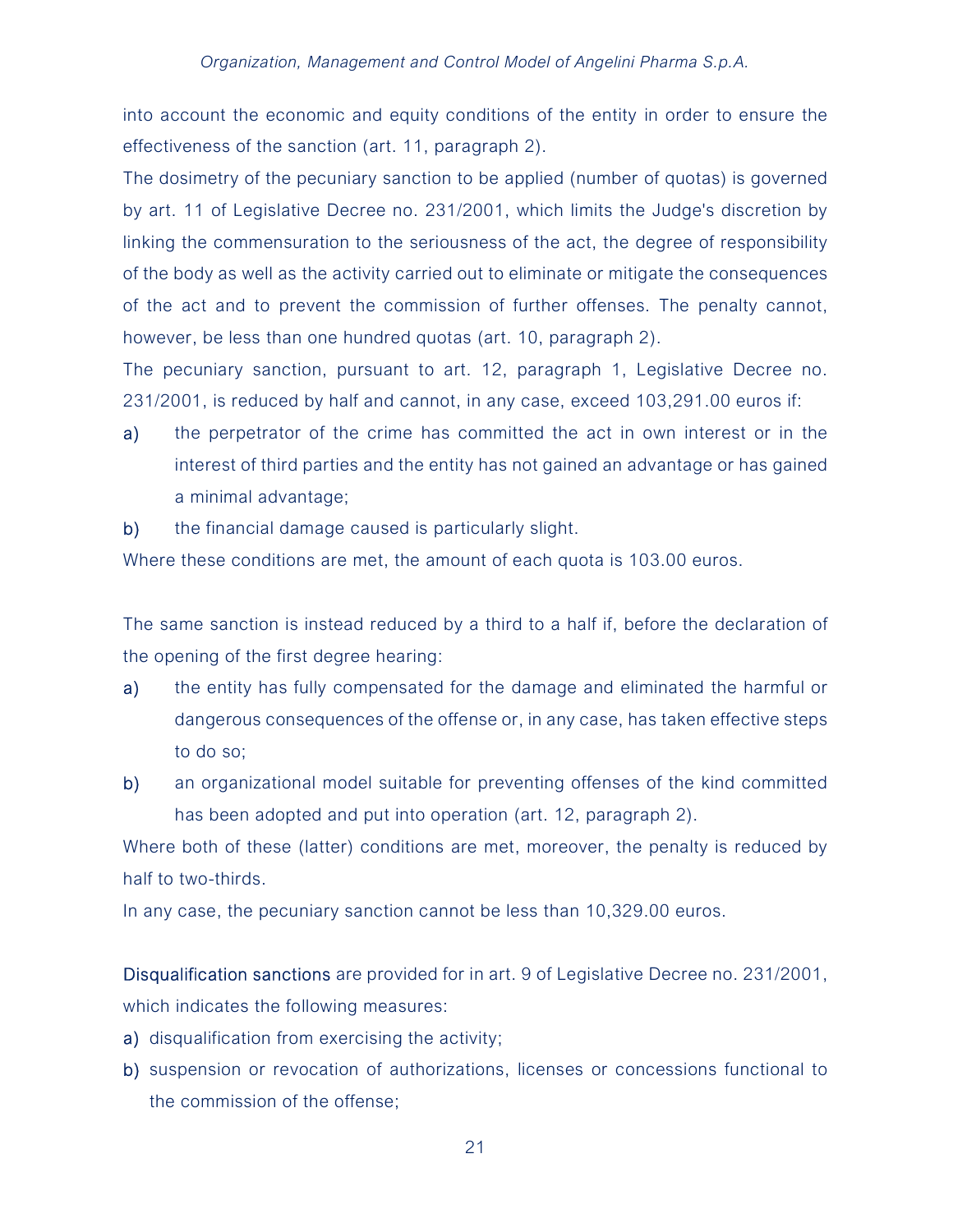- c) the prohibition to contract with the public administration, except to obtain the performance of a public service;
- d) the exclusion from benefits, financing, contributions or subsidies and the possible revocation of those already granted;
- e) a prohibition on advertising goods or services.

Unlike the pecuniary sanction, prohibitory sanctions are applied only for the offenses for which they are expressly provided for (art. 13, paragraph 1) and are excluded in certain cases (art. 13, paragraph 3, and 12, paragraph 1, and art. 17). They have a duration of no less than three months and no more than two years (art. 13, paragraph 2), except in the case of definitive application (art. 16).

The application of the prohibitory sanctions is in any case subject to the existence of the conditions provided for by art. 13, according to which for this purpose it is necessary that:

- a) the entity has gained a significant profit from the crime and the crime was committed by persons in top positions or by persons subject to the direction of others when, in this case, the commission of the crime was determined or facilitated by serious organizational deficiencies;
- b) there has been a repetition of the offenses<sup>1</sup>.

The choice of the sanction to be applied is regulated by art. 14, which, on the one hand, establishes that the sanctions concern the activity of the body to which the offense refers; on the other hand, it limits the Judge's discretion by prescribing that the type and duration are determined on the basis of the same criteria foreseen by art. 11 for the pecuniary sanction (seriousness of the fact, degree of responsibility of the entity as well as activities carried out to eliminate or mitigate the consequences of the fact and to prevent the commission of further offenses), also taking into account the suitability of the individual sanctions to prevent offenses of the type committed. Disqualifying sanctions, if necessary, can be applied jointly.

<sup>&</sup>lt;sup>1</sup> Pursuant to art. 20 of Legislative Decree no. 231/2001, reiteration occurs when an entity, which has already been definitively convicted at least once for an offense dependent on a crime, commits another offense in the five years following the definitive conviction.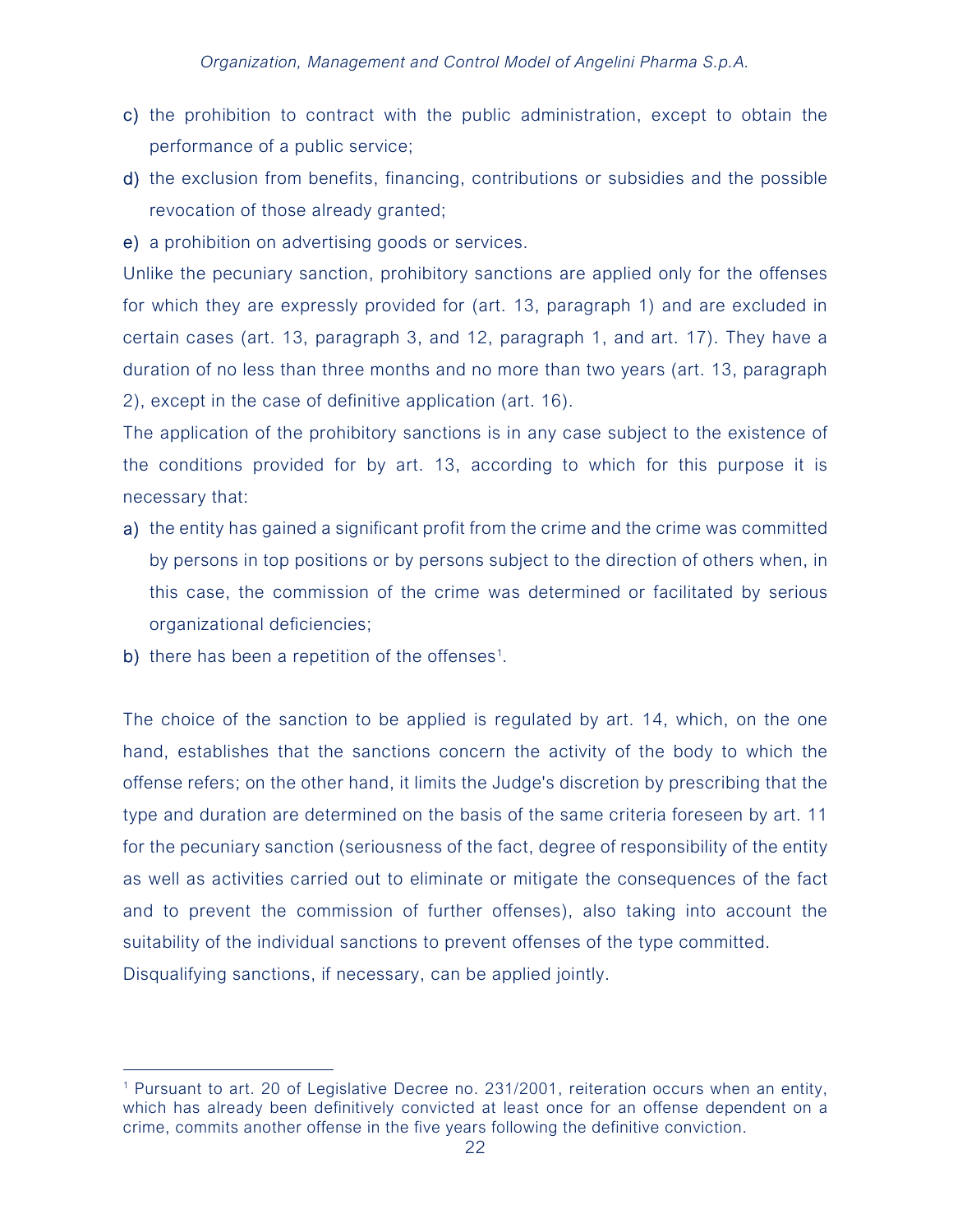In any case, the sanction of prohibition from exercising the activity constitutes the extrema ratio, being able to be applied only in the case in which any other less afflictive sanction is inadequate.

Where, moreover, the disqualification sanction imposed determines the interruption of the company's activity, art. 15 envisages that the Judge, instead of applying the sanction, orders the continuation of the company's activity by a commissioner for a period equal to the duration of the disqualification sanction that would have been applied, when at least one of the following conditions applies:

- a) the entity performs a public service or a service of public necessity the interruption of which may cause serious harm to the community;
- b) the interruption of the institution's activities may, in view of its size and the economic conditions of the area in which it is located, have a significant impact on employment.

In this case, the Judge shall indicate the duties and powers of the commissioner, taking into account the specific activity in which the offense was committed by the body.

In the exercise of the tasks and powers assigned, the Commissioner ensures the adoption and effective implementation of organization and control models suitable to prevent crimes of the kind that have occurred.

The Commissioner may perform acts of extraordinary administration only with the authorization of the Judge.

It should be pointed out that during the administration of the judicial commissioner the profit deriving from the business activity, although lawful, is destined for confiscation; this is to prevent the entity that has thus avoided the interruption of the activity from taking advantage of the proceeds deriving from it during the period in which it should have been subject to the prohibitory sanction (art. 15, paragraph 4).

Finally, it should be noted that the continuation of the activity by the commissioner cannot be ordered in the event that the interruption follows the definitive application of a prohibitory penalty (art. 15, paragraph 5).

Furthermore, art. 16 foresees that a definitive prohibition from exercising the activity can be ordered if the body has derived a significant profit from the crime and has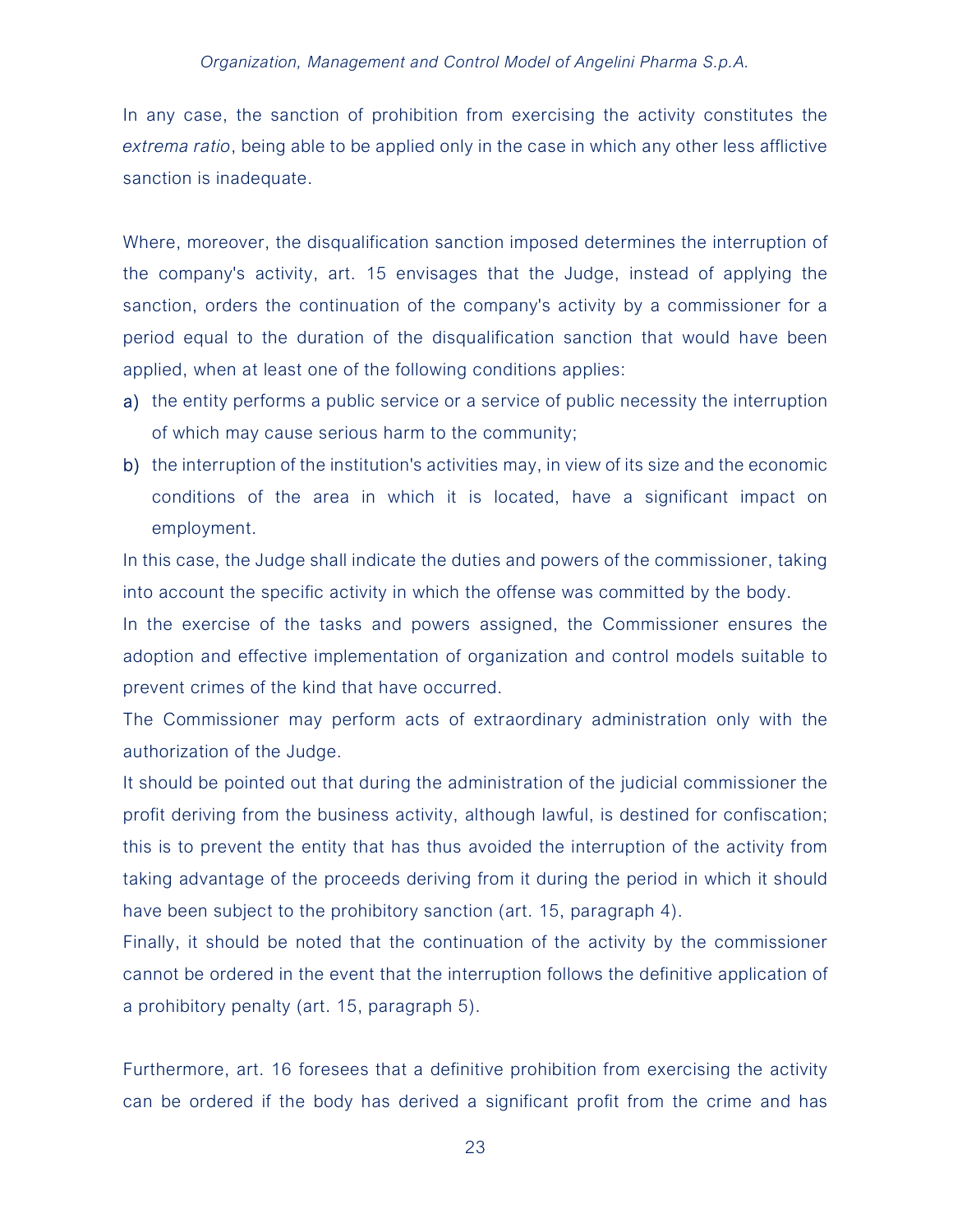already been sentenced, at least three times in the last seven years, to temporary prohibition from exercising the activity.

The judge can definitively apply the sanction of the prohibition of contracting with the public administration or the prohibition of advertising goods or services when the entity has already been sentenced to the same sanction at least three times in the last seven years (art. 16, paragraph 2).

If the body - or one of its organizational units - is permanently used for the sole or prevalent purpose of allowing or facilitating the commission of crimes in relation to which its responsibility is foreseen, the definitive prohibition from exercising the activity is always ordered and the provisions foreseen by art. 17 are not applied (art. 16, paragraph 3).

Disqualification sanctions are not applied to the company if the conditions set out in art. 17 ("Reparation of the consequences of the crime") are met, which states that "without prejudice to the application of monetary sanctions, disqualification sanctions are not applied when, before the declaration of the opening of the first degree trial, the following conditions are met:

- a) the entity has fully compensated for the damage and eliminated the harmful or dangerous consequences of the offense or, in any case, has taken effective steps to do so;
- b) the entity has eliminated the organizational deficiencies that led to the offense by adopting and implementing organizational models capable of preventing offenses of the kind committed;
- c) the entity has made the profit achieved available for confiscation".

With regard to the **confiscation of the price or profit of the crime**, this constitutes one of the administrative sanctions [art. 9, paragraph 1, letter c), Legislative Decree no. 231/2001] to which the entity is subject if it has benefited from the commission of the offense in question.

It applies to the entity even if it is acquitted or cleared of the administrative offense, to the extent that it has made a profit from the offense committed by one of its senior managers or executives, pursuant to art. 6, paragraph 5, Legislative Decree no.

24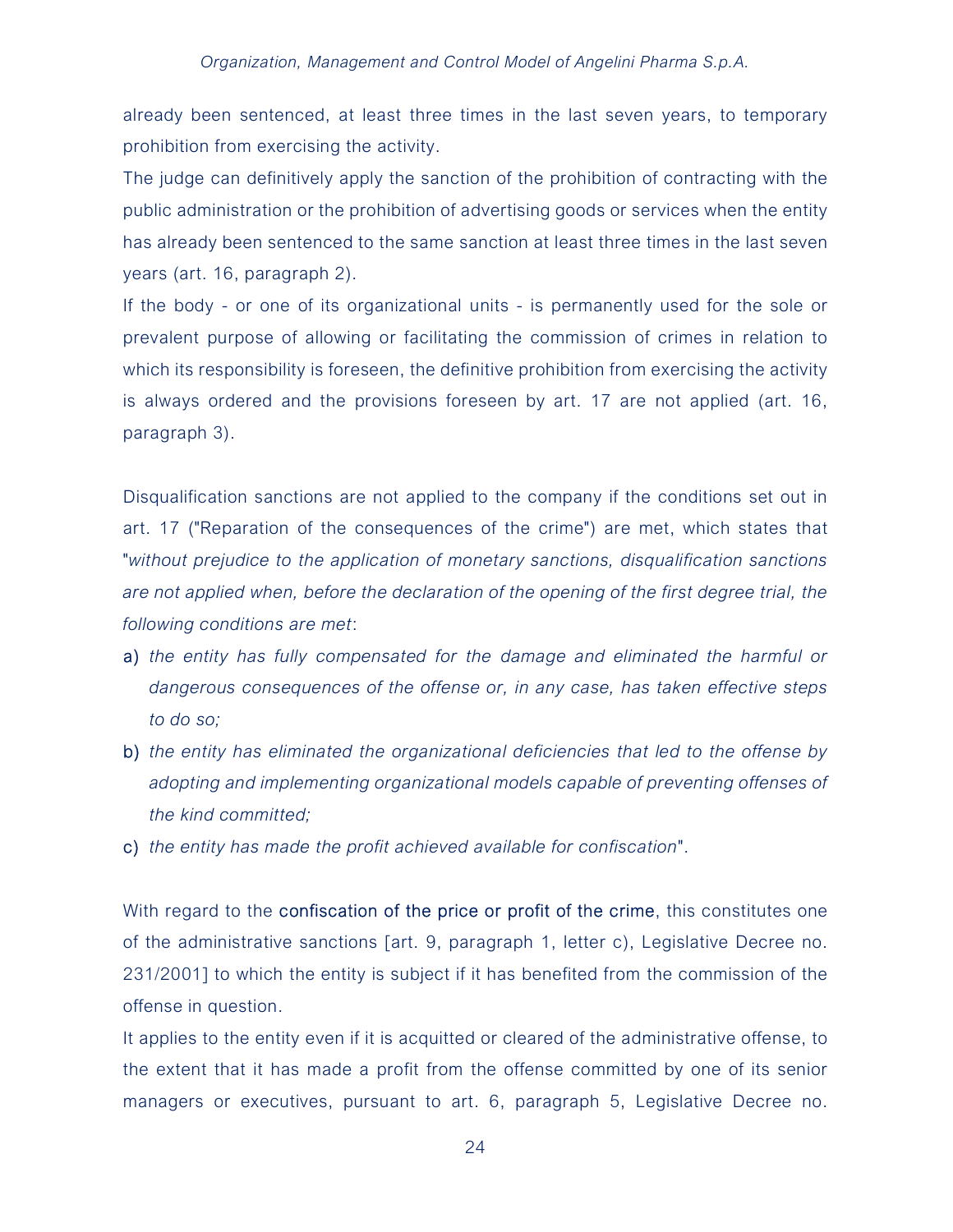231/2001. The *rationale of this rule lies in the need to prevent the company, even if not* responsible for the predicate offense committed, from benefiting from the economic effects produced to its advantage.

Confiscation may also be ordered in the form of equivalent assets, affecting goods or other utilities belonging to the body, with a value equivalent to the price or profit of the crime, which are in its direct or indirect possession.

It is therefore important to point out that, despite the lack of an obligation for the entity to adopt an adequate and effective organization and management model, Legislative Decree no. 231/2001 foresees, for the case of failure to adopt or effectively implement this prevention system, serious consequences represented by the application of pecuniary and interdictory sanctions (the latter also as precautionary measures), as well as the confiscation of the price or profit of the predicate crime from which the entity has benefited in any case.

\* \* \*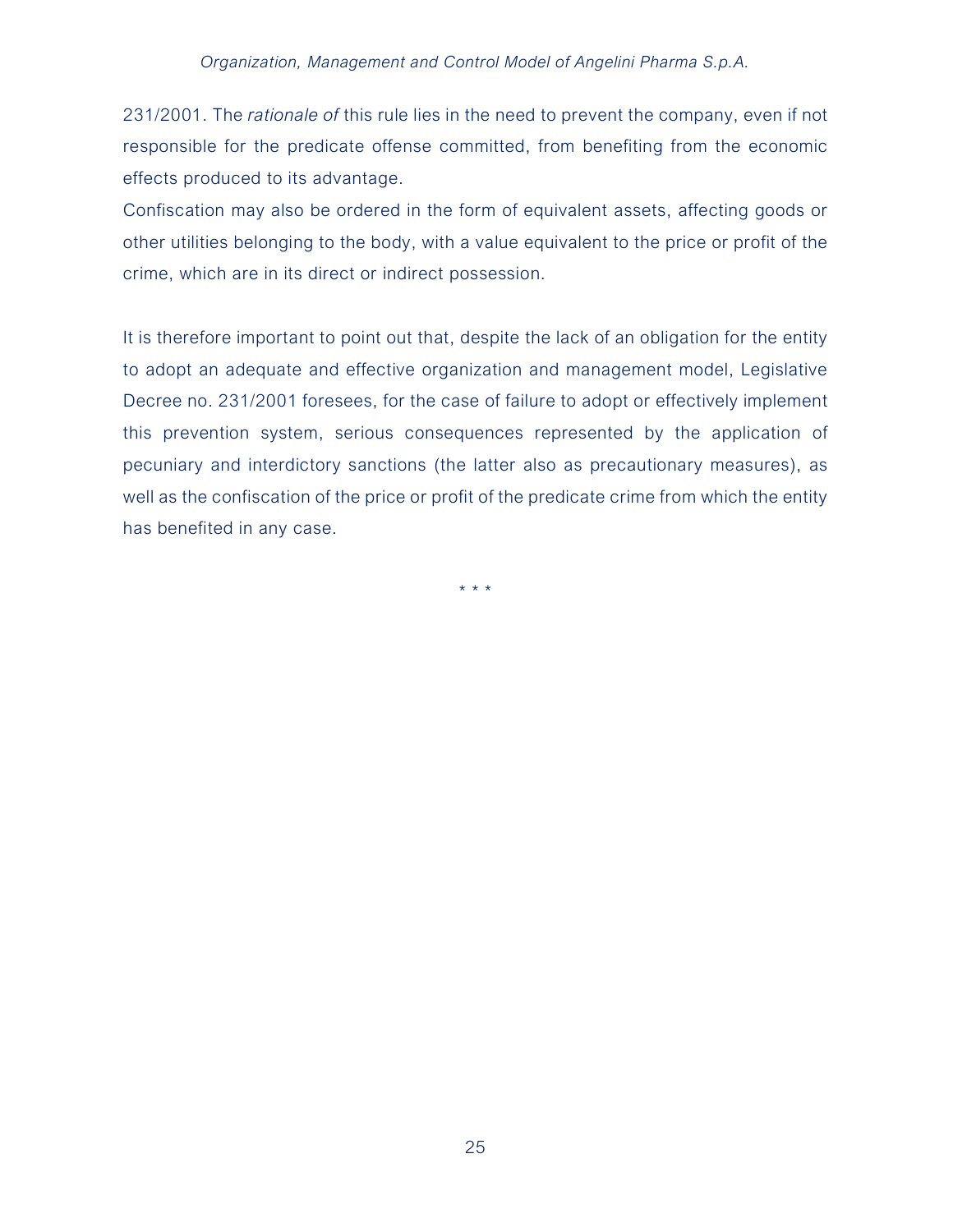## Section II

## The Angelini Pharma S.p.A. Model

Angelini Pharma S.p.A., in order to increasingly ensure conditions of fairness and transparency in the conduct of its business activities, has adopted an Organization, Management and Control Model in line with the provisions of Legislative Decree no. 231/2001 and with the codes of conduct, ethics and professionalism and the guidelines expressed by the trade associations (Confindustria, Farmindustria, European Federation of Pharmaceutical Industries and Associations - EFPIA, International Federation of Pharmaceutical Manufacturers and Associations - IFPMA), appropriately adapted to the peculiarities of the Company.

The adoption of this Model, together with the issuance of the Code of Ethics, constitutes, beyond the provisions of the law, a valid tool for sensitizing, informing and training employees and all those who, for various reasons, collaborate with the Company (Suppliers, Consultants, Partners, etc.).

All this is to ensure that the aforementioned subjects, in carrying out their activities, behave in a lawful, correct and transparent manner, in line with the ethical-social values that inspire the Company in the pursuit of its corporate purpose, so as to prevent the risk of committing the offenses contemplated by Legislative Decree no. 231/2001.

For the purposes of preparing this Model, the Company has analyzed its own risk areas (within which crimes may be committed), taking into account, when drafting it, the provisions of the Decree.

Furthermore, in implementation of the provisions of the relevant regulations, the Company has set up its own Supervisory Body, endowing it with autonomous powers of initiative and control, with the task of supervising the functioning, effectiveness and observance of the Model itself, as well as ensuring that it is updated. The Company has then provided for information obligations towards the SB by company functions and third parties.

§

26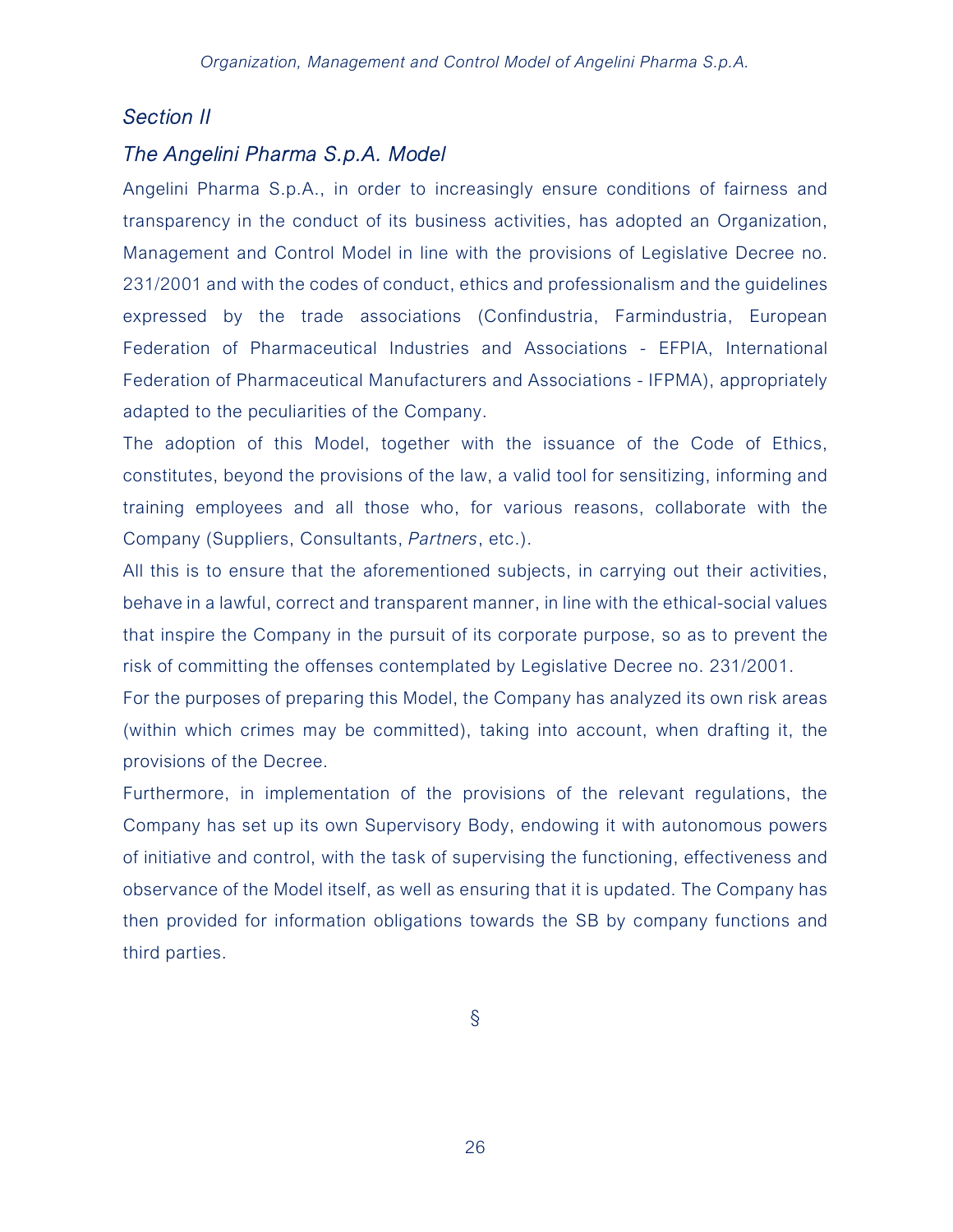### II.1. Model Objectives.

The main objective of the Model is to configure a structured and organic system of procedures and control activities, aimed at preventing, as far as possible, the committing of conducts suitable to integrate the crimes contemplated by the Decree. Therefore, through the identification of the activities exposed to the risk of crime ("areas at risk") and their proceduralization, the aim is to:

- a) prevent and limit, in relation to the offenses envisaged by Legislative Decree no. 231/2001, the risks connected with the company's activities, aiming to eliminate the possibility of any illegal conduct taking place;
- b) determine, in all those who work in the name of and on behalf of the Company, full awareness of the risks inherent in the activity entrusted to them, with particular regard to the risk of committing conduct liable to criminal (for the individual) and administrative (for the entity) sanctions;
- c) affirm that the Company does not tolerate, censures and severely sanctions the commission of any conduct that may lead to the commission (even in the form of a contribution) of any offense, and in particular of the offenses underlying the Entity's administrative liability, regardless of their purpose;
- d) reiterate that any type of unlawful conduct is always considered by the Company to be contrary to its interests, even when, apparently, it could gain an immediate economic advantage, since such conduct, in addition to transgressing the laws in force, is in any case contrary to the ethical and social principles with which the Company intends to comply;
- e) enable timely intervention to prevent or counteract the commission of the offenses themselves, through constant monitoring of sensitive activities.

### §

### II.2. Model Structure.

The Organization, Management and Control Model prepared by Angelini Pharma is based on the following key points:

a) adoption of a Code of Ethics, which sets out the general lines of conduct;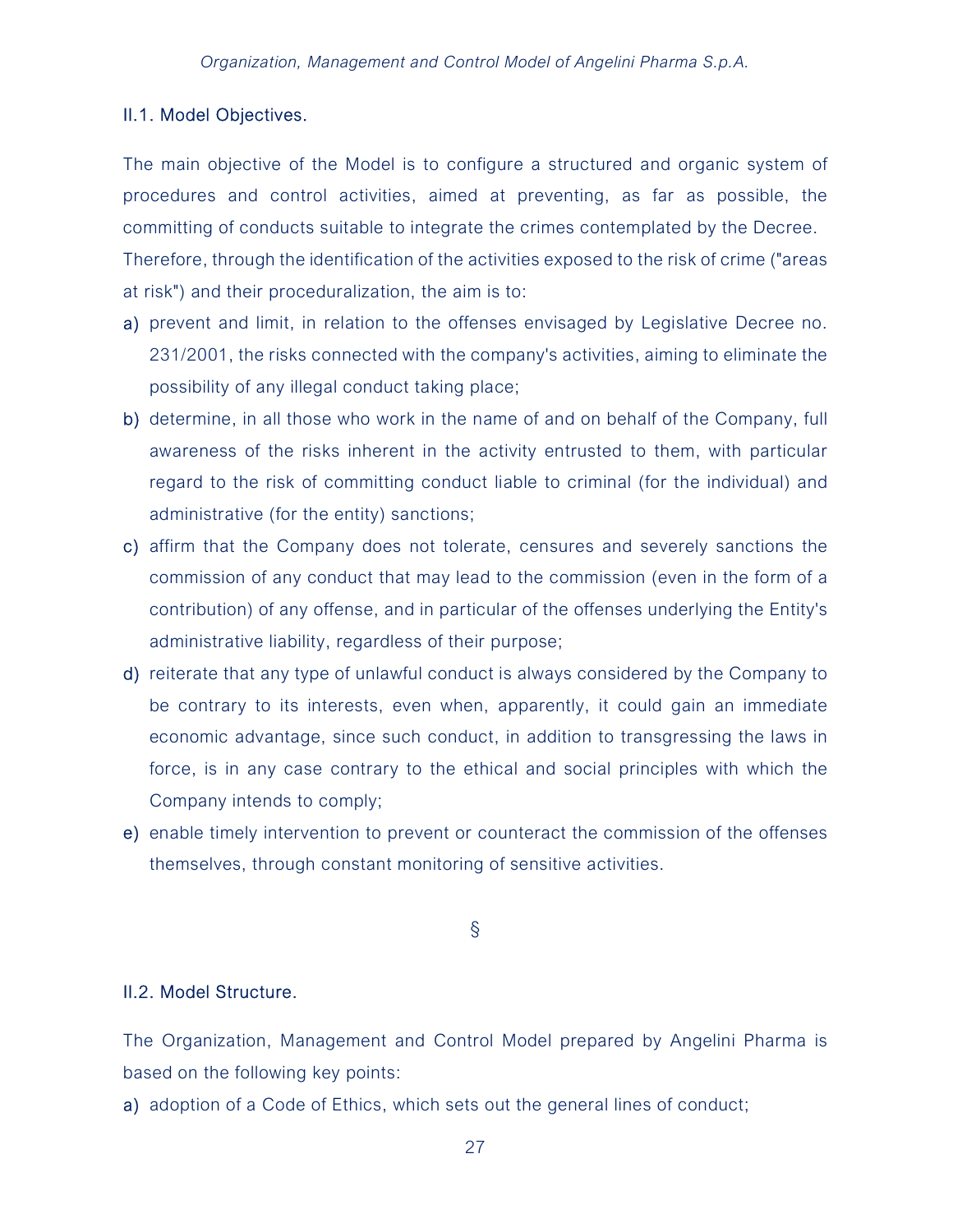- b) identification and documentation of risk activities and the potential risks inherent in them;
- c) definition of organizational principles aimed at guaranteeing a clear and organic attribution of tasks (envisaging a clear segregation of the functions involved in company processes) and controlling the correctness of conduct, in order to eliminate, where possible, and in any case mitigate risk factors;
- d) formalization of guidelines aimed at regulating the operating methods for making and implementing decisions in "risk areas";
- e) documentation and relative archiving of every relevant operation, in order to allow the tracing of the activities carried out in the process and the relative functional and individual responsibilities;
- f) articulation of a system of corporate delegations and powers, consistent with the organizational responsibilities assigned, which ensures a clear and transparent representation of the corporate process of formation and implementation of decisions;
- g) implementation of a training and information plan for personnel, and in particular for personnel holding top positions (e.g. proxies, holders of functional proxies, etc.) and all other interested parties (Suppliers, Consultants, Partners, etc.) operating in areas at risk, in order to make the controls identified by the Model and company procedures effective and concretely applied;
- h) dissemination and involvement of all levels of the company in the implementation of rules of conduct, procedures and company policies;
- i) provision of disciplinary sanctions in the event of conduct that violates the rules of conduct established by the Company and their concrete application, according to the provisions of the Model;
- j) attribution to a Supervisory Body of specific tasks to monitor the effectiveness of the Model and its consistency with the objectives, as well as the powers of autonomy, including financial, necessary to carry them out effectively and efficiently;
- k) ex-post verification of the company's conduct, as well as of the functioning of the Model, with consequent periodic updating.

This Model consists of the following components: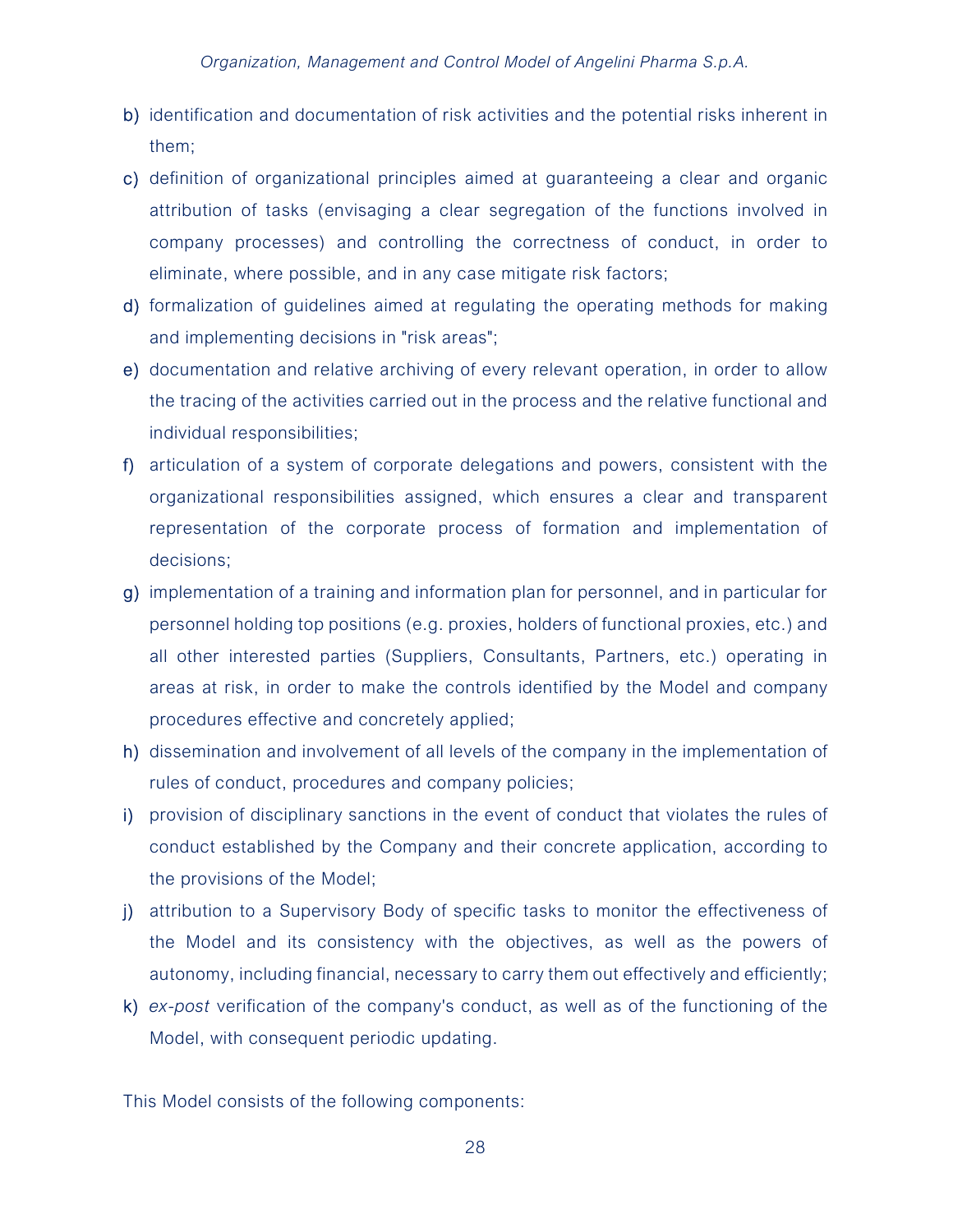- Group Code of Ethics;
- Organizational System;
- General Part;
- Special Part A, including identification of the areas at risk and, for each area, of:
	- **Offenses at risk of being committed;**
	- Company functions involved in company processes relating to the area at risk;
	- **Specific indication of sensitive activities;**
	- Definition of the controls adopted to prevent and, in any case, minimize the risk of commission of illicit behaviors;
- Special Part B, which includes the identification of the measures adopted by the Company in relation to health and safety at work, with particular regard to the risk of committing the crimes of manslaughter and culpable personal injury committed in violation of the regulations for the prevention of accidents at work pursuant to art. 25 septies of Legislative Decree 231/2001;
- Special Part C, which includes the identification of the controls adopted by the Company in relation to environmental prevention, with particular regard to the risk of committing environmental crimes pursuant to art. 25 undecies of Legislative Decree 231/2001;
- Annex 1: list of the types of offense envisaged as grounds for the company's administrative liability by Legislative Decree no. 231/2001;
- Annex 2: description of the types of offense envisaged as a prerequisite for the administrative liability of the company by Legislative Decree no. 231/2001 and possible ways of committing them, with particular regard to the activities carried out by the Company;
- Operating procedures, guidelines and procedural rules, however named, adopted by the Company and which impose conduct suitable for preventing and, in any case, minimizing the risk of committing unlawful conduct.

§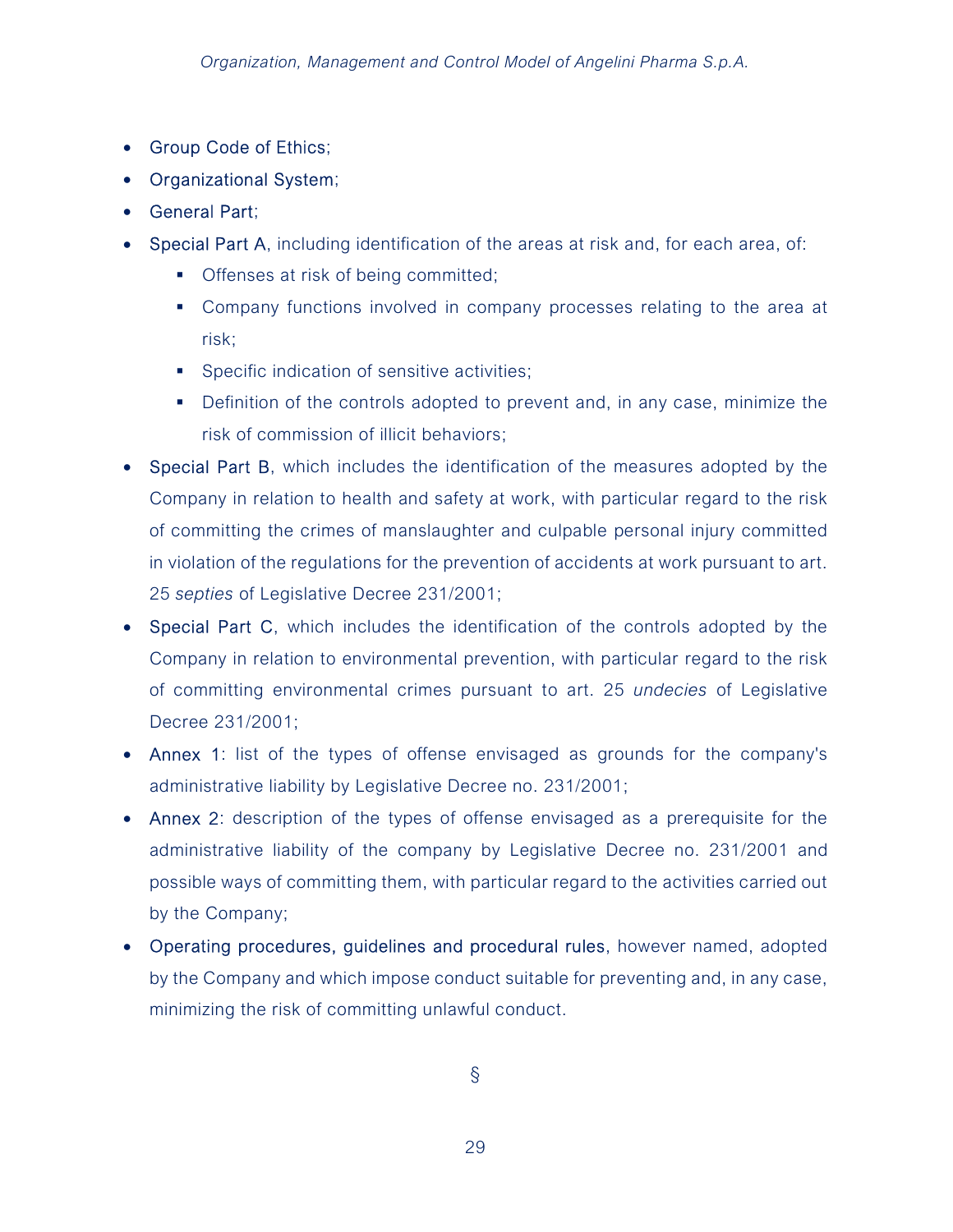### II.3. Approval of the Model and subsequent amendments/additions.

The Model, in line with the provisions of article 6, paragraph 1, letter a) of the Decree, is approved by the Board of Directors.

The Supervisory Body has the task of supervising the functioning of and compliance with the Model and of requesting updates to the Model in order to adapt it to changes occurring over time, informing the Board of Directors in a timely manner and, in any case, at least every six months, on the activities carried out and the initiatives to be taken.

In this regard, it should be noted that in the event that changes and additions of a substantial nature become necessary - due to new company requirements or regulatory changes - such changes are subject to the approval of the Board of Directors.

## §

### II.4. Methodology followed for the preparation of the Model.

For the purposes of drafting and implementing the Model, the methodological approach adopted provided for the following phases:

- 1. analysis of the documentation describing the company's corporate and business organization (governance system, system of powers and proxies, procedures, job descriptions, etc.) and the information useful for describing the Company's activities and organizational system;
- 2. identification of company processes and areas potentially exposed to the risk of commission of offenses (in accordance with the provisions of art. 6, paragraph 2, letter a) of Legislative Decree no. 231/2001);
- 3. analysis of the organizational structure adopted, of the segregation of the functions involved, of the controls and procedures on the processes already adopted by the Company (so-called "As is" description), also assessing - by means of documentary analysis and specific interviews with company representatives involved in the processes - the concrete implementation of these controls, as well as the documentary traceability of the activities and the possibility of subsequent verification;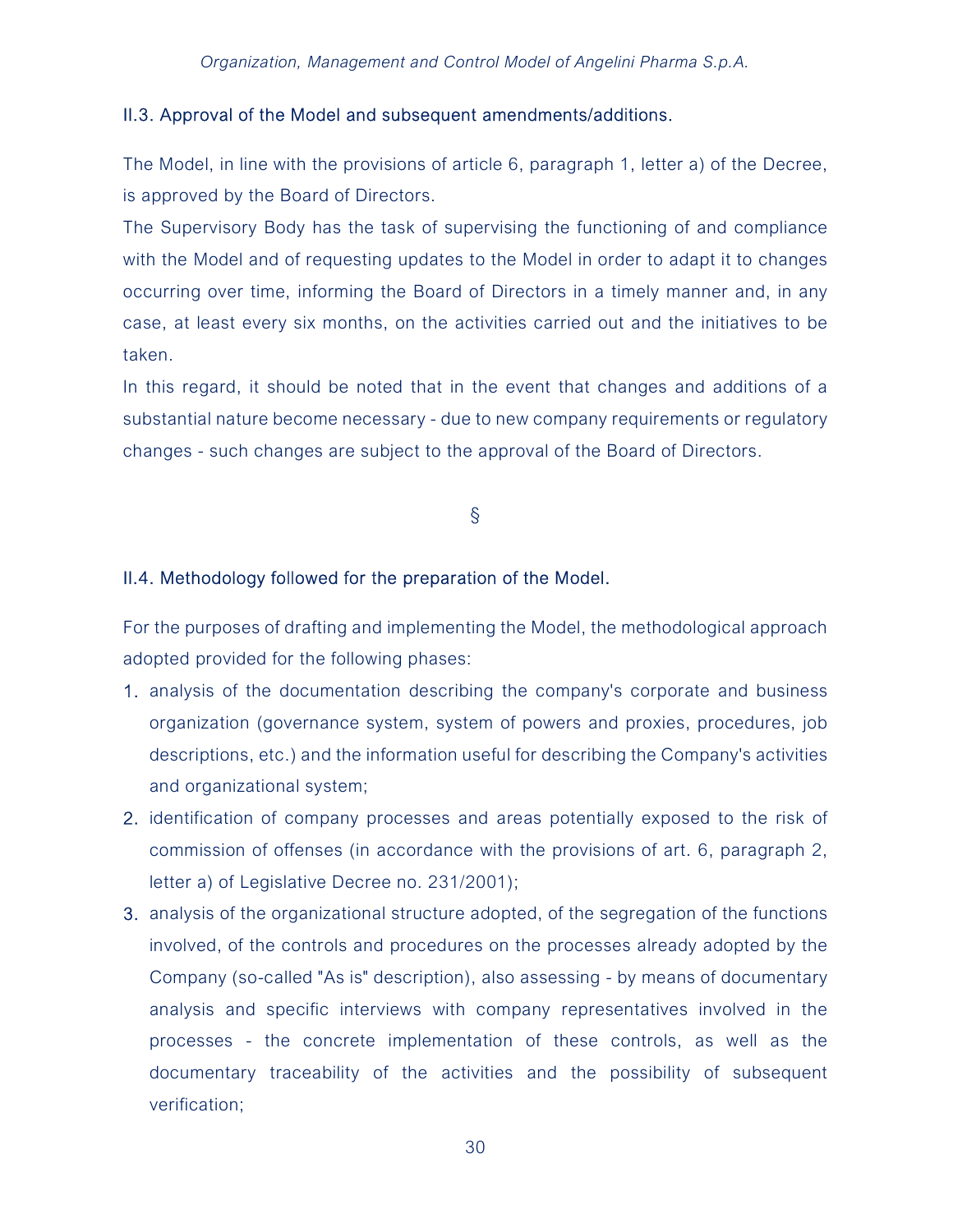- 4. Risk Assessment of the processes inherent in the areas of risk identified, with a description of the main risk profiles detected;
- 5. identification of solutions and actions aimed at overcoming or mitigating the identified risk profiles;
- 6. analysis of the Group's Code of Ethics;
- 7. drafting of a Disciplinary System to sanction non-compliance with the measures indicated in the Model;
- 8. analysis of the regulations of the Supervisory Body;
- 9. definition of a training and communication plan for the Model.

It is understood that the Organization, Management and Control Model is a document subject to continuous supervision, implementation and updating, in order to meet the concrete needs arising from changes in business processes over time, as well as the development of regulations relating to business activities and the responsibility of entities for crimes.

\* \* \*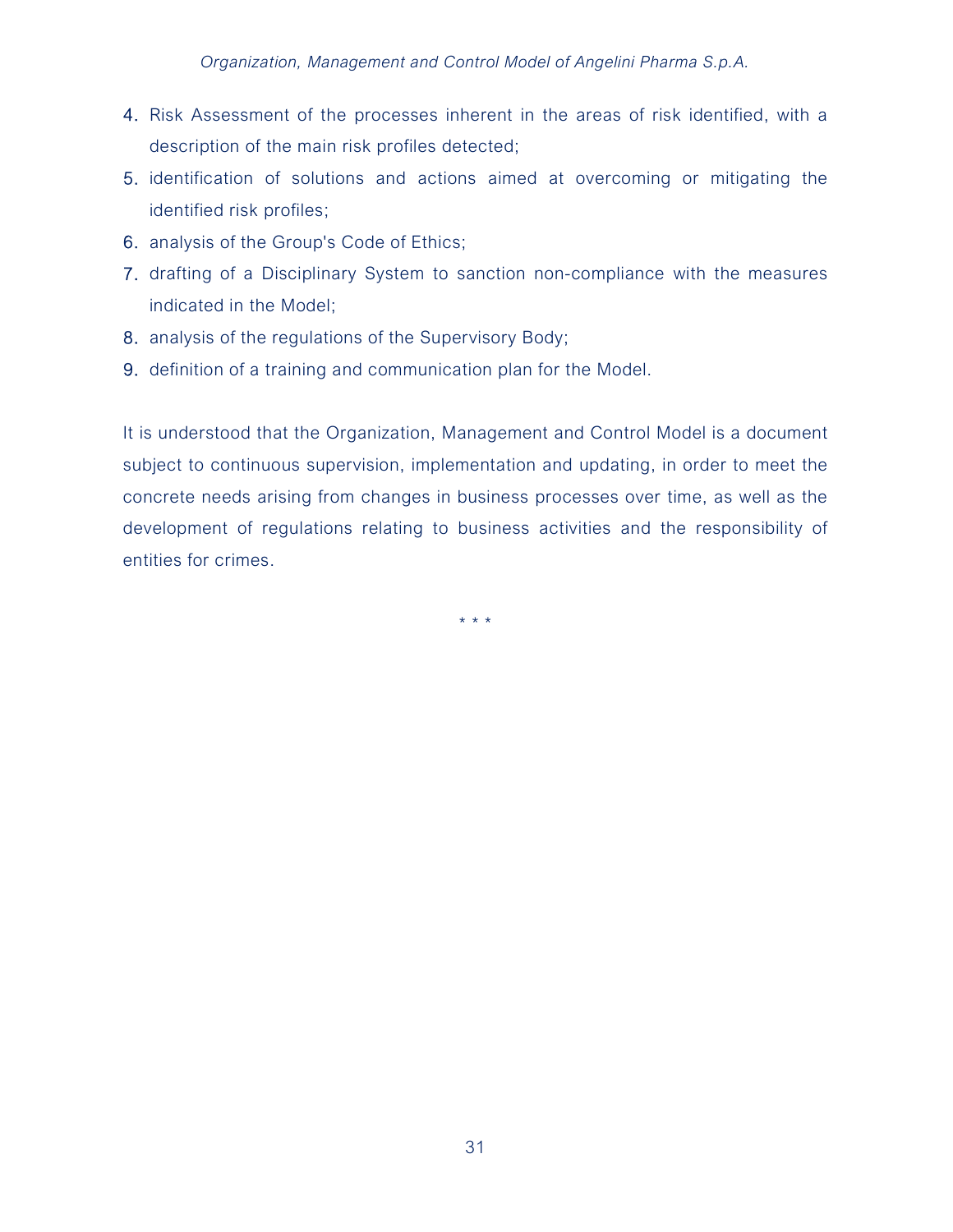## Section III

## The components of the preventive control system

The components of the preventive control system that must be implemented to ensure the effectiveness of the Model are:

- ethical principles aimed at preventing the crimes provided for by Legislative Decree no. 231/2001 and contained in the Code of Ethics;
- sufficiently formalized and clear organizational system;
- authorization and signatory powers consistent with the defined organizational and managerial responsibilities;
- operating procedures, whether manual or computerized, aimed at regulating activities in company areas at risk with the appropriate control points;
- a management control system capable of providing prompt notification of the existence and emergence of critical situations;
- system of communication and training of personnel concerning all the elements of the Model, including the Code of Ethics;
- disciplinary system adequate to sanction the violation of the rules of the Code of Ethics and other provisions of the Model.

With regard to the protocols and principles having specific characteristics for each Sensitive Process, reference is made to the relative Special Parts. With regard to the Supervisory Body, the Code of Ethics, the personnel information and training system and the disciplinary system, reference should be made to the relevant sections of the General Part of the Model.

§

## III.1. Organizational system.

The Company's organizational system is defined through the preparation of the corporate organizational chart and the drafting of delegations of functions, organizational communications and/or service orders.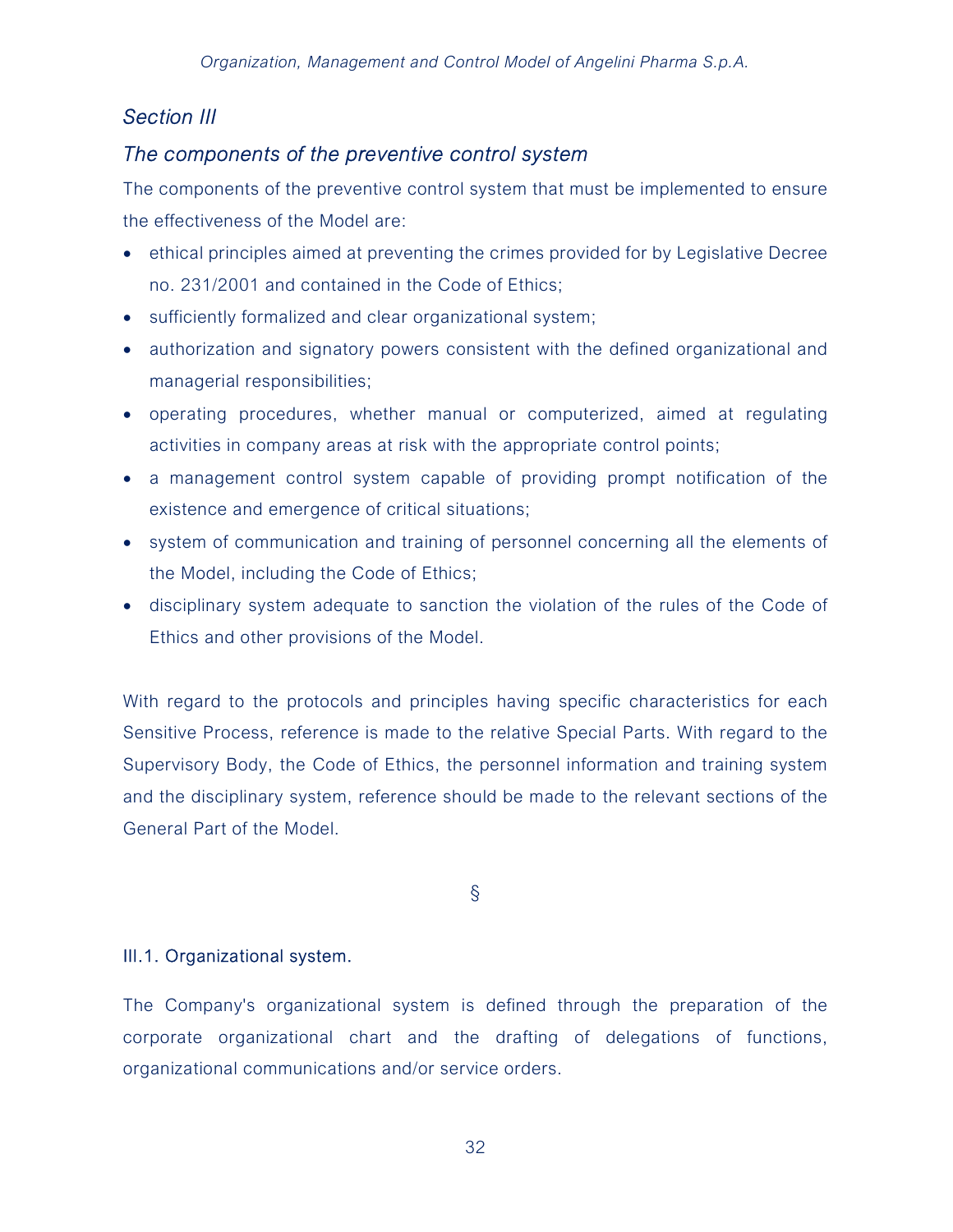The formalization, periodic updating and dissemination of these documents (e.g. through publication on the corporate intranet, posting on notice boards in public spaces or through specific corporate communications) are ensured by the relevant corporate function.

§

### III.2. Authorization system.

The authorization system shall comply with the following requirements:

- the delegations must combine each management power with the relative responsibility and an appropriate position in the organizational chart; furthermore, they must be updated every time there is an organizational change;
- each delegation must specifically and unequivocally define and describe the delegate's management powers;
- the delegate must have adequate spending powers for the functions assigned;
- proxies may only be granted to persons with an internal functional proxy or a specific assignment and must provide for the extent of representation powers and numerical spending limits;
- all those who have dealings with the Public Administration on behalf of Angelini Pharma S.p.A. must be properly identified and delegated and, if necessary, have appropriate powers of attorney.

§

#### III.3. Decision-making process.

The decision-making process relating to Sensitive Processes must be inspired by the following criteria:

 every decision that may commit the Company and concerning operations within the scope of the Sensitive Processes as identified below must be in writing;

33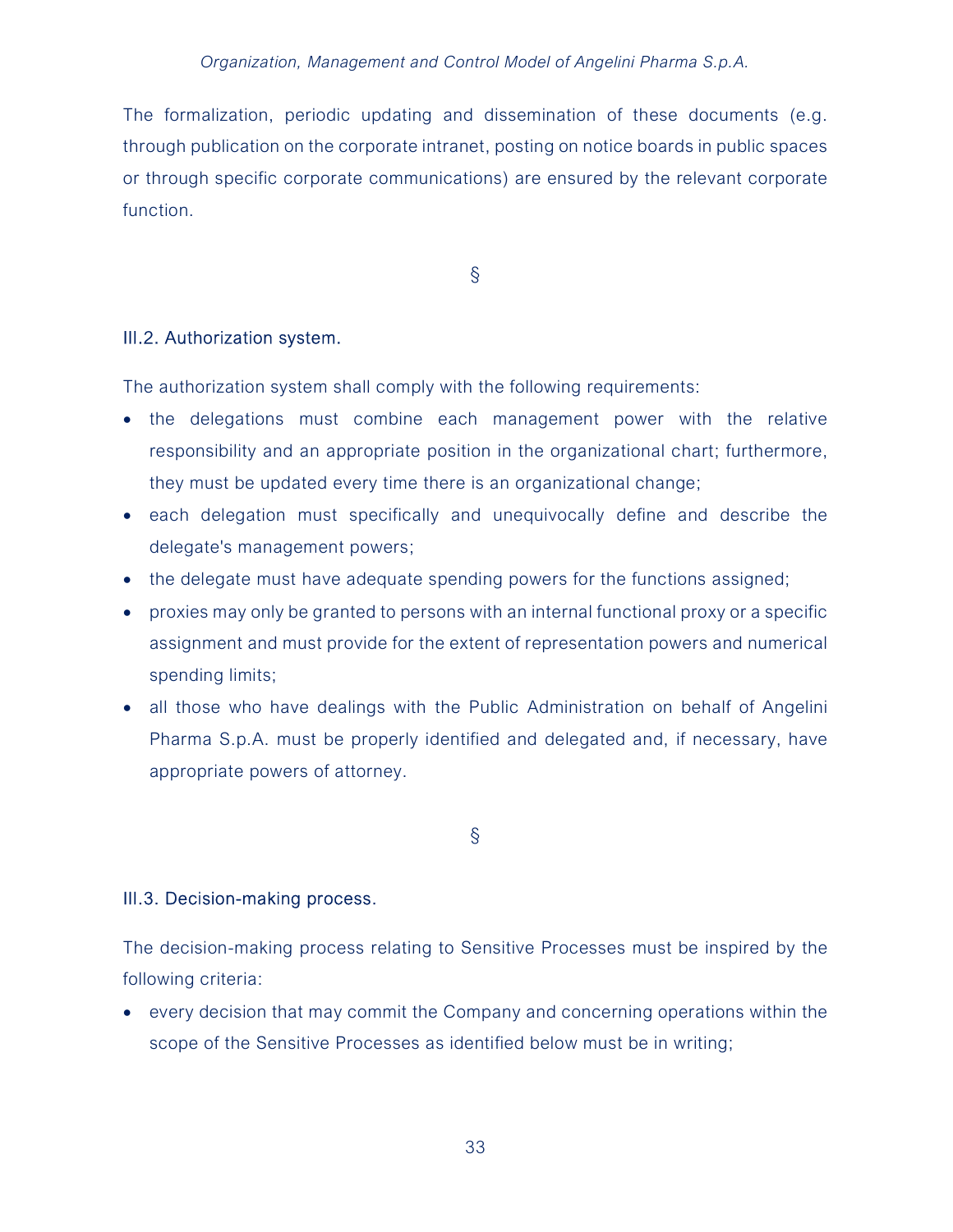- where possible and consistent with the organizational structure, there cannot be subjective identity between the person who decides on the performance of a Sensitive Operation and the person who actually carries it out;
- similarly, there can be no subjective identity between those who decide and carry out a Sensitive Operation and those who have the power to allocate any economic and financial resources to it, except in the case of actions taken directly by proxies.

## §

### III.4. Management control and financial flows.

Art. 6, paragraph 2, letter c) of Legislative Decree no. 231/2001 states that the Model must "identify methods of managing financial resources that are suitable for preventing the commission of offenses".

To this end, the management control system must be articulated in the various phases of the preparation of the annual budget, the analysis of the periodic financial statements and the preparation of forecasts at Company level.

The system thus outlined guarantees:

- the segregation of functions for the processing and transmission of information, through the plurality of subjects involved;
- reporting the existence of critical issues through an adequate and timely system of information flows and reporting.

The management of financial resources must be based on the principle of segregation of duties, in order to ensure that all payments are requested, made and controlled by independent functions or individuals with no other responsibilities, to avoid potential conflicts of interest.

Lastly, liquidity management is based on the criterion of preserving assets, with a related prohibition on carrying out risky financial transactions.

Only those persons expressly identified through delegated and/or proxy powers may dispose of the Company's financial resources.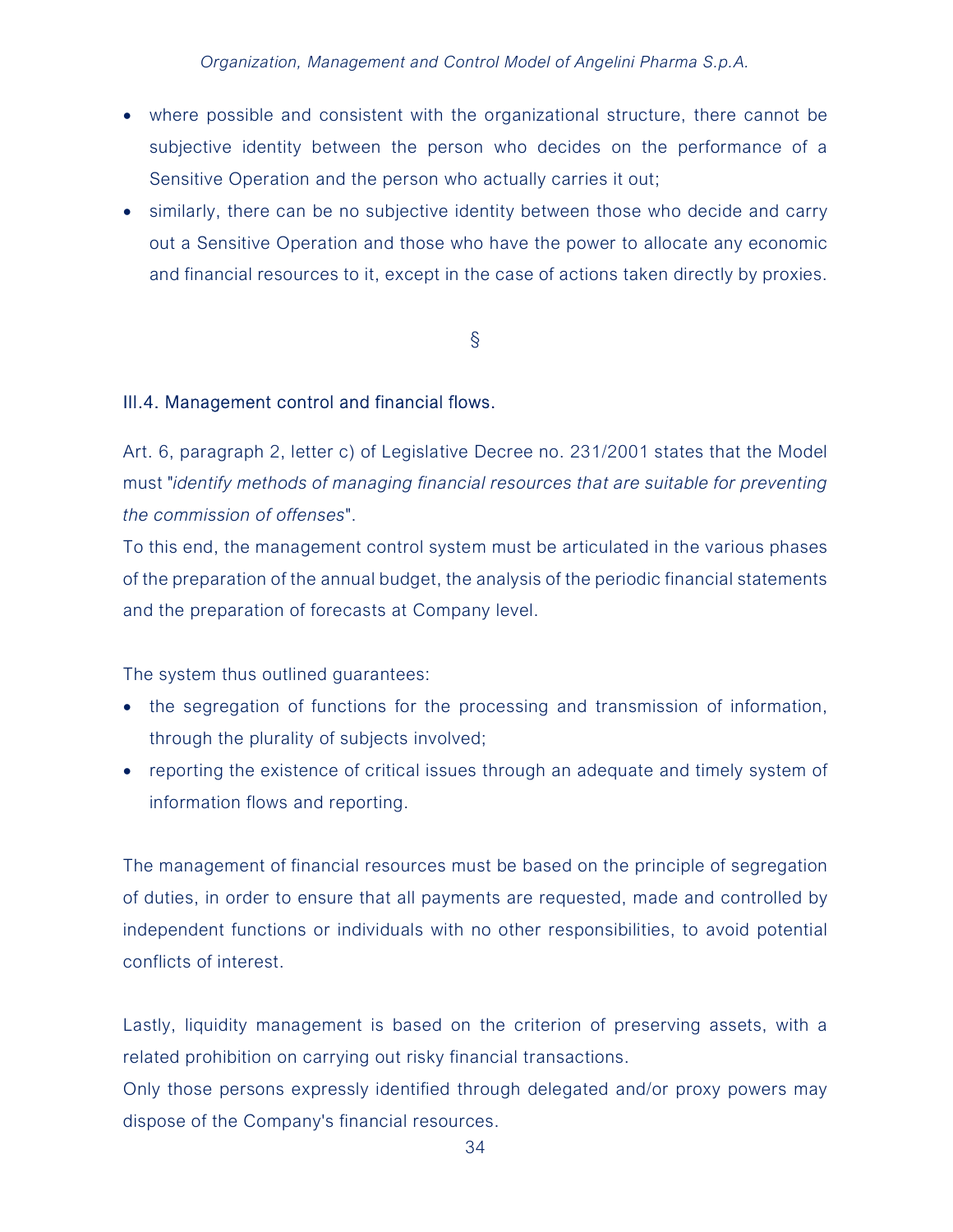§

### III.5. Policies and Procedures.

Angelini Pharma S.p.A. has adopted specific policies and procedures aimed at regulating the activities involved in the sensitive company processes identified during the risk assessment phase.

In particular, these policies and procedures aim to guarantee the implementation and application of the principles of conduct and control established in this Model.

To this end, the company procedures relating to Sensitive Processes are inspired by the following principles:

- 1. clear formalization of roles, tasks, methods and timing for carrying out operational and control activities;
- 2. segregation of duties;
- 3. traceability and formalization of the relevant activities of the process covered by the procedure;
- 4. archiving of relevant documentation.

The Company guarantees the updating and dissemination of the above-mentioned documents by the functions appointed for this purpose.

§

### III.6. Archiving documentation.

The activities carried out within the scope of the Sensitive Processes are adequately formalized, with particular reference to the documentation prepared in the context of their implementation. The documentation outlined above, produced and/or available on paper or electronic media, is filed in an orderly and systematic manner by the functions involved in the same, or specifically identified in detailed procedures or work instructions.

In order to protect the company's documentary and information assets, adequate security measures are foreseen to protect against the risk of loss and/or alteration of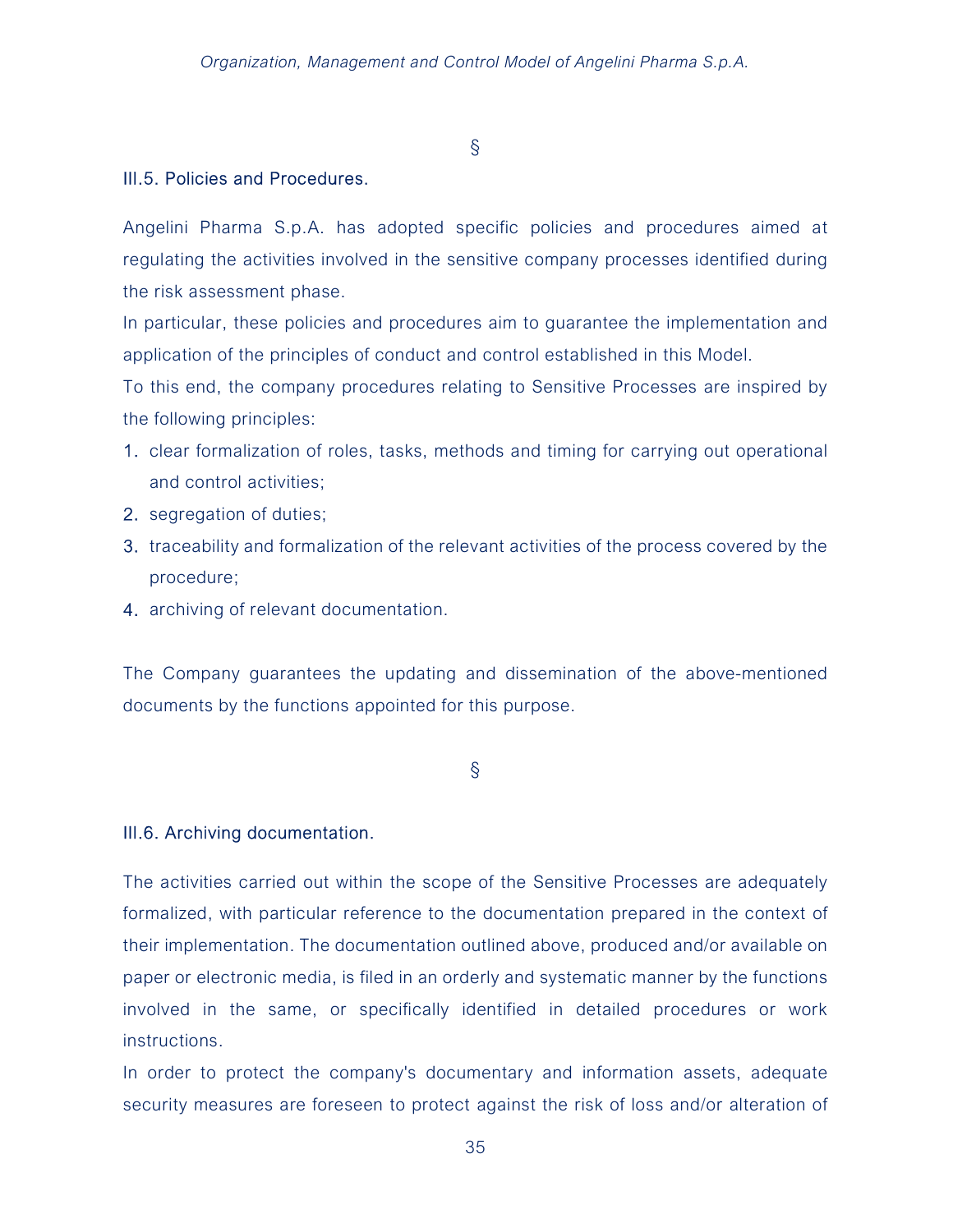the documentation referring to Sensitive Processes or undesired access to data/documents.

\* \* \*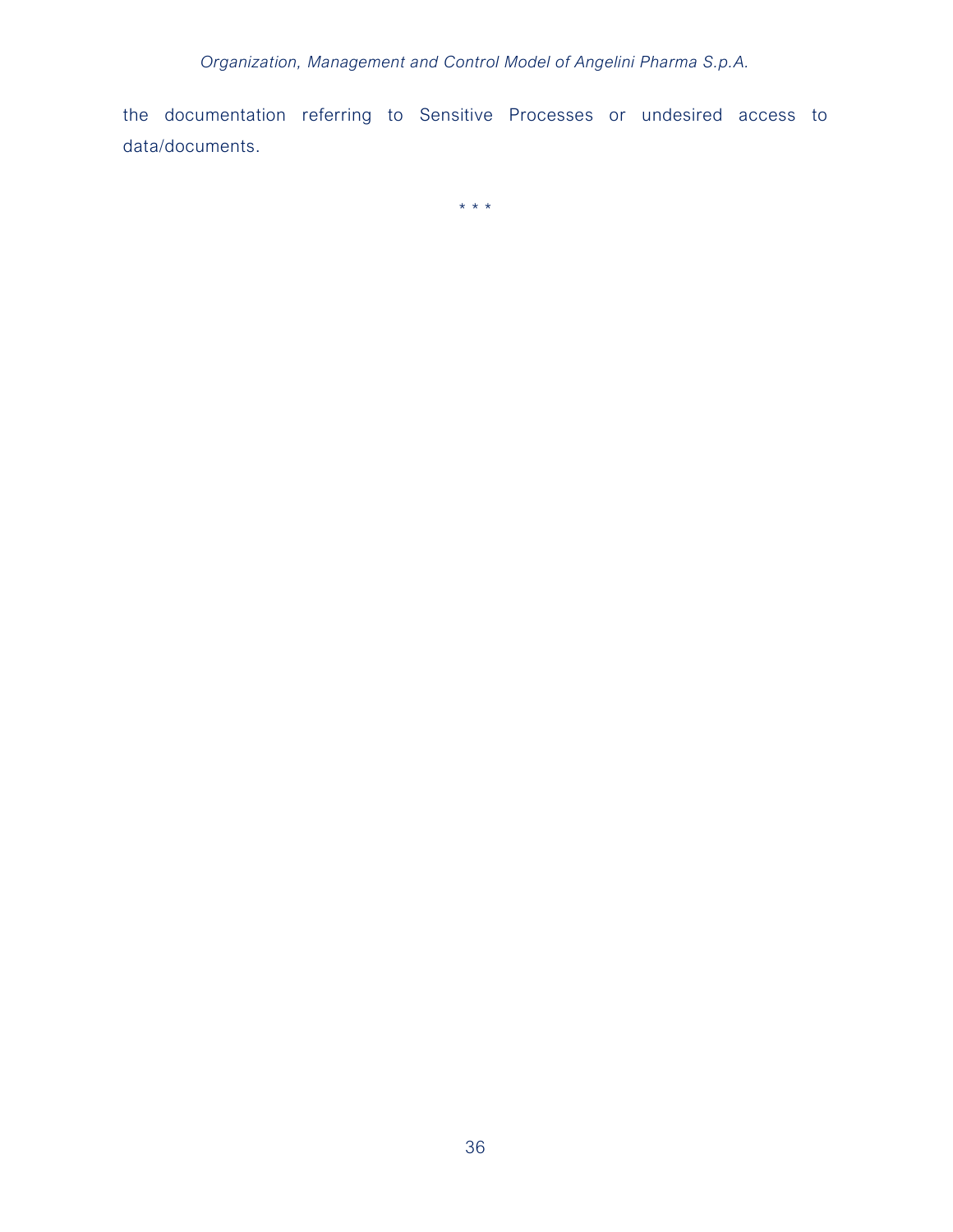# Section IV The Supervisory Body (SB).

### IV.1. Fundamental requirements of the Supervisory Body.

In compliance with the provisions of art. 6, paragraph 1 of Legislative Decree no. 231/2001, the Board of Directors of Angelini Pharma S.p.A. appoints the Supervisory Body, constituted as a panel (3 or 5 members), entrusting it with the function of supervising and updating the Model.

The Company's Supervisory Body is governed in such a way as to have the requirements necessary for the effective performance of the supervisory function: autonomy, independence, professionalism and continuity.

In particular:

1. **autonomy**: the Supreme Court has clarified how the powers of initiative and control can be considered effective and not merely "paper-based" only when the controlling party is not subordinate to the controlled party (see Cass. Pen., Sect. II, September 27, 2016, no. 52316).

Therefore, the Body has absolute autonomy, both structurally and operationally.

As far as the structural plan is concerned, the SB is placed in the highest hierarchical position, in order to avoid any kind of subjection to corporate functions and bodies, which would inevitably undermine the autonomy of action. Therefore, the activities carried out by the SB cannot be reviewed by any other company body or structure; moreover, the SB reports directly to the Board of Directors of the Company and cannot be linked to the operational structures by any hierarchical constraint.

On the operational level, the SB is not subject to any form of interference and conditioning on the supervisory activities of the members of the entity and, above all, by the administrative and management bodies, from the moment of appointment - which takes place in a transparent manner - to actual day-to-day operation.

Finally, as a further safeguard of the requirements of autonomy, the administrative body approves a budget of financial resources, proposed by the SB itself, which the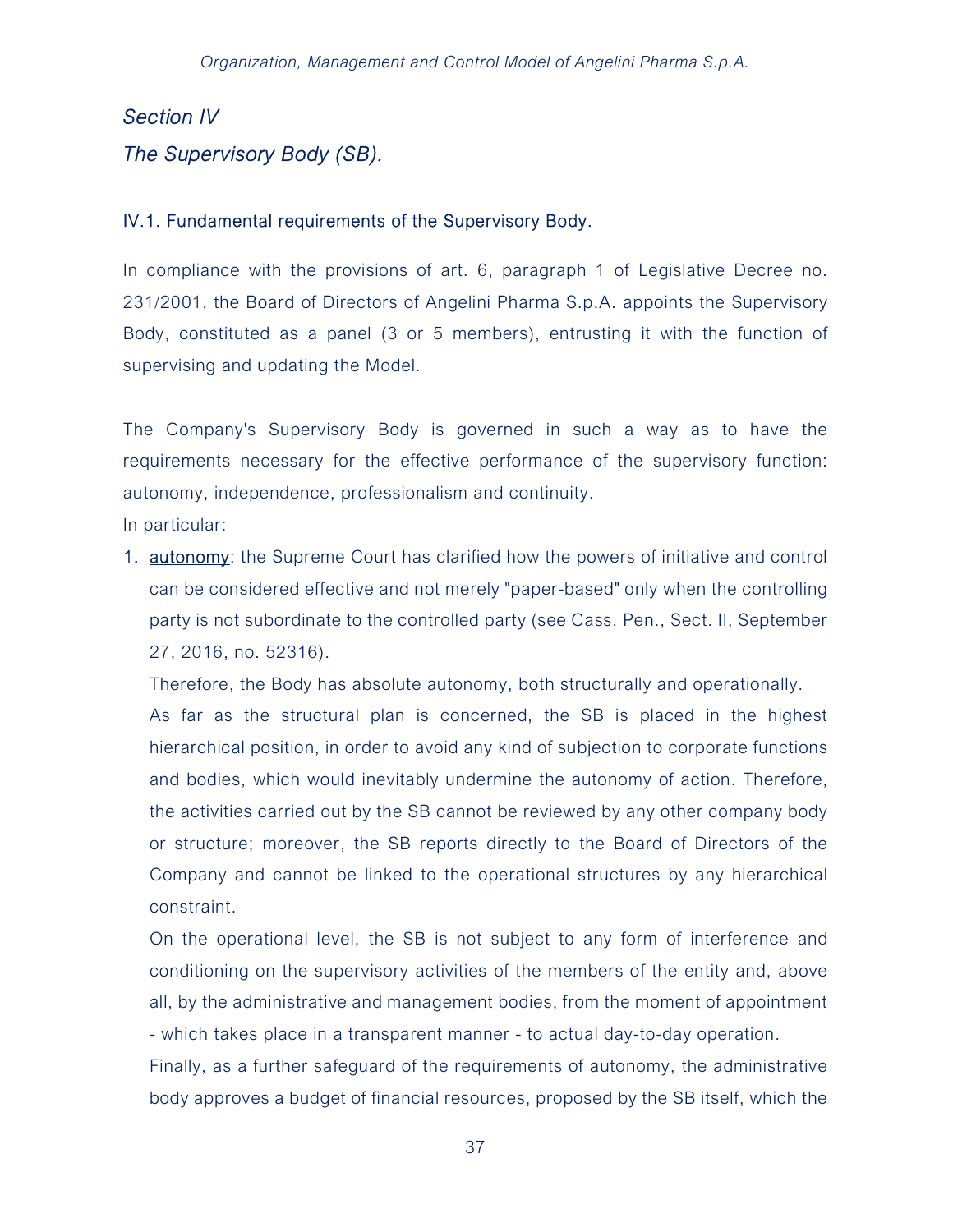Supervisory Body may use for any need related to carrying out its functions (e.g. specialist consultancy, travel, checks on any reports, etc.), it being understood that, should the budget prove insufficient, the SB may incur further expenses by reporting to the administrative body;

2. **independence**: the Supervisory Body is free from any economic, operational or personal conditioning with respect to the Company and the persons who work for it.

Therefore, if internal members are appointed (e.g., internal auditors), they constitute a minority of the board and cannot serve as chairperson.

In this regard, in order to guarantee the efficiency and functionality of the Body, the latter must not have operational tasks which, by making it a participant in decisions concerning the entity's activities, could prejudice the serenity of judgment at the time of checks on conduct and the effectiveness of the model;

3. professionalism: primarily understood as a wealth of tools and techniques of a legalcriminal, accounting, corporate, health, safety and environmental, as well as organizational nature with which the SB as a whole is equipped to carry out the best possible inspection and supervision activities.

The Supervisory Body has the necessary skills to be able to carry out a variety of activities: statistical sampling, in terms of risk analysis and assessment; appreciation of risk containment measures; analysis of flow-charting, procedures and processes; examination of interview techniques and questionnaire processing; appreciation of the methods used to detect fraud.

Therefore, the composition of the Body is such as to ensure adequate coverage, in terms of skills and experience of its members, of said professional sectors.

At least one of the members of the Body has skills in the analysis of control systems and legal-penalty issues, since Legislative Decree no. 231/2001 is characterized by a "substantially punitive nature" and the purpose of the Model is to prevent the commission of crimes;

38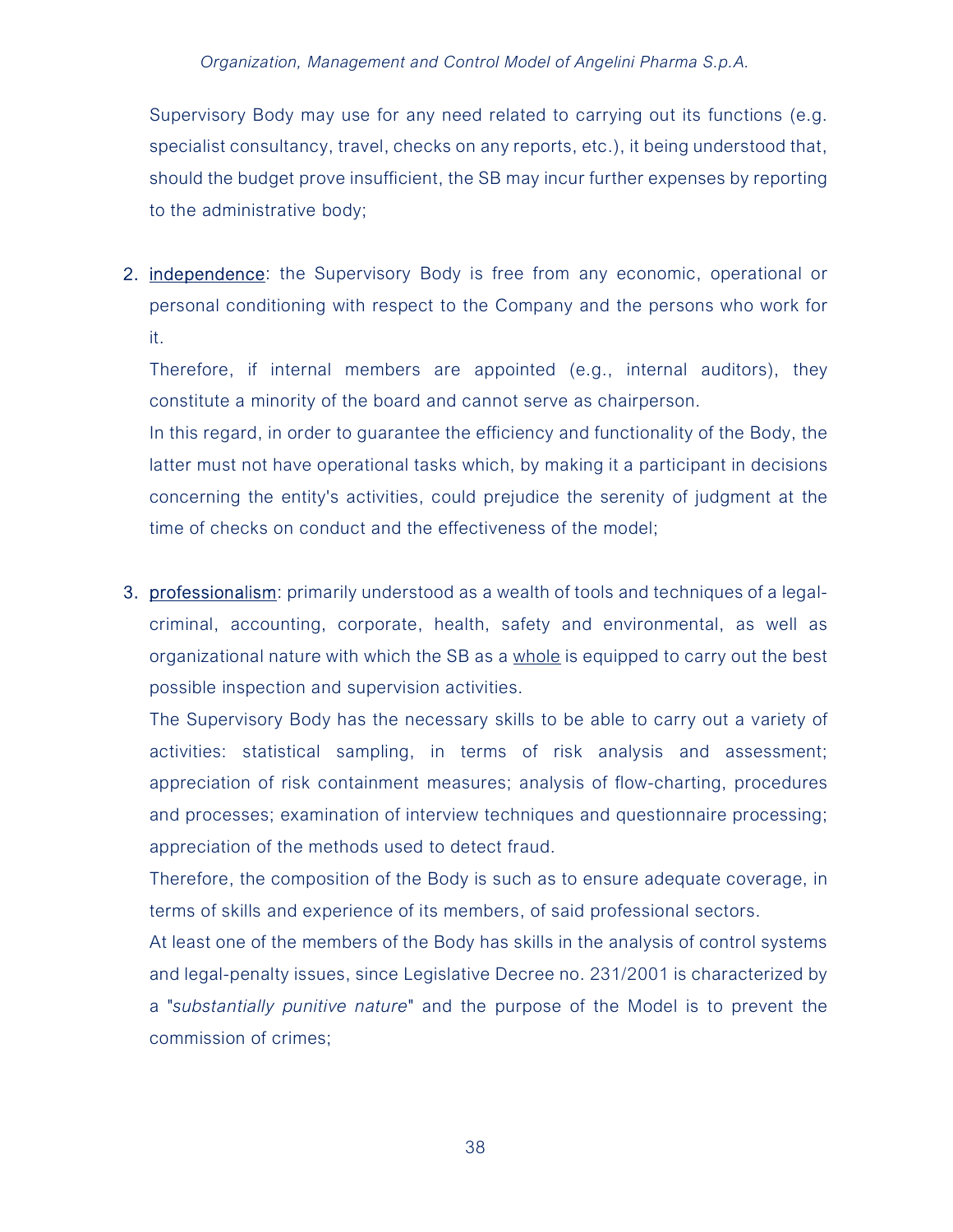4. continuity of action: the Body is continuously dedicated to the supervision of the Organizational Model, in order to always guarantee maximum effectiveness, without, however, measures such as the scheduling of activities, the minuting of meetings and any periodic reports, becoming the basis for a mere bureaucratization of the activities of the SB.

The Company adopts suitable measures to ensure that the Body is not burdened with operational duties or with organizational and coordination burdens with corporate functions, providing the Body with resources for carrying out secretarial duties.

§

## IV.2. Composition of the Supervisory Body: requirements, method of appointment, term of office and termination of appointment.

The Supervisory Body is appointed by the Board of Directors with its own resolution, which is communicated to the chosen members.

The individual members of the Body have proven requisites of independence, autonomy, integrity and professionalism.

- 1. autonomy: the members are not directly involved in the management activities that constitute the subject of their supervisory activity and, therefore, are not subject to conditioning or interference by the administrative body;
- 2. independence: the members of the SB are free from economic, operational or personal influences, as well as from conflicts of interest with respect to the Company and the subjects working for it.

If internal members are appointed (e.g., internal auditors), they constitute a minority of the board and cannot serve as chairperson.

All members, external and internal, are not burdened with operational tasks that make them participants in decisions of the entity's activities (and, in particular, decisions about compliance with the regulations), thus affecting the serenity of judgment at the time of the checks on the conduct and effectiveness of the model.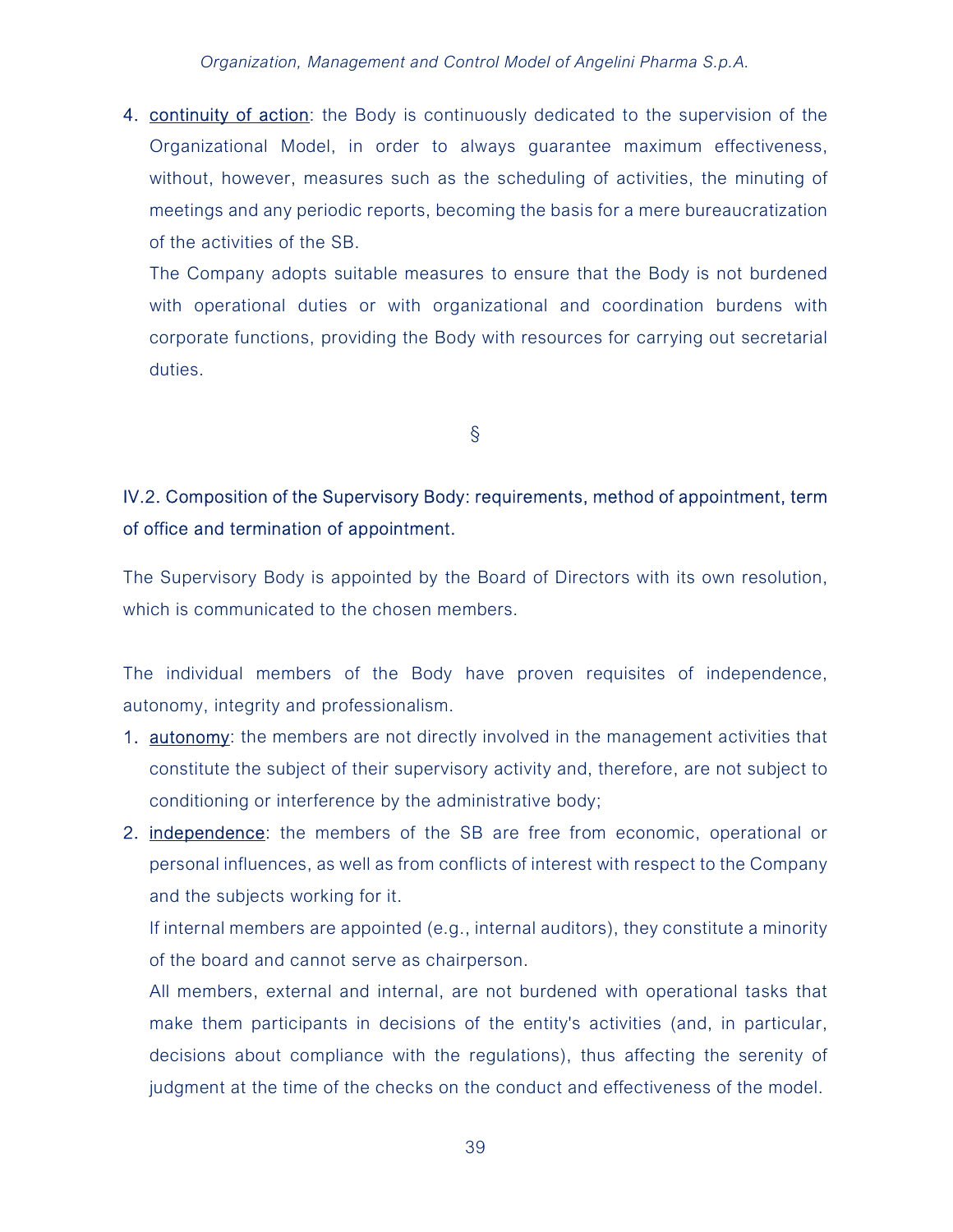#### Organization, Management and Control Model of Angelini Pharma S.p.A.

The members of the SB can be revoked exclusively in the cases indicated in the Model;

3. **integrity**: the members of the SB are subjects of acknowledged integrity.

In this regard, the Model provides for specific causes of ineligibility (see next paragraph);

4. professionalism: the members of the Body are particularly qualified and have proven experience in the field of the administrative liability of entities for offenses.

They possess appropriate inspection skills, with particular reference to audit techniques, risk analysis and assessment as well as legal expertise in criminal matters.

Before each new appointment, the Board of Directors shall verify the requirements set out in Legislative Decree no. 231/2001, as well as the other requirements specifically indicated in this section.

The Board of Directors shall take into account and record in the minutes the determination made:

 about whether the individual members meet the individual requirements. In this regard, it should be pointed out that it is not sufficient to refer to the curricula and to what has been declared by the same with regard to the possession of the prescribed subjective requirements.

The curricula of the members and the self-declarations concerning the possession of the requirements of integrity provided for by this Model are annexed to the minutes of the appointment;

• regarding the possession, by the Supervisory Body as a whole, of the requirements indicated above.

The completion of the appointment is determined by the declaration of acceptance by the members of the Supervisory Body, made on the minutes or by signing for acceptance of the copy of the extract of the said resolution.

The position of member of the Supervisory Body is carried out in return for payment.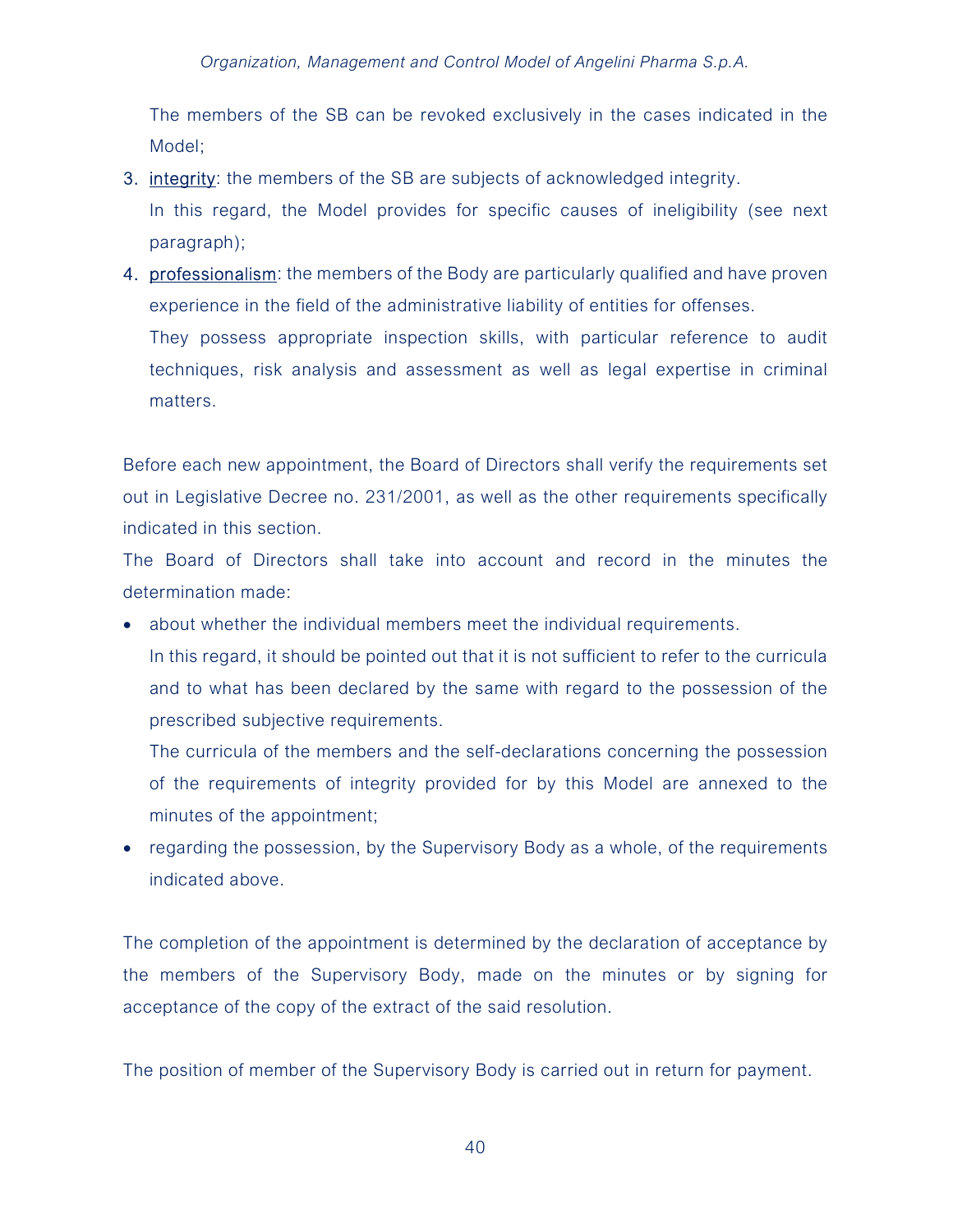The annual remuneration of the members of the Supervisory Body is determined by the Board of Directors at the time of their appointment, in an amount appropriate to the nature of the office, and remains unchanged for the entire period of their term of office.

The duration of the Supervisory Body's appointment coincides with that of the administrative body that appointed it.

The members of the SB may resign from office, with immediate effect. In this case, they are called upon to carry out their functions under a regime of extension until the new members of the Supervisory Body are appointed.

The members of the Supervisory Body may be re-elected upon expiry of their term of office. External members may be appointed for a maximum of three consecutive terms. Upon expiry of its term of office and until the new appointment of its members, the Body will operate under an extension regime.

§

### IV.3. Causes of ineligibility and disqualification; powers of revocation.

The following constitute grounds for ineligibility or disqualification as a member of the Supervisory Body:

- relationships of kinship, marriage or affinity up to the fourth degree with top management of the Company, with the auditors and with the auditors appointed by the auditing firm;
- economic and/or contractual relationships, for a consideration or free of charge, with the Company or other Companies of the Group, of such significance as to compromise independence, other than fixed-term employment relationships;
- conflict of interest, even potential, with the Company such as to compromise the required independence;
- performance, within the Company or other companies of the Group, of operational tasks, i.e. tasks connected with the power to take decisions that have an economic and financial impact for the Company and which are not limited to control tasks;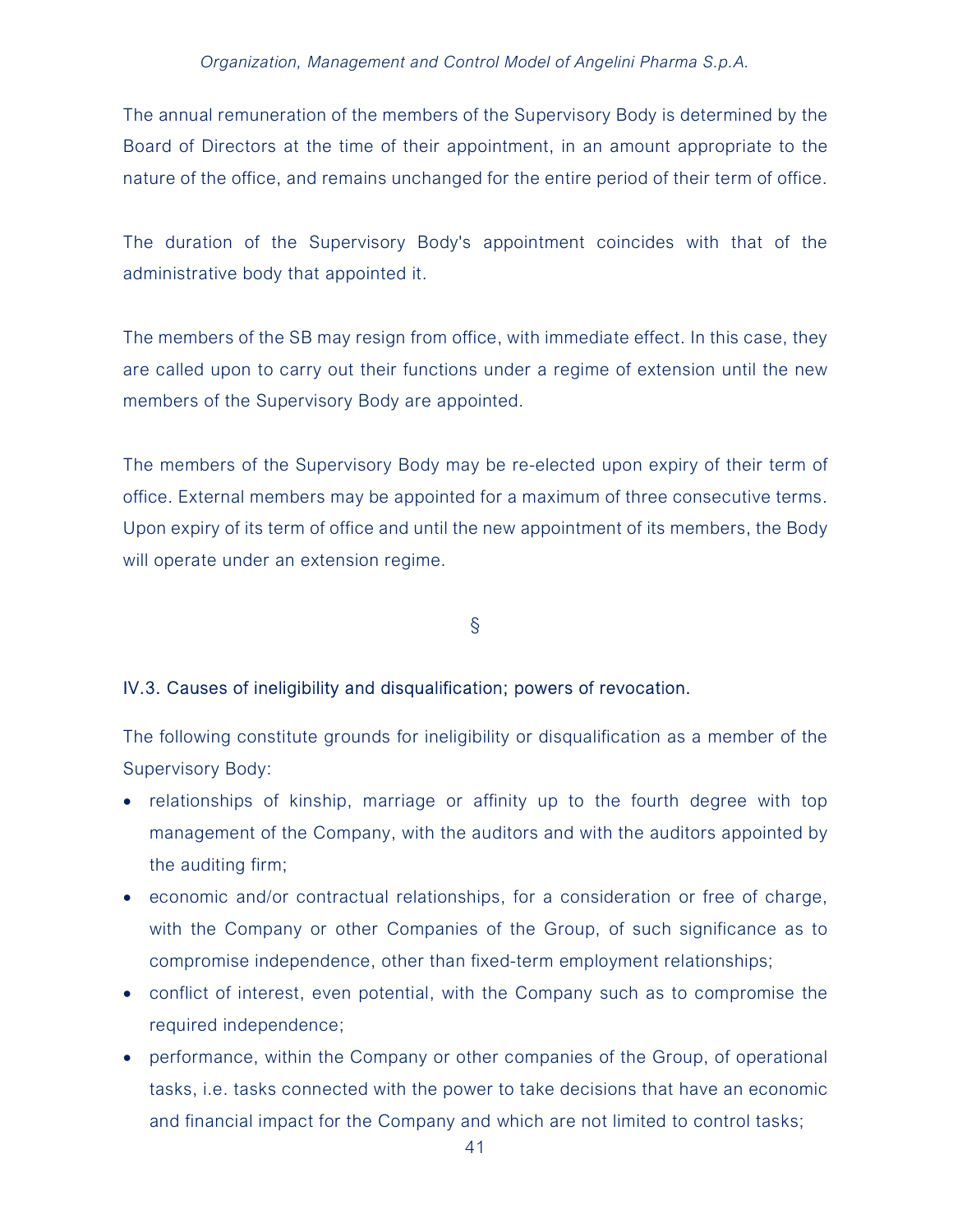- current or previous three-year period of working activity on behalf of the company entrusted with the auditing of accounts or of another company of the Group;
- provision of a surety or other guarantee in favor of one of the directors (or spouse), or the establishment of credit or debit relations with the latter;
- direct or indirect ownership of shareholdings of such a size as to allow the exercise of an influence over the Company;
- exercise in the three financial years preceding the appointment as member of the Supervisory Body - of administrative functions in companies subject to bankruptcy, compulsory administrative liquidation or other insolvency procedures;
- presence of a sentence of conviction, even if not final, or a sentence of application of the penalty upon request (so called plea bargaining), in Italy or abroad, for one of the crimes referred to in the Decree or for offenses that in any case affect professional morality (by way of example but not limited to: bankruptcy offenses, corporate offenses, non-culpable offenses for which a sentence of more than one year has been applied, offenses against the Public Administration, against public faith, against property, against the public economy, banking, financial or insurance offenses, etc.), without prejudice to the effects of rehabilitation;
- existence of a conviction, with a sentence that may or may not be final, to a penalty that entails the disqualification, including temporary, from holding public office, or the temporary disqualification from holding management positions in legal persons and companies, without prejudice to the effects of rehabilitation;
- being subjected to preventive measures ordered by the judicial authorities, without prejudice to the effects of rehabilitation;
- disqualification from professional membership for disciplinary reasons;
- **state of interdiction, incapacitation or bankruptcy.**

Each member of the SB with the written acceptance of the appointment acknowledges, under own responsibility, that there are no such reasons for ineligibility. The rules described above also apply in the event of the appointment of a member of

the Supervisory Body to replace another member of the same body.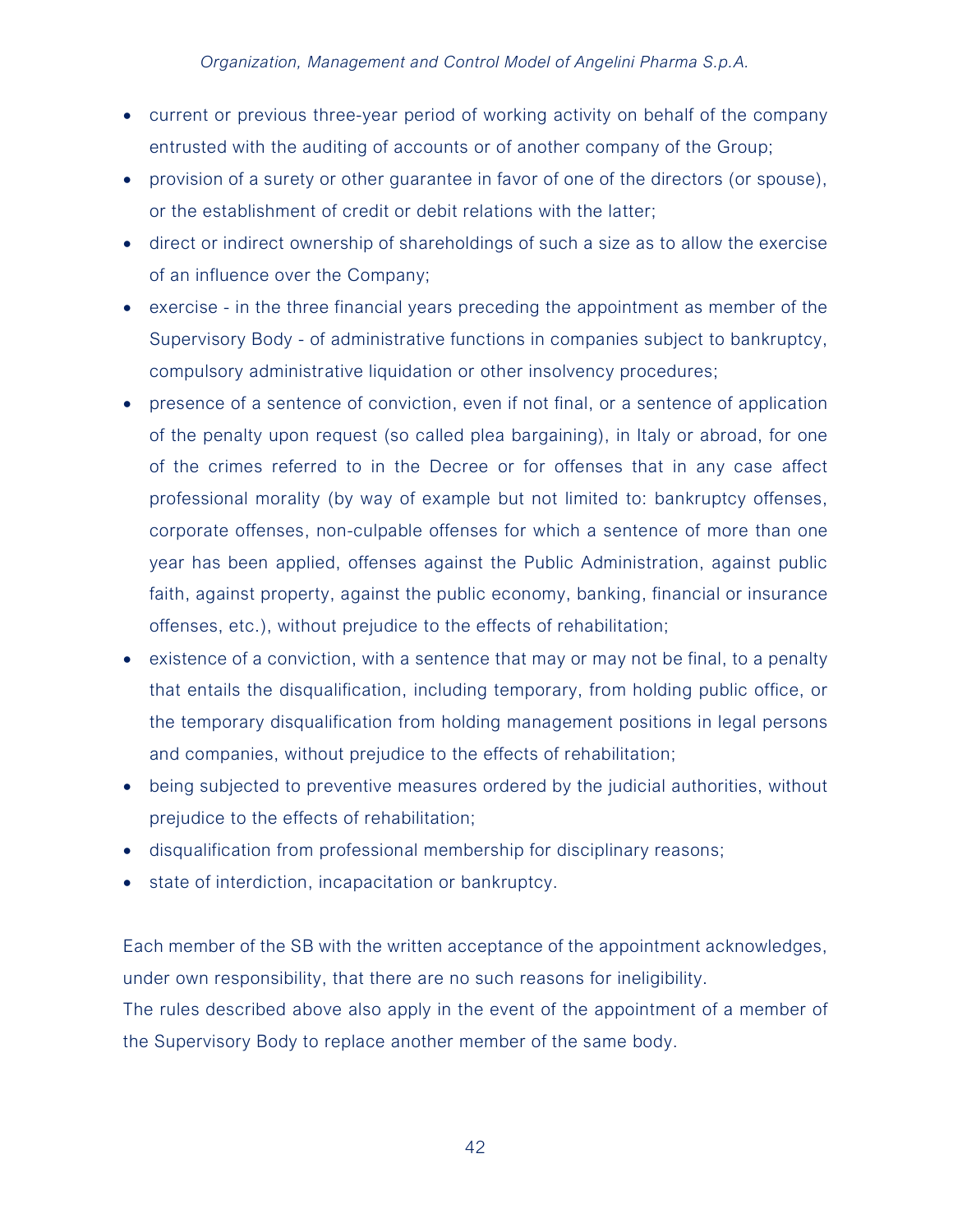If one of the above-mentioned situations occurs during the term of office, the member automatically loses office.

If a member of the Supervisory Body leaves office during the term of office (e.g. due to forfeiture, resignation or revocation), the other members shall immediately inform the Board of Directors, which shall appoint the replacement(s) for the remaining term of office (as determined in the previous paragraph).

The revocation of the Supervisory Body (or even of only one of its members) can only take place with a specific resolution of the Board of Directors and in the following mandatory cases:

- loss of the subjective requirements of autonomy, independence, integrity and professionalism present at the time of appointment;
- occurrence of a cause of ineligibility;
- serious negligence in the performance of the tasks connected with the office, resulting, for example, from a proven lack of commitment and continuity of action in the performance of institutional tasks or from a failure to send the report on activities to the administrative body and the Board of Auditors;
- inability to perform assigned duties for a period of at least 180 consecutive days;
- omitted or insufficient supervision on the part of the Supervisory Body in accordance with the provisions of art. 6, paragraph 1, lett. d), of the Decree resulting from a conviction, even if not final, issued against the Company in accordance with the Decree or from a sentence of application of the penalty upon request (plea bargaining);
- mendacious declaration regarding the non-existence of the reasons for incompatibility described above.

In cases of particular seriousness and urgency, the Board of Directors - on the basis of a resolution passed by the General Meeting and after hearing the opinion of the Board of Auditors - may, however, order the immediate suspension of the powers of the Supervisory Body and the appointment of an ad interim Body before revoking it.

§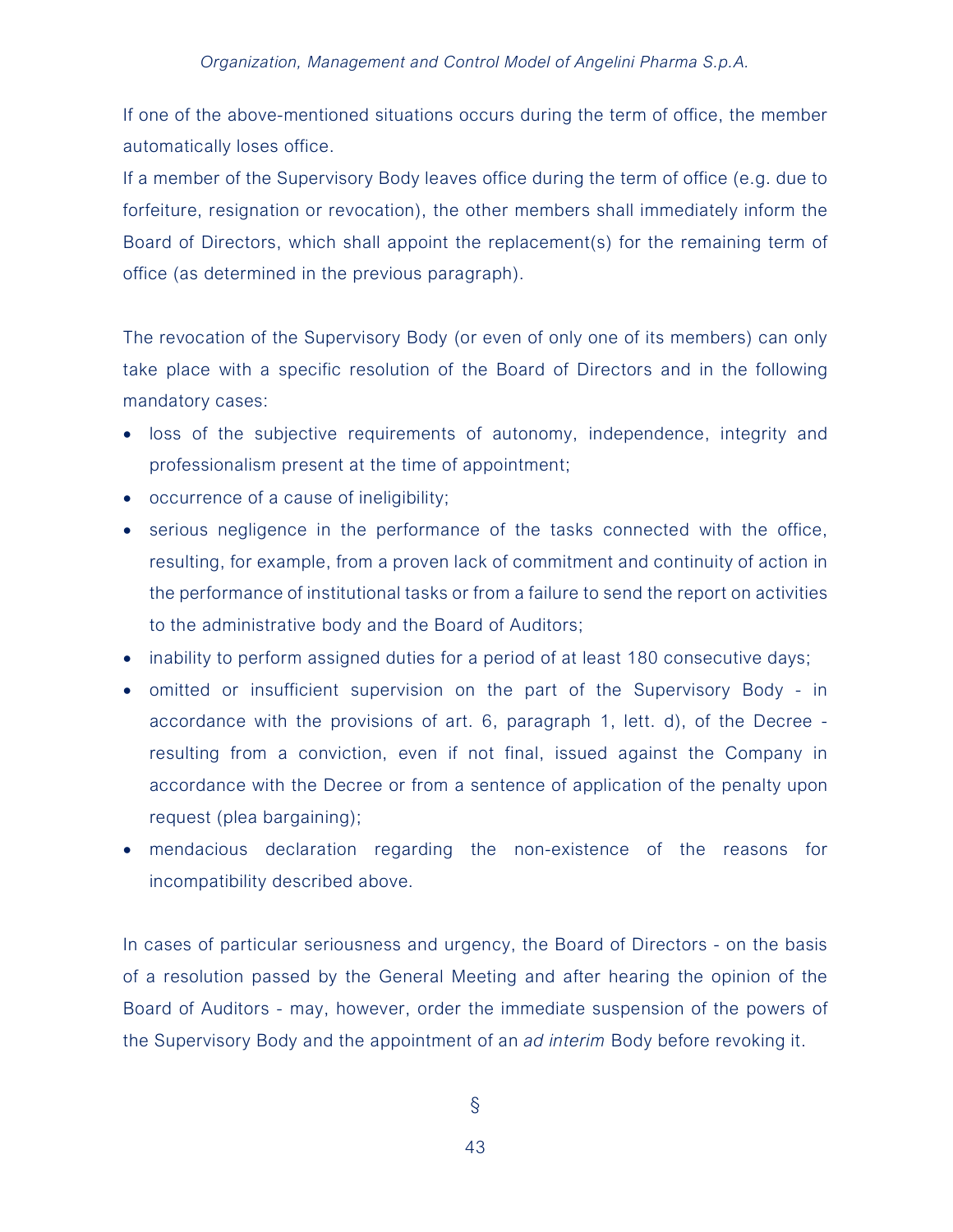#### IV.4. Supervisory Body resources and coordination with company resources.

The Board of Directors allocates to the SB the human and financial resources necessary to carry out the task.

As far as human resources are concerned, if the Supervisory Body considers it appropriate, it can ask the Administrative Body for authorization to use company resources in order to carry out its function.

As far as financial resources are concerned, the SB may use, for any requirement necessary for the correct performance of its duties, the budget that the Board of Directors assigns to it on an annual basis, upon proposal of the SB.

In addition to the resources indicated above, the Supervisory Body may make use, under its direct supervision and responsibility, of the Company's structures, as well as external consultants; for the latter, remuneration is paid through the use of the financial resources assigned to the Supervisory Body.

All Company bodies, as well as management and other company functions, must cooperate with the Supervisory Body and, in particular, must promptly respond to requests made by the same, as well as make available all documentation and, in any case, any information necessary for carrying out supervisory activities.

§

#### IV.5. Internal regulations of the Supervisory Body.

Following its establishment, the Supervisory Body will draw up its own internal regulations governing the aspects and methods of its activities.

No provision of the Regulations may supersede or modify the provisions of the Model. For anything not specifically provided for in the Regulations of the Supervisory Body, reference should be made to the provisions of the Model and the provisions contained in Legislative Decree no. 231/2001.

The following profiles are regulated within the Rules of Procedure:

a) how the Supervisory Body elects its Chair.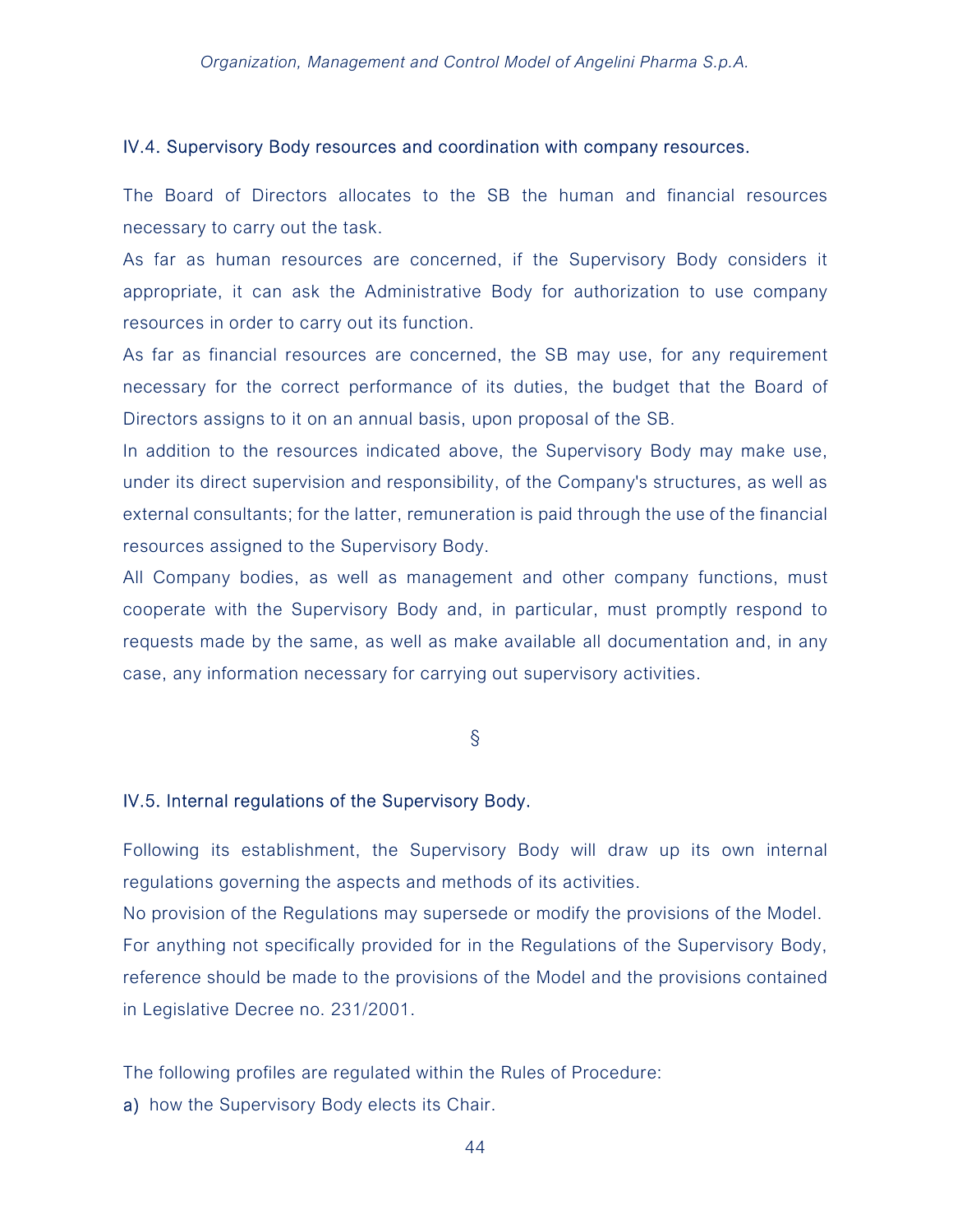In this regard, in line with the Model, the Regulation of the SB must foresee that the office of Chair cannot be entrusted to the eventual internal member, neither as main member nor in case of temporary vacancy;

- b) duties and powers of the Chair regarding the convening and coordination of meetings, powers of representation of the SB, verification activities, as well as the methods aimed at ensuring the continuity of action of the Body in the event of the Chair's vacancy;
- c) formal arrangements for convening meetings and inviting any external participants;
- d) minimum frequency of meetings of the Body and of meetings between the SB and the corporate bodies or auditors.

In this regard, the Regulation must provide for meetings to be held at least every two months;

- e) methods of preparing and conducting meetings, also with regard to the documentation to be examined (providing that it must be made available well in advance), and alternative methods of participation (for example: in person, by means of audio and/or video telecommunications that allow effective participation in the verification activities and resolutions, etc.);
- f) voting mechanisms and the quorum required for resolutions;
- g) regulation of the methods of communication and abstention from resolutions in the event of a potential or current conflict of interest;
- h) procedures for identifying and assigning tasks to external consultants, suitable for guaranteeing the selection of profiles with the same requisites of autonomy, independence, integrity and professionalism required of the members of the Body, to whom the same causes of ineligibility and disqualification provided for the latter shall apply;
- i) operating procedures for the management of the financial resources assigned by the Company to the SB, as well as the procedures for the approval of any additional expenses with respect to the acknowledged budget.

In this regard, it is desirable for the Supervisory Body to provide for the rule of joint signature;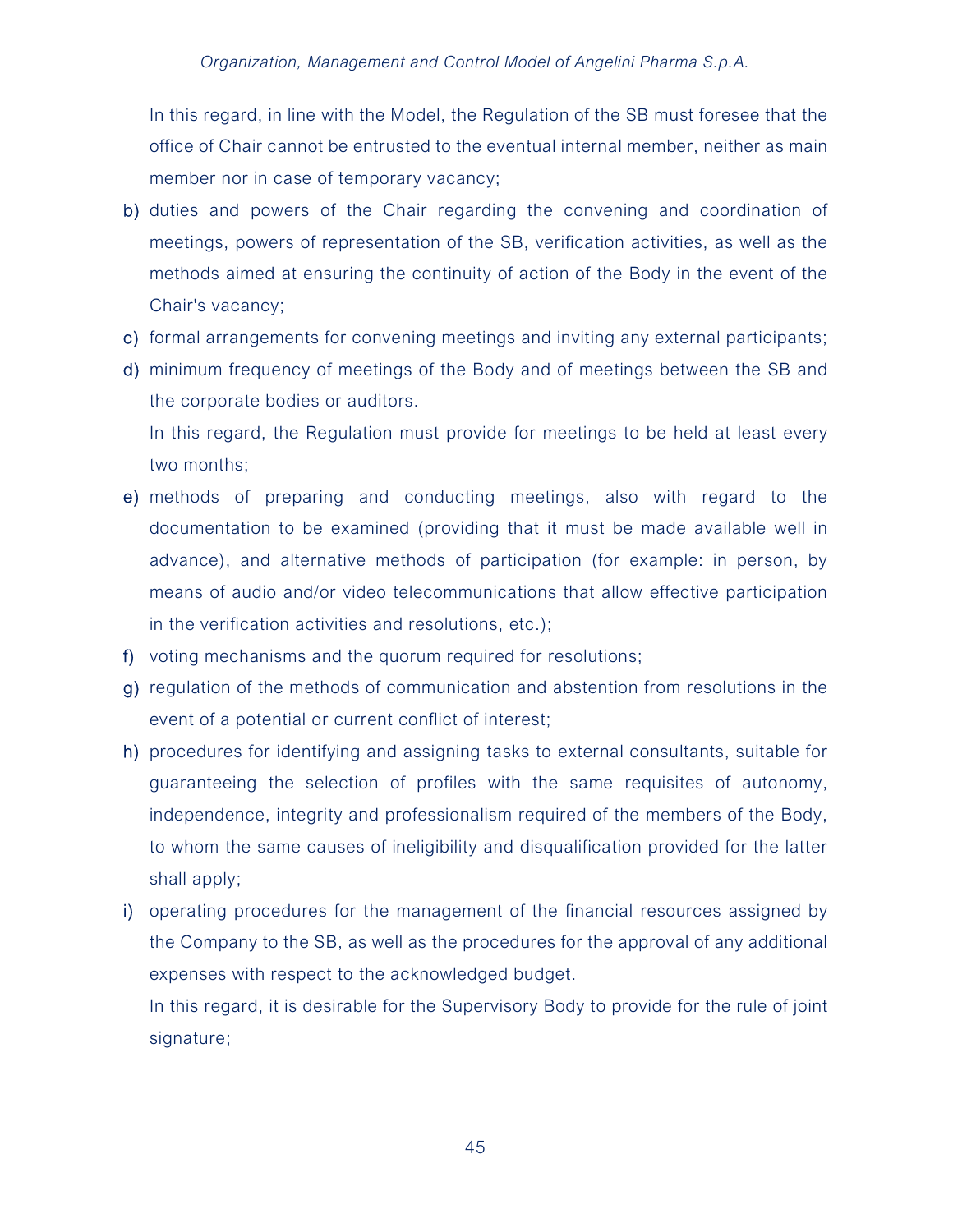- j) type, planning methods (temporal and qualitative) and carrying out of the verification and supervisory activities carried out by the SB, as well as review of the planning and intervention in case of extraordinary needs;
- k) type of activities connected to monitoring the updating of the Model;
- l) methods for managing information flows to and from the SB and the consequent preliminary investigation activities;
- m) procedures for taking minutes of meetings and the persons responsible for drafting and signing the minutes;
- n) modalities for the possible entrusting of Secretariat functions;
- o) methods of collecting, validating, filing and storing the documentation relating to the activities of the Body, suitable for allowing the traceability of the supervision carried out and the confidentiality of the data contained therein.

§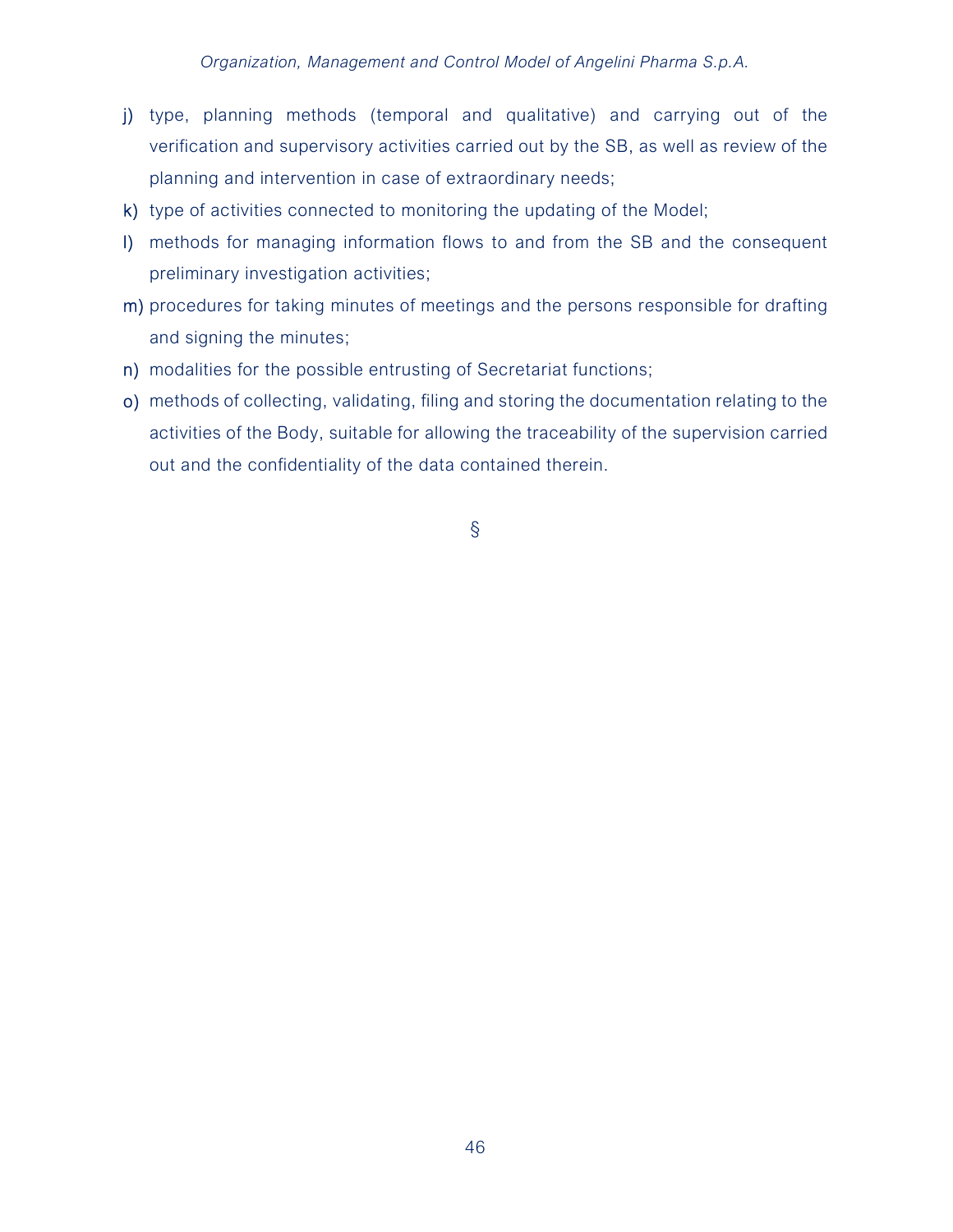### IV.6. Functions of the Supervisory Body.

The Supervisory Body is entrusted with the following functions:

### 1. supervise the effectiveness and adequacy of the Model.

Among the functions of the Supervisory Body is that of verifying that the Model contemplates measures that are concretely (and not only formally) suitable for preventing the occurrence of the crimes provided for by the Decree.

As part of this task, the Supervisory Body examines and interprets the relevant regulations, verifying the content of the Model (with particular regard to the Special Parts, the company procedures and protocols and the system of delegated and proxy powers) and assessing its effectiveness in preventing the commission of the offenses underlying the entity's administrative liability for crime.

If monitoring of the structure and contents of the Model reveals the need for its adaptation, the Body will report findings and possible solutions to the administrative body so that the latter may take action.

### 2. supervise the effectiveness of the Model.

The SB verifies that the conduct implemented within the Company correspond to those indicated in the Model.

To this end, the Supervisory Body plans and carries out periodic checks, also using external professionals, to ascertain the effective and timely application of the measures and controls in place to prevent the commission of the offenses underlying the entity's administrative liability for crime.

In addition, the Body carries out targeted checks on certain operations or acts carried out by company departments, with particular regard to those performed in the context of sensitive activities, in order to verify the congruence of the process with the Model.

The Body collects, processes and evaluates the reports received.

The SB also verifies and promotes compliance with the provisions that regulate the flow of information (periodical and "event-based") towards the SB, the information and training of the Recipients on the contents of the Model, as well as the effective activation of the disciplinary system.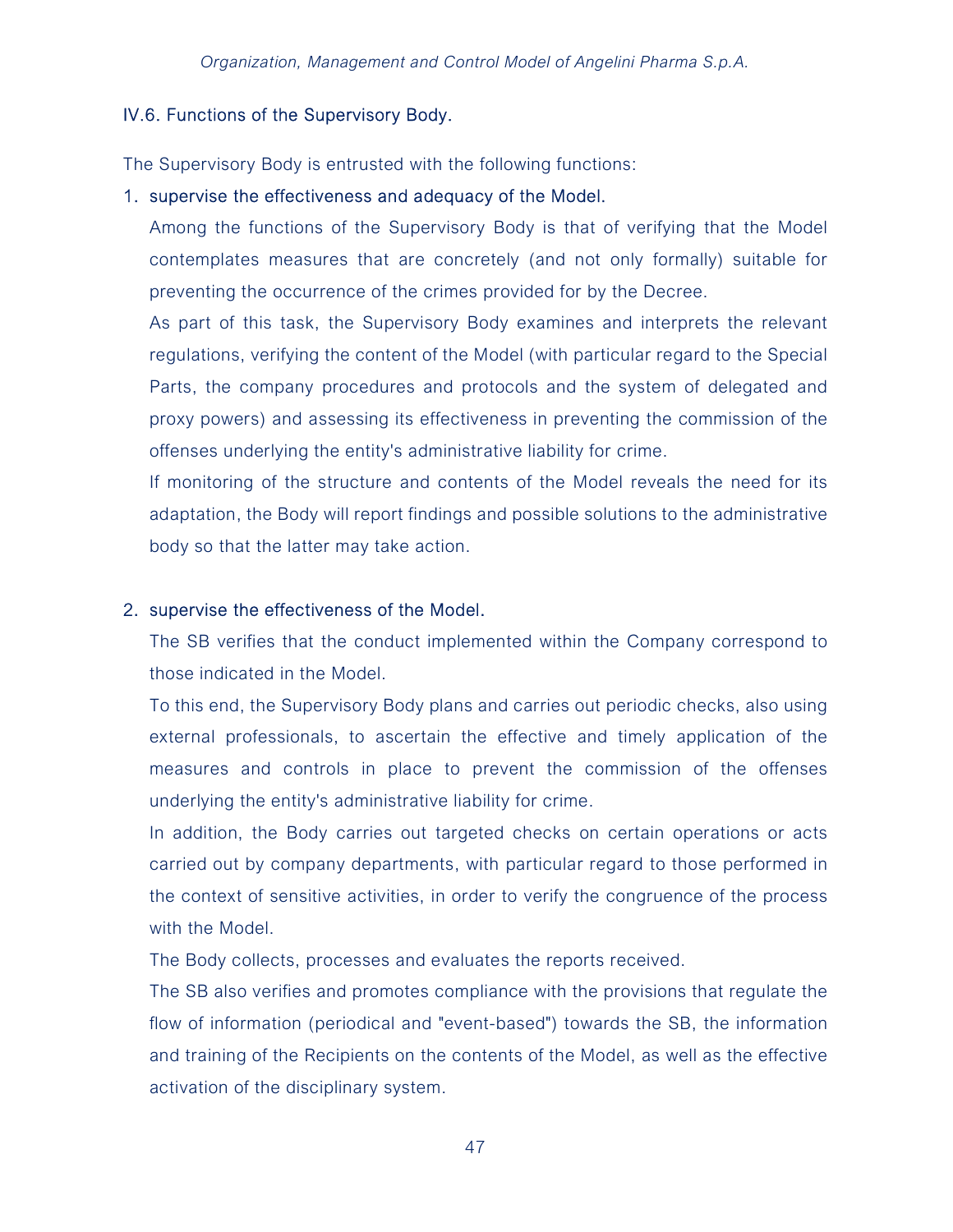In the presence of violations of the company's controls and procedures, it is also the task of the Body to report the conduct and the persons responsible to the administrative body and the competent company functions so that:

- a. the sanctions provided for in the disciplinary system are applied;
- b. corrections and modifications to prevent further violations are evaluated and, if necessary, adopted.

It is also the task of the Body to assess and report solutions for improving the Model in order to ensure its effective implementation;

## 3. supervise the updating of the Model and the maintenance of its suitability and functionality over time.

The Supervisory Body has the task of monitoring the relevant legislation on the subject of the administrative liability of entities for offenses, reporting any legislative changes to the administrative body and the competent company departments so that they can assess the impact with respect to the risks identified and, where necessary, update the Model.

To the same end, the Supervisory Body monitors changes in the company's structure and organization.

The Body periodically checks (and, in any case, on the occasion of significant organizational or operational changes) the map of the areas at risk of offenses, in order to urge its adaptation to changes in the activity and/or company structure. To this end, any situations that may expose the Company to the risk of offenses must be reported to the Supervisory Body by management and those responsible for control activities (see paragraph "Information flows").

Finally, the Body carries out the necessary follow-up activities, verifying the implementation and effective functionality of the proposed solutions.

The Supervisory Body acknowledges the performance of these tasks in its written report on the activities carried out, sent at least every six months to the administrative body and the Board of Auditors, which contains:

- number and date of meetings held during the reporting period;
- description of the activity performed;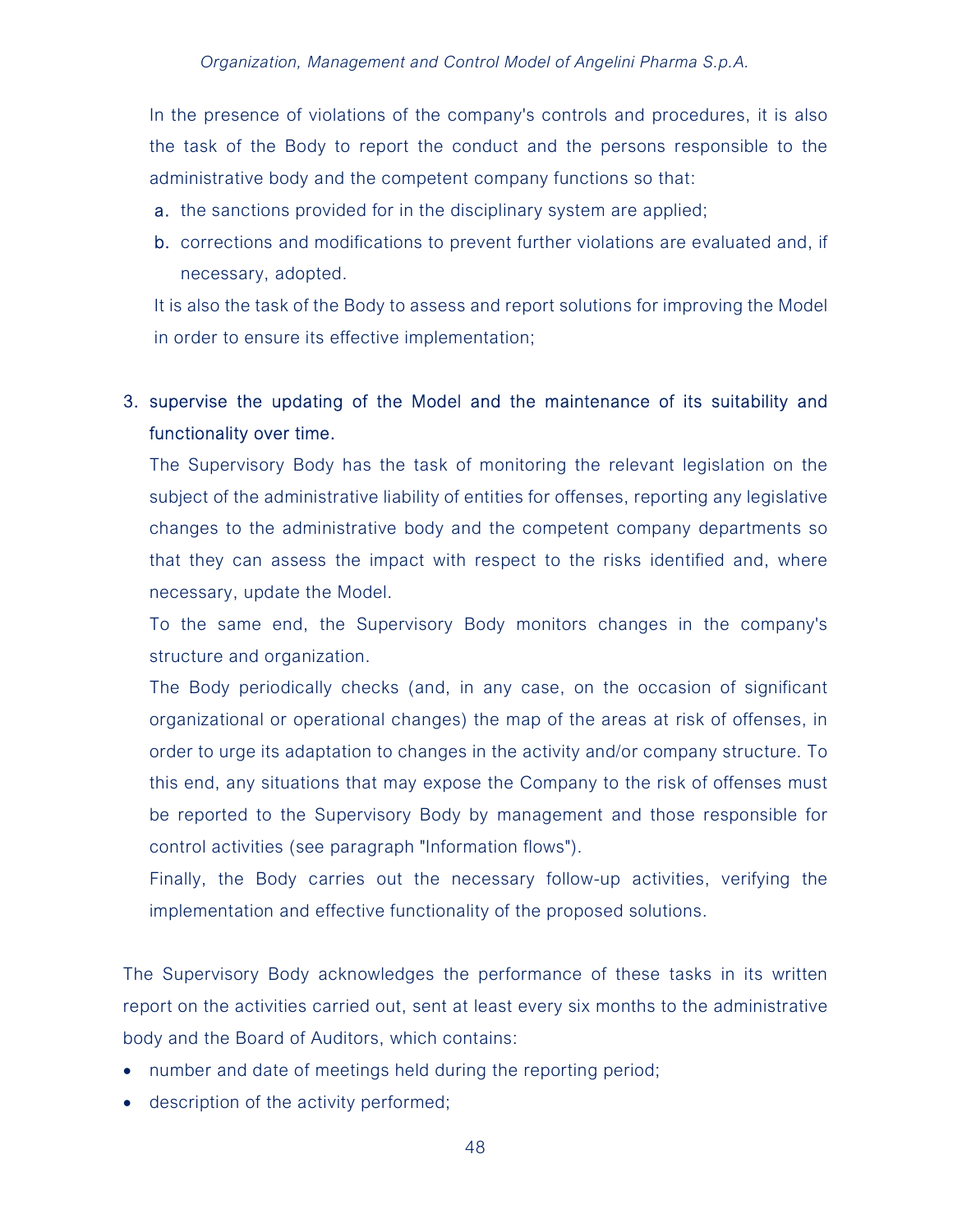- reports received and subsequent investigations conducted;
- criticalities detected;
- findings to be submitted to the administrative body for the purposes of updating the Model, as well as its effectiveness and efficacy;
- mention, with the most appropriate guarantees of confidentiality, of the sanctions proposed by the SB and/or imposed by the company for violations of the Model;
- the request for freely available funds (budget) and an account of the use made of them for the previous period.

§

### IV.7. Powers of the Supervisory Body.

The Supervisory Body, in the exercise of its functions, is the holder of all powers of initiative and control over company activities and the Recipients of the Model.

The Supervisory Body, by way of example but not limited to, has the following powers:

- 1. has free access to places and documents at any time and without the need for prior consent;
- 2. carries out accesses to the places, verifications and inspections considered opportune and functional to the activity of vigilance.

In these cases, the Supervisory Body draws up a specific report, countersigned by the head of the company department involved, indicating

- **If** location and date of inspection;
- **duration of inspection;**
- **qeneralities of all parties involved;**
- **•** reason for inspection;
- **inspection outcome;**
- any documentation exchanged and/or transmitted;
- a declaration that the persons involved have not behaved in a manner contrary to the regulations in force, nor to the principles and controls indicated in the Company's organizational Model;
- 3. summons and asks for the cooperation of the recipients of the Model or of the company bodies in order to obtain information, data or documents.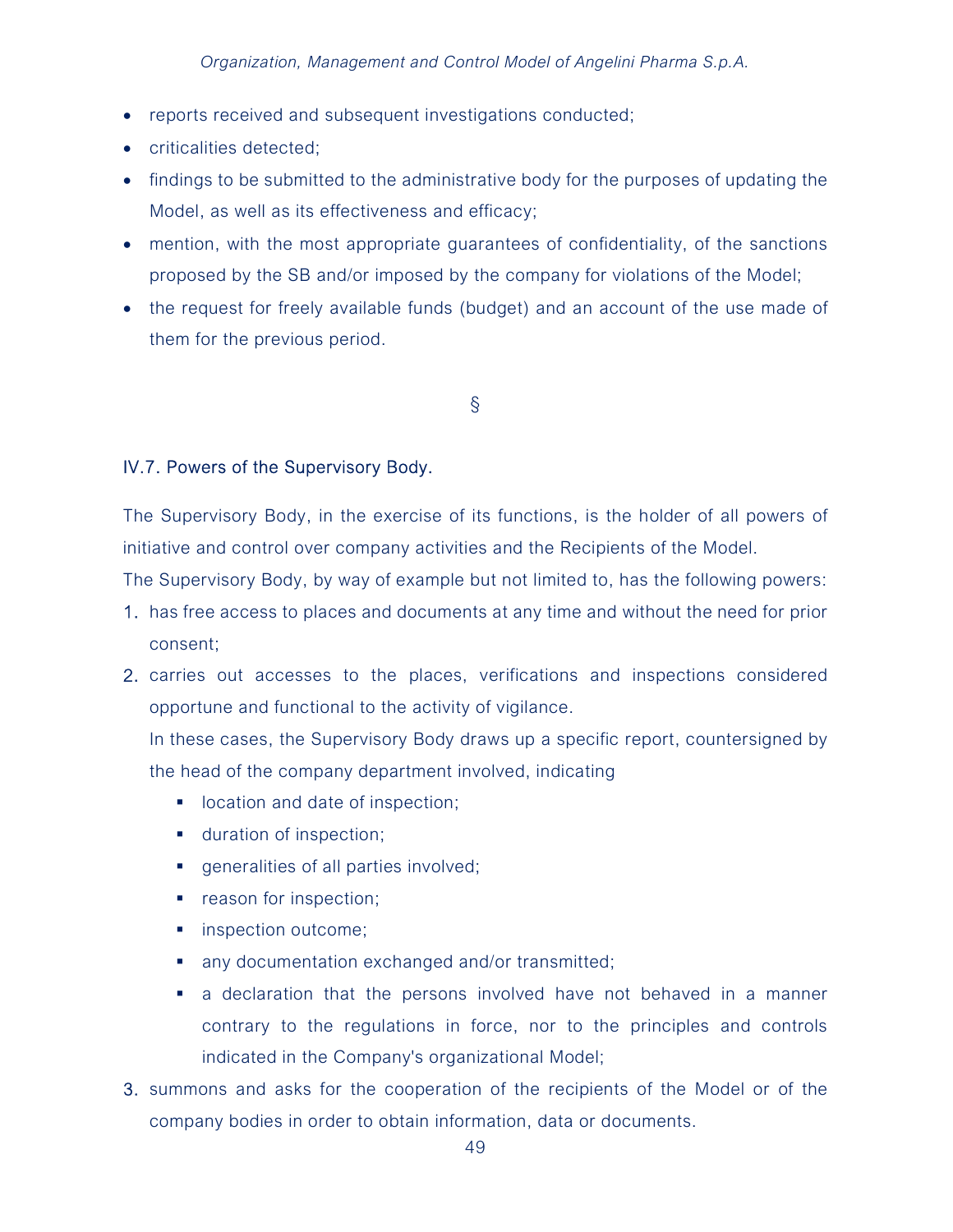Each Recipient is obliged to provide the requested cooperation promptly and effectively, communicating information and documents that are true, transparent, complete and exhaustive;

- 4. asks for and shares information with the Company's control functions and bodies, with the administrative body, with the auditing firm, as well as with the Supervisory Bodies of the other Group companies;
- 5. urges the fulfillment of the periodical reporting duties provided for by the Model;
- 6. uses, according to its needs and in compliance with the Model and the Regulation of the SB, the support of external collaborators and consultants;
- 7. draws up a plan of supervisory activities in the areas at risk identified by the Model and ensures its implementation;
- 8. carries out controls, including sample controls, on company processes and on the relative documentation;
- 9. proposes the adoption of initiatives to update and improve the Model, as well as sanctions in case of ascertained violations of the Model;
- 10. promotes information and training initiatives on the Model;
- 11. has the widest expenditure autonomy in relation to the budget allocated to it and may ask the administrative body for expenditure commitments exceeding the availability of the fund, justifying the need to carry out its functions.

In exercising its supervisory powers, the action of the Supervisory Body is unquestionable.

§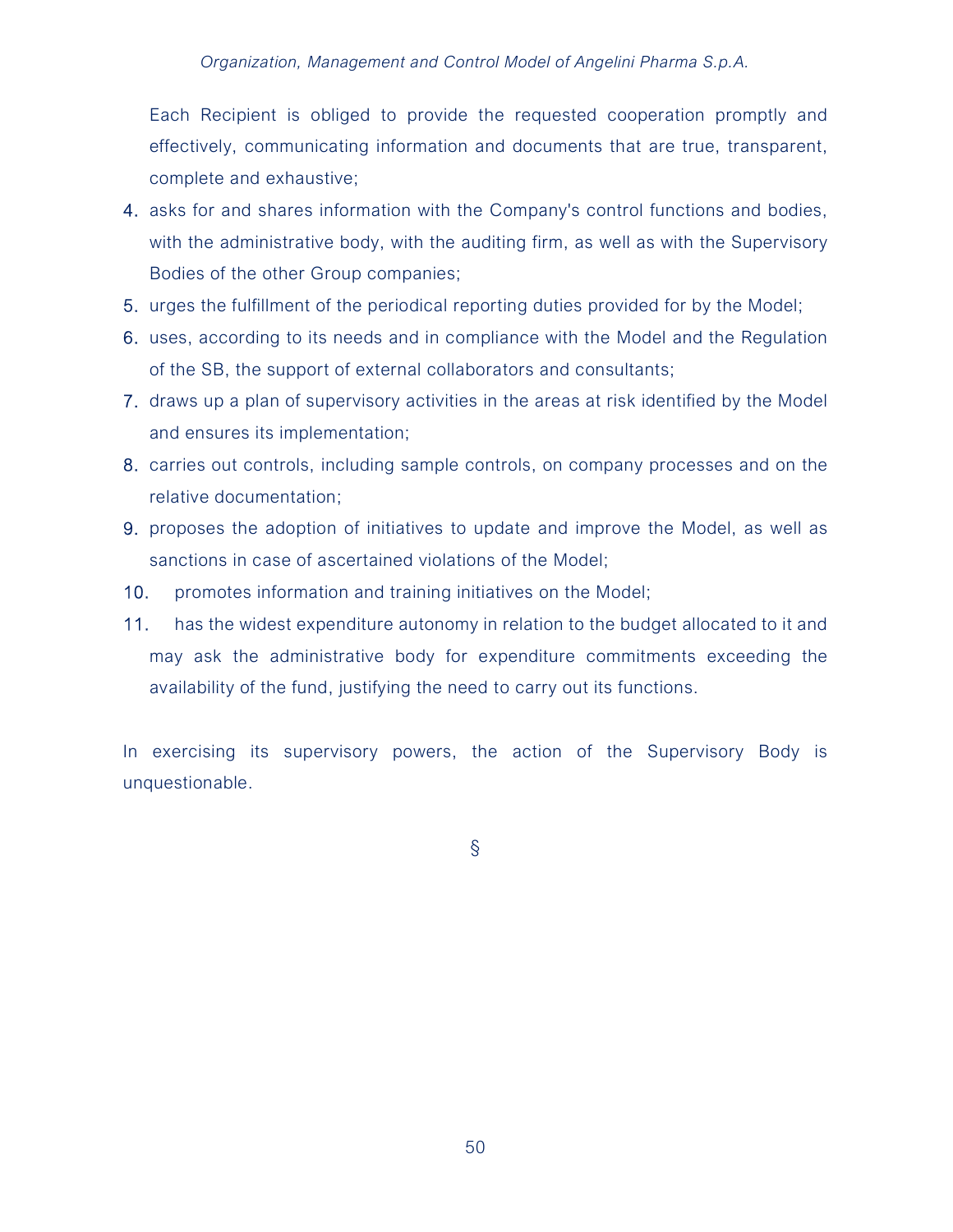### IV.8. Reporting by the Supervisory Body to the Corporate Bodies.

The Supervisory Body is responsible to the Board of Directors for communicating:

- at the beginning of each year: the plan of activities he intends to carry out to fulfill the assigned tasks;
- periodically: the progress of the defined program and any changes made, giving reasons;
- immediately: any significant issues that have emerged during the activities of the Body, violations of the Model and illegitimate and/or unlawful conduct, of which it has become aware by employees and/or collaborators;
- every six months: a report on the activities carried out, their results, critical elements and violations of the Model found, as well as proposals for necessary updates to be implemented.

The Supervisory Body may be asked to report periodically to the Board of Directors on its activities.

The Supervisory Body may also communicate:

- 1. the results of its investigations to the heads of the functions and/or processes, should the activities give rise to aspects requiring improvement. In this case it will be necessary for the Supervisory Body to obtain from those responsible for the processes an action plan, with a timetable, for the activities that can be improved, as well as the specifics of the operational changes required to implement them;
- 2. report any conduct/actions that are not in line with the Model, in order to:
	- a. acquire all the elements to make any communications to the structures responsible for the evaluation and application of disciplinary sanctions;
	- b. avoid a recurrence of the event by giving guidance on removing deficiencies.

The activities indicated in point 2), must be communicated by the Supervisory Body to the Board of Directors as soon as possible, also requesting the support of the other company structures, which must collaborate in the activity of verification and in the identification of actions aimed at preventing the recurrence of such circumstances.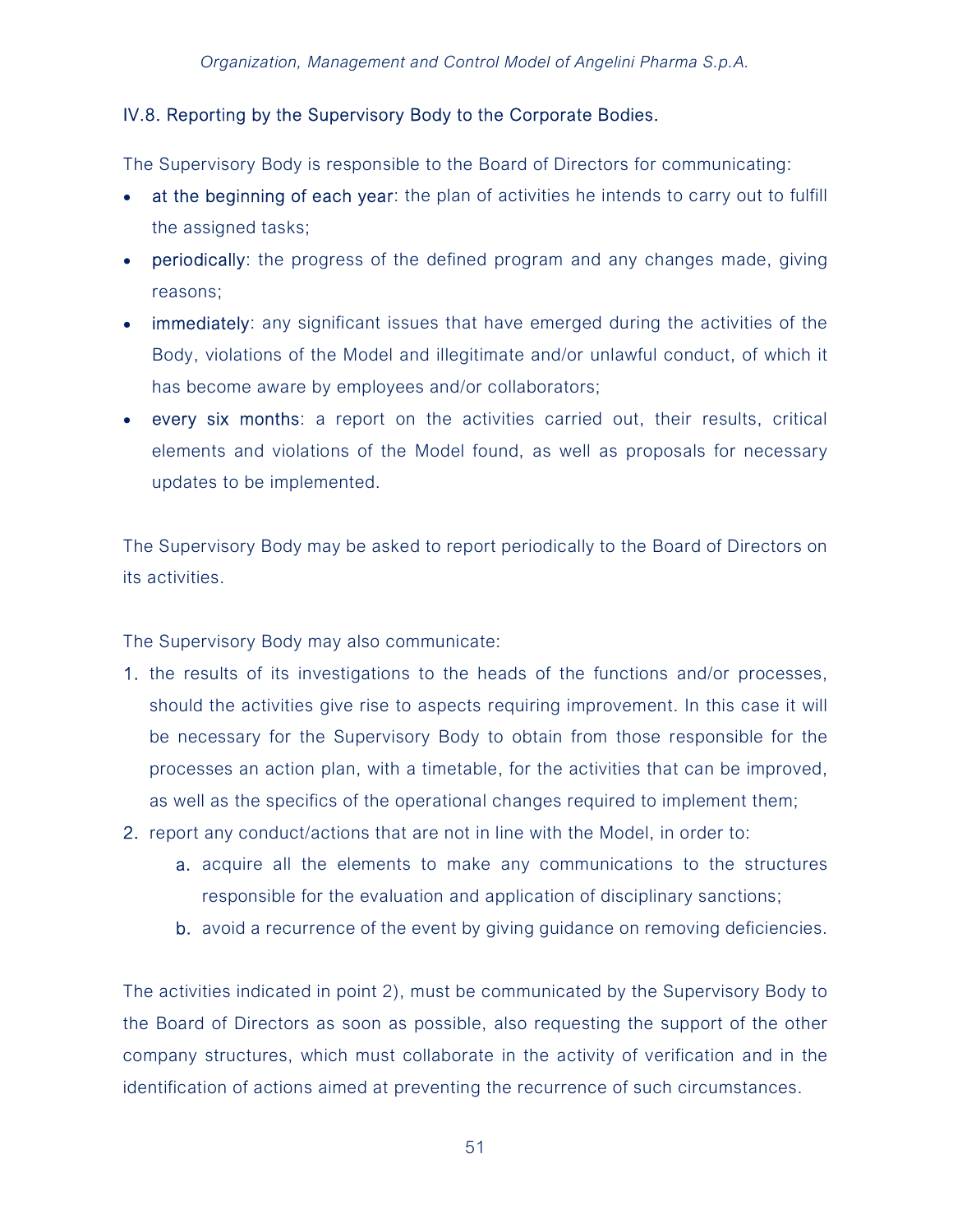§

### IV.9. Information flows to the Supervisory Body

Information flows are an essential component of the Organization, Management and Control Model, as they are the main vehicle for the Supervisory Body to gain knowledge of the entity's affairs.

Flows must be accurately drafted and must be capable of fully, completely, truthfully and fairly representing the phenomenon being reported.

The content of information flows and the identity of reporters are kept confidential.

Information flows must be in writing and transmitted to the Body's e-mail address: odvacraf@angelini.it.

Any violation of the obligations to provide information to the SB will result in the application of disciplinary sanctions, as indicated in more detail in the following paragraphs.

## - IV.9.A. Periodic information flows.

These are communications sent by the company departments operating in the areas at risk on a periodic basis (every four months, unless otherwise provided for), so that the Supervisory Body has up-to-date information at its disposal in order to be constantly able to perform its monitoring role.

The Functions operating in areas at risk inform the Supervisory Body:

- 1. main operational and monitoring activities carried out during the reference period and the most significant events in terms of potential risk of offenses being committed (for example: extraordinary transactions, particular purchases of goods and services, etc.);
- 2. proxies and powers of attorney granted within the reference function;
- 3. minor organizational changes during the reporting period;
- 4. functioning of the Model within the area of reference;
- 5. information on training and information activities carried out;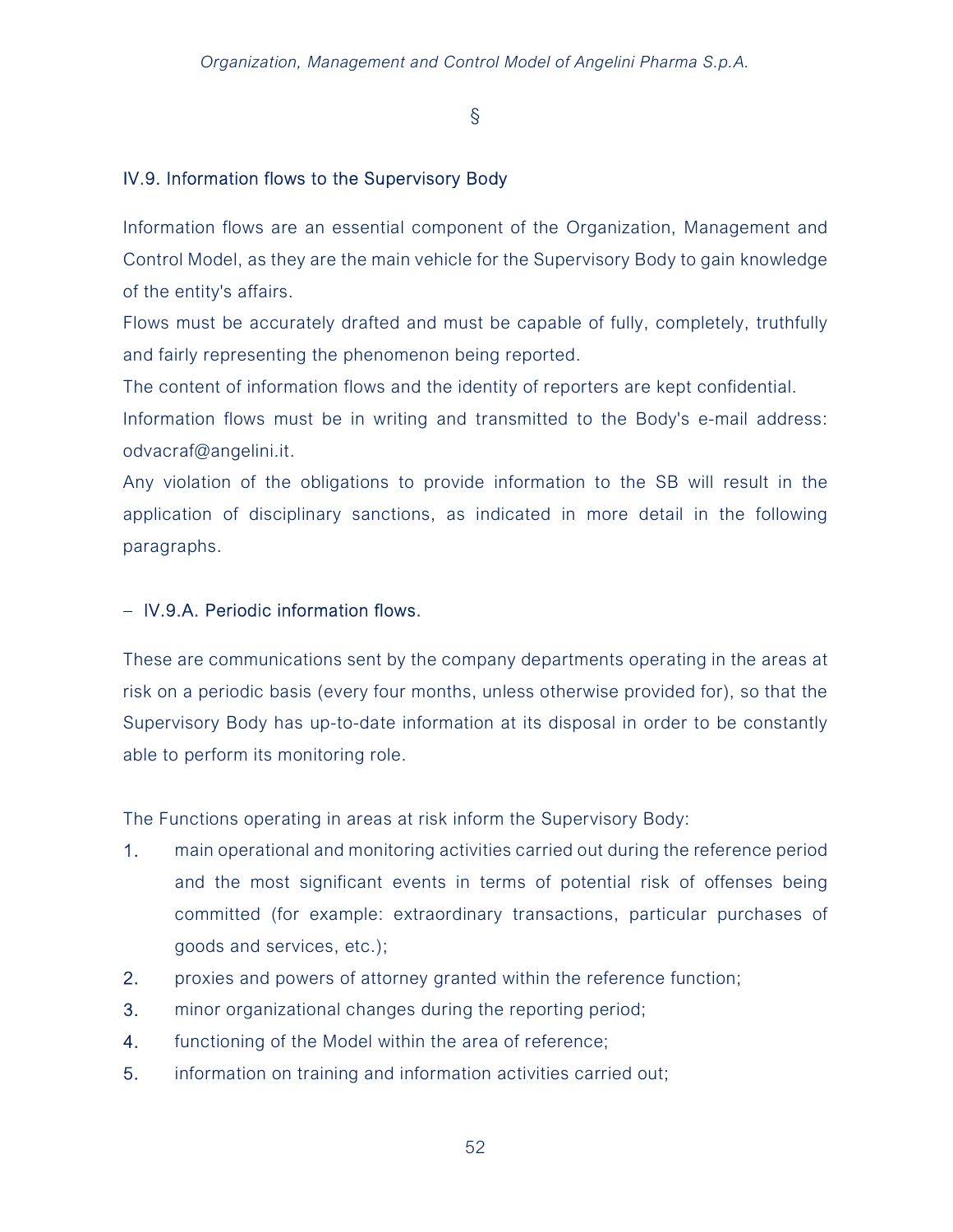- 6. plan of audit activities prepared by the competent company department, as well as the description and results of the internal control and auditing activities carried out during the period in question;
- 7. list of external subjects, Consultants and Partners authorized to interact with the Public Administration in the name or on behalf of the Company in the performance of their duties;
- 8. data relating to the reporting of meetings between representatives of the Company and the Public Administration;
- 9. list of tenders for the supply of goods and services to the Public Administration in which the Company took part during the period under review;
- 10. list of the public loans granted to the Company during the reference period;
- 11. list of donations made by the Company during the reporting period;
- 12. list of any accidents that occurred during the reference period;
- 13. list of disciplinary measures taken during the reference period;
- 14. any anomalies detected in the ordinary course of business (or a statement that no anomalies have been detected);
- 15. any suggestions regarding opportunities to improve the Model, regardless of any anomalies found.

The corporate bodies shall communicate to the Supervisory Body:

- 1. the financial statements;
- 2. the auditor's report;
- 3. report on the state of the internal control systems (by the Board of Statutory Auditors).

The single Special Parts of the Model and the Company Procedures provide for further, specific hypotheses of periodical information flows.

## $-$  IV.9.B. Ad hoc information flows.

These communications are sent when certain events occur that are relevant to supervisory activities.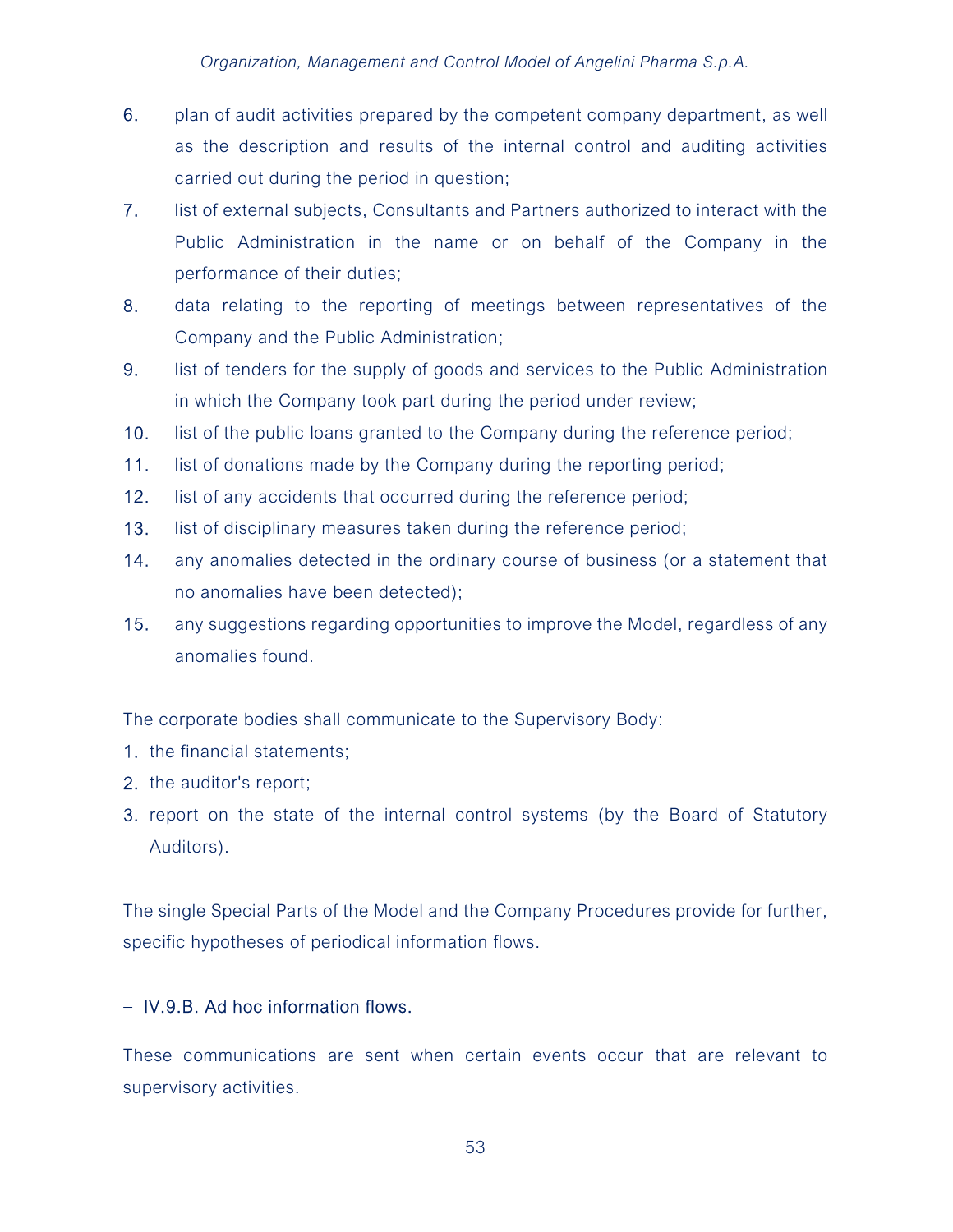These reports must be sent in the specific cases indicated in the Model and every time that, due to the characteristics of the phenomenon to be reported, an immediate report to the SB is appropriate.

In particular, all Recipients (whether internal or external) must report to the SB:

- 1. organizational changes which, due to their importance, are likely to affect the application of the Model, with particular regard to organizational changes to key roles in the field of health and safety in the workplace and in environmental matters;
- 2. information related to possible committing or omitting conduct implemented in violation of the Model;
- 3. information relating to acts or omissions that can reasonably be linked to the possible commission of offenses giving rise to the entity's administrative liability for crime;
- 4. measures and/or information coming from the judicial police, or from any other authority, from which it can be inferred that proceedings are pending for offenses allegedly committed within the company's activity, even against unknown persons, if such investigations may involve the Company, its managers, employees and external collaborators;
- 5. documents from which facts, acts, events or omissions emerge that are critical with respect to compliance with the Model;
- 6. information concerning the sanctioning procedures carried out and any measures imposed or the measures to dismiss such procedures with the relative reasons, if they are linked to the commission of offenses or violations of the rules of conduct or procedures of the Model;
- 7. any violation or presumed violation of the rules set out in the Model, or in any case conduct that is not in line with the rules of conduct adopted by the Group.

If necessary, the Supervisory Body proposes any changes to the above lists to the Board of Directors.

The single Special Parts of the Model and the Company Procedures provide for further, specific, *ad hoc* informative hypotheses.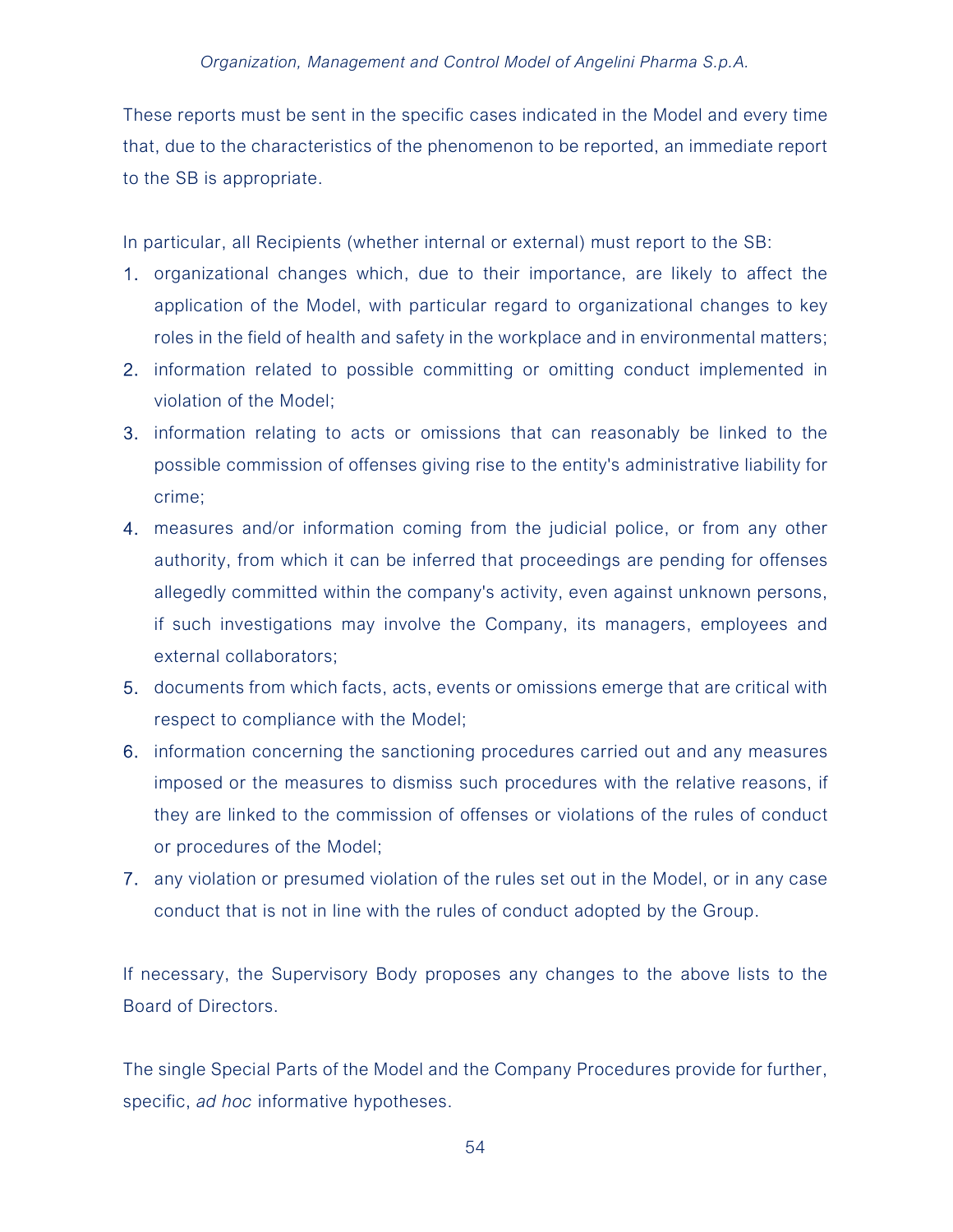## §

## IV.10. Relations between the Supervisory Bodies of Group Companies.

Angelini Pharma S.p.A.'s Supervisory Body supports the sharing and comparison with the Supervisory Bodies of the Group's companies regarding the methodologies and implementation tools of their respective Models, taking part in meetings dedicated to examining and sharing the experiences gained.

§

## IV.11. Information gathering and storage

Every document, information, report foreseen in the Model is kept by the Supervisory Body in a special archive, with suitable methods to allow the communication flows to be traced.

The data and information stored in the archive may only be made available to parties external to the Supervisory Body with the prior authorization of the Body itself. The latter defines the criteria and conditions for access to the archives with a specific internal provision.

\* \* \*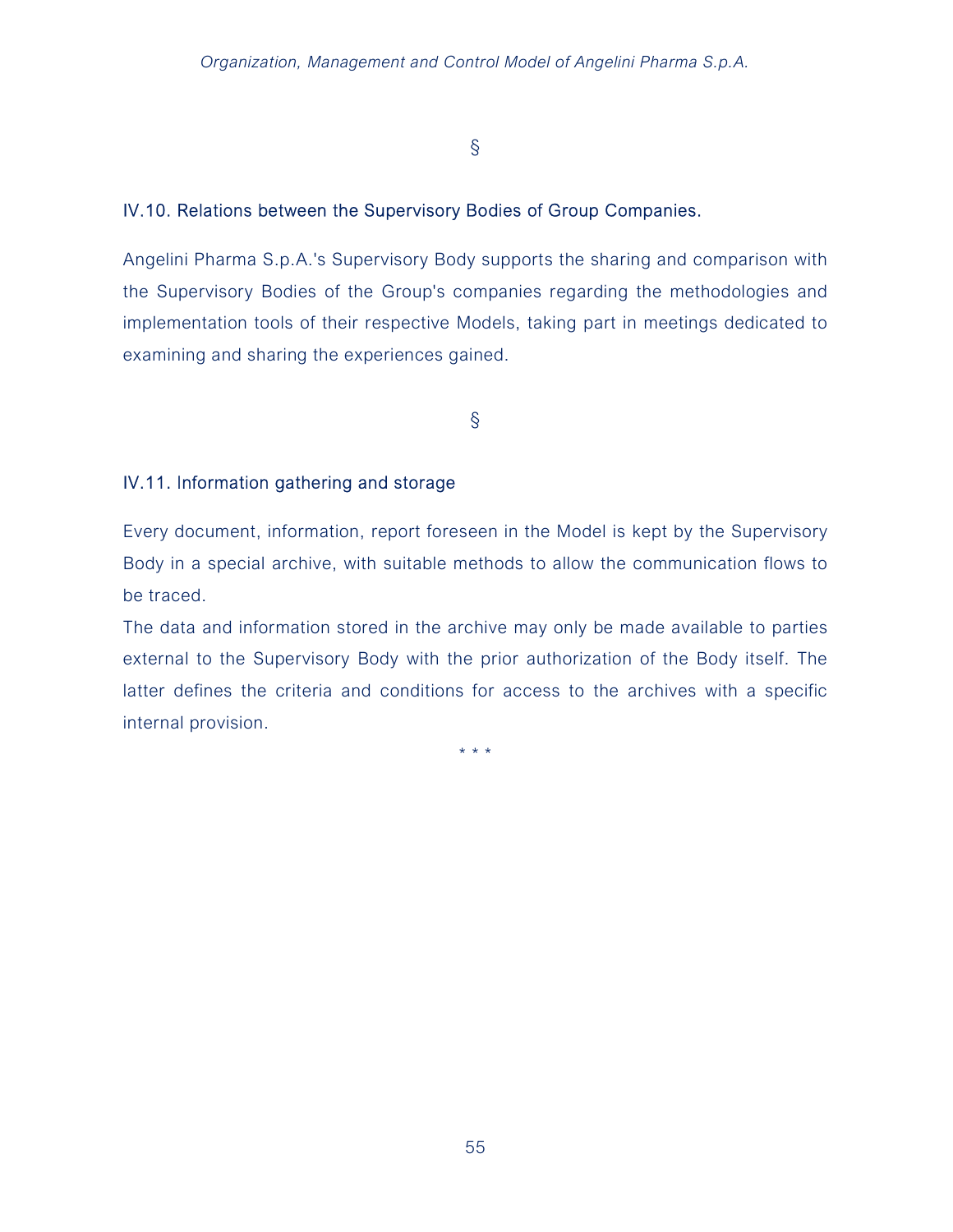# Section V **Whistleblowing**

Law November 30, 2017, no. 179 (published in the Official Gazette of December 14, 2017), supplemented article 6 of Legislative Decree 231/2001 with three new paragraphs, in order to protect company personnel and/or third parties who report, in good faith and on the basis of reasonable factual elements, unlawful acts of which they have become aware in the performance of their duties or in the context of their interaction with the Company.

In particular, art. 6, paragraph 2 bis, of Legislative Decree no. 231/2001, establishes that the organization, management and control model of the entity shall provide for the following

a) one or more channels that allow the persons indicated in article 5, paragraph 1, letters a) and b ) [ed. persons who hold positions of representation, administration or management of the entity or one of its organizational units, and persons subject to the management or supervision of one of the latter persons], to submit, in order to protect the integrity of the entity, detailed reports of unlawful conduct, relevant under this decree and based on precise and consistent facts, or violations of the organization and management model of the entity, of which they have become aware by reason of the functions performed; these channels guarantee the confidentiality of the identity of the reporter in the management activities of the report;

b) at least one alternative reporting channel suitable for guaranteeing, by computerized means, the confidentiality of the reporter's identity;

c) the prohibition of retaliatory or discriminatory acts, direct or indirect, against the whistleblower for reasons connected, directly or indirectly, to the report;

d) in the disciplinary system adopted pursuant to paragraph 2, letter e), sanctions against those who violate the measures for the protection of the reporter, as well as those who make reports that turn out to be unfounded with malice or gross negligence.

The Directive on the "Protection of individuals who report breaches of community law" (published in the Official Gazette of the EU on November 26, 2019) then harmonized the rules on whistleblowing within the European Union.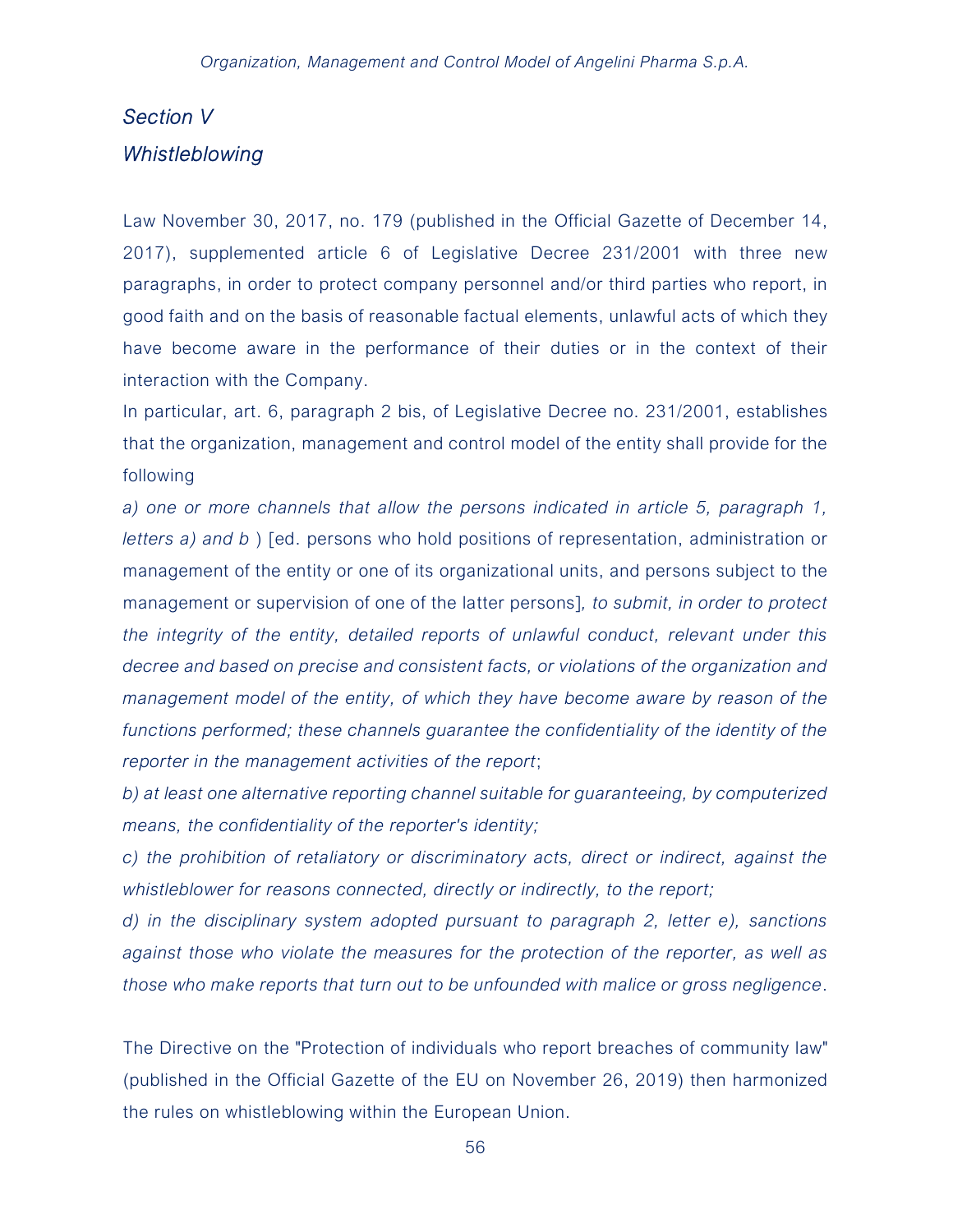Whistleblowing is therefore a control tool that is part of the internal measures put in place by the entity in order to ensure compliance of the company's activities with the internal rules and external regulations that govern their performance.

Angelini Pharma S.p.A. has set up an internal system for reporting violations, in accordance with current laws and regulations and in line with best practices. Anyone who witnesses conduct that is relevant according to Legislative Decree no. 231/2001 or that is contrary to the Code of Ethics and to this Organization, management and control Model, or who becomes aware of it or suspects its existence, is obliged to report it without delay to the Company in the form and manner specifically indicated in this section (as well as in accordance with the more detailed provisions of the Whistleblowing Procedure adopted by the Company).

Reports may relate to an act or fact that has already been committed or that, in the opinion of the reporter, could be committed.

Reports may concern:

- employees or former employees of the Company or other Group companies;
- members of the corporate bodies of the Company or of other Group Companies.
- third parties in general who have had any kind of relationship with the Company (e.g. consultants, suppliers, customers, shareholders and, more generally, the Company's stakeholders), whose conduct may directly or indirectly cause financial or non-financial damage to the Company.

The Reports, by way of example but not limited to, may concern:

- fraud or corruption perpetrated by Company employees;
- fraudulent conduct perpetrated by third parties to the detriment of the Company;
- violations of the organization and Management Model adopted by the Company pursuant to Legislative Decree 231/2001 (with particular regard to the principles dictated by the Code of Ethics, the protocols, procedures and operating instructions set out in this Model, as well as the guidelines adopted by the Company;
- potential breaches of personal data ("Data Breach").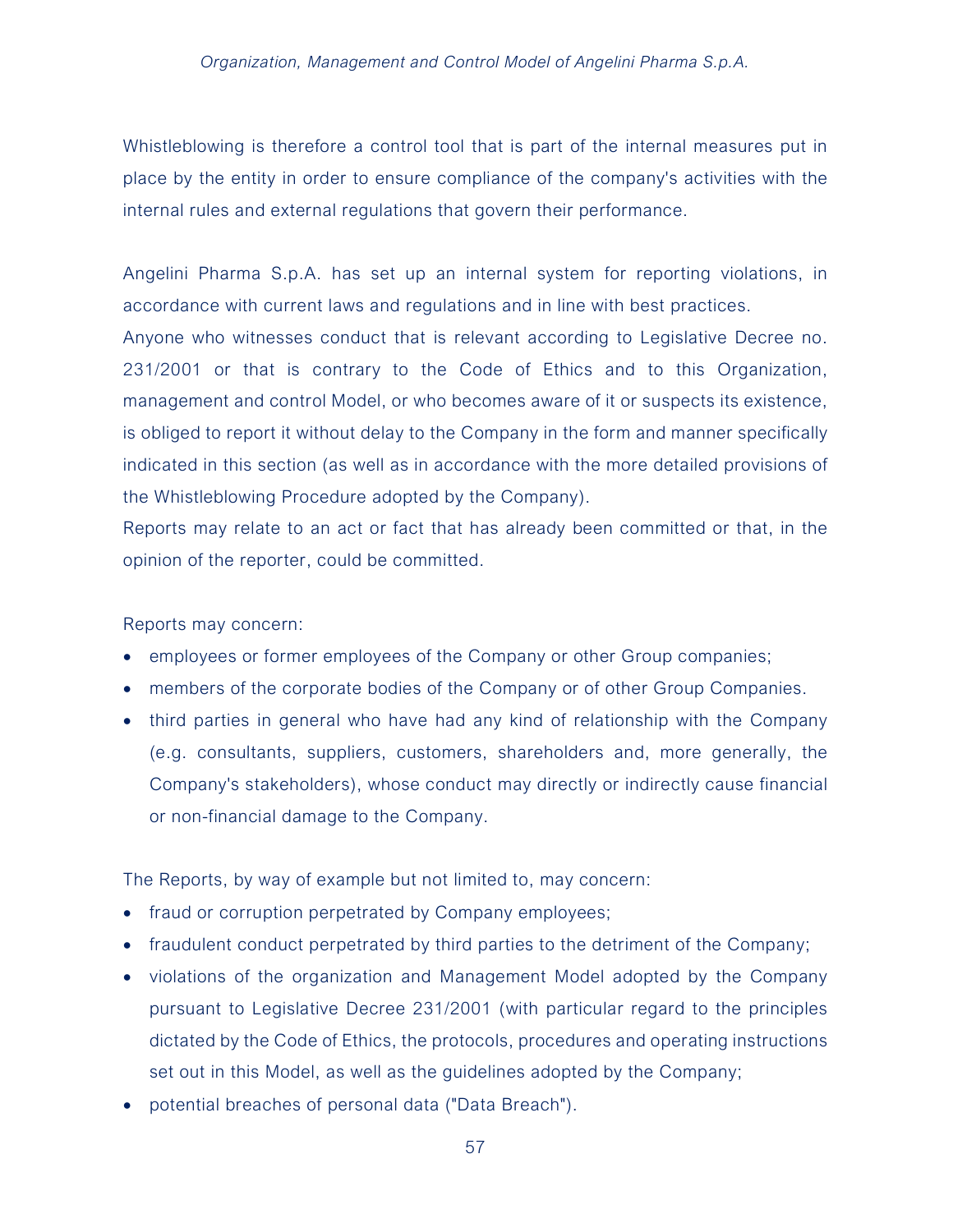#### Organization, Management and Control Model of Angelini Pharma S.p.A.

Each report must be based on precise and concordant facts of which the person making the report has become aware in the exercise of the function or in any case in the course of carrying out the relationship with the Company, providing the necessary elements to allow verification of the grounds for the report.

Reports should be made as follows:

- e-mail addressed to odvacraf@angelini.it.
- paper letter addressed to "Angelini Pharma Supervisory Body, Viale Amelia 70 00181 Rome".

The Company has also set up a dedicated platform ("whistleblowing platform" or otherwise called), through which reports can be sent. This platform is suitable to guarantee the confidentiality of the identity of the reporter and to ensure that the processing of personal data takes place in full compliance with the GDPR and the Privacy Code.

The Company guarantees the involvement of the Supervisory Body both in the reporting phase and in the subsequent verification of the grounds for the report.

All investigations following a report are carried out confidentially in line with regulatory provisions and in compliance with the GDPR and the Privacy Code, guaranteeing the protection of the reporting party and the identity of the persons reported and using appropriate criteria and methods for managing information and documents.

From the moment the report is received, the Company takes care to calibrate the protection of the confidentiality of the reporter with that of the reported person in order to protect both from the risks to which they are actually exposed, paying particular attention to this aspect when forwarding the report to third parties.

Whistleblowing cannot concern complaints of a personal nature on the part of the whistleblower or claims/complaints that fall under the discipline of the employment relationship or relations with hierarchical superiors or colleagues, for which reference must be made to the appropriate discipline, except in cases where they also constitute the elements of a relevant conduct pursuant to Legislative Decree no. 231/2001.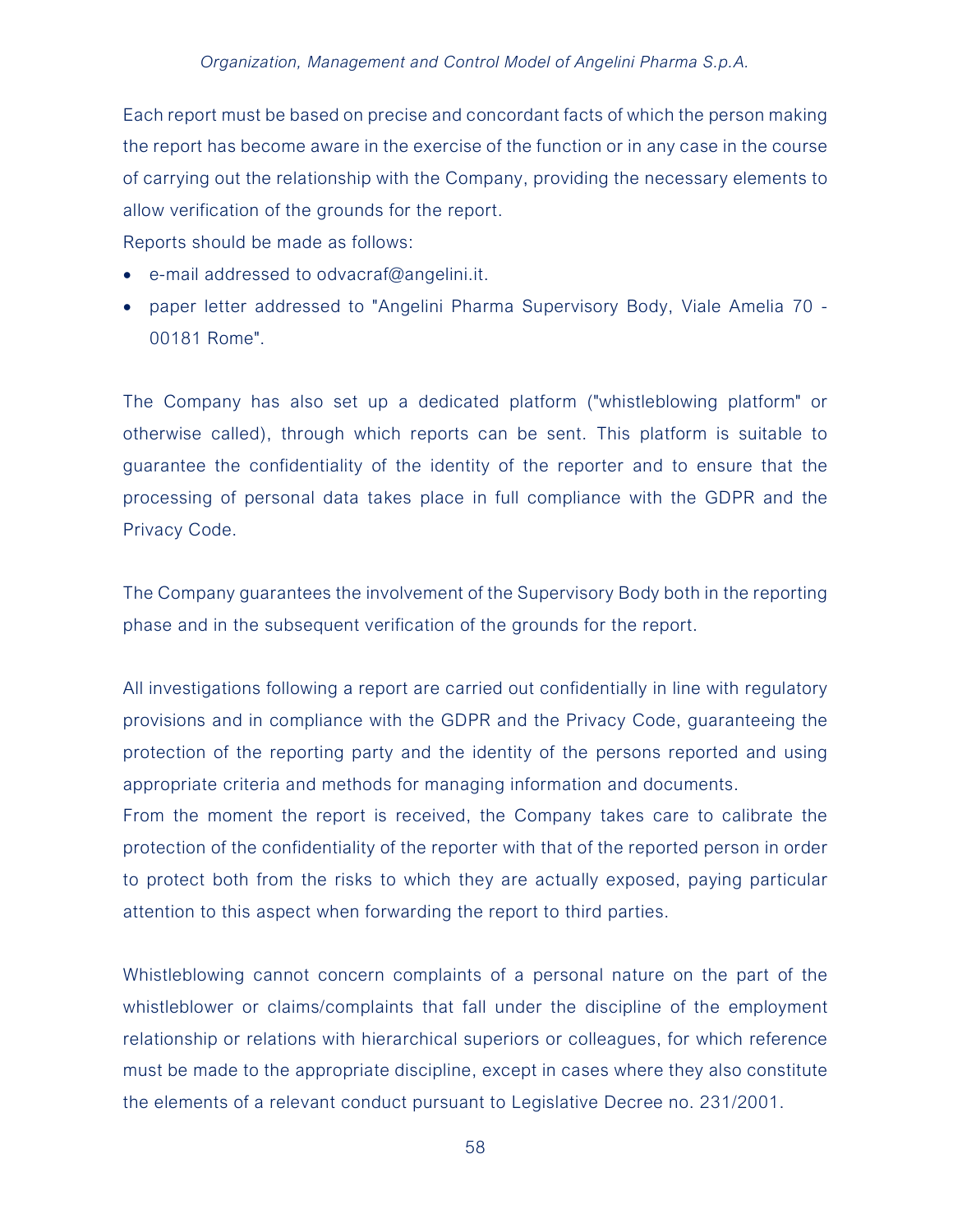#### Organization, Management and Control Model of Angelini Pharma S.p.A.

The Company prohibits any retaliatory or discriminatory measures against whistleblowers.

In particular, the Company guarantees that no retaliation or discrimination, whether direct or indirect, will result for anyone who has, in good faith, made a report. It undertakes not to apply any practice or act of sanctioning, demotion, dismissal, transfer or other organizational measure that may produce negative effects on the reporting employee's career.

Sanctions are foreseen for those who violate the measures to protect the whistleblower in line with the disciplinary system contained in section VIII of the General Part of the Model.

Any whistleblower who believes to have been the victim of retaliatory or discriminatory acts, as well as anyone who has knowledge of such acts, must immediately inform the Supervisory Body by e-mail at odvacraf@angelini.it, or by letter addressed to "Angelini Pharma Supervisory Body, Viale Amelia 70 - 00181 Rome".

The Company also points out that, as clarified by the Court of Cassation, "the legislation on whistleblowing is limited to avoiding adverse consequences, limited to the employment relationship, for the reporter who acquires, in the context of work, news of an illegal activity, while it does not establish any obligation to actively acquire information, authorizing improper investigative activities, in violation of the limits set by law" (Cass. Pen., Sect. V, July 26, 2018, no. 35792).

In accordance with the aforementioned disciplinary system introduced by the Company, sanctions are also provided for against those who make reports that turn out to be unfounded with malice or serious misconduct.

In order to ensure the effectiveness of the reporting system, the Company shall ensure that all persons working for the entity, whether top management, subordinates or external collaborators, are adequately informed of the reporting channels set up and are able to use them easily.

In particular, the existence of the "whistleblowing platform" (or otherwise named) must be communicated according to paragraph 6.1 below; moreover, the methods of access and the management of reports must be the subject of the basic training contents

59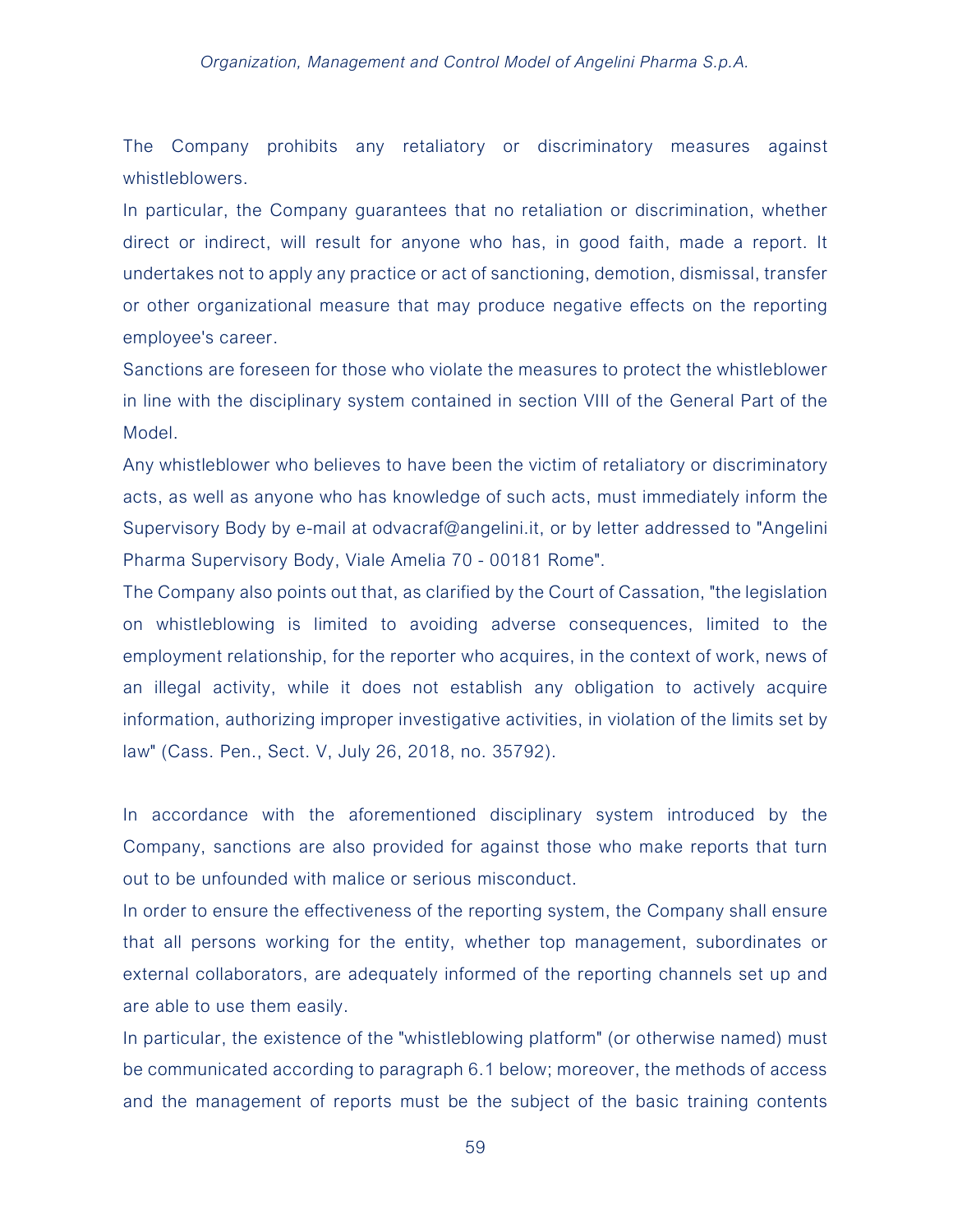administered by the Company according to the provisions of Section VI, paragraphs 6.2 and 6.3 below, of the General Part of this Model.

\* \* \*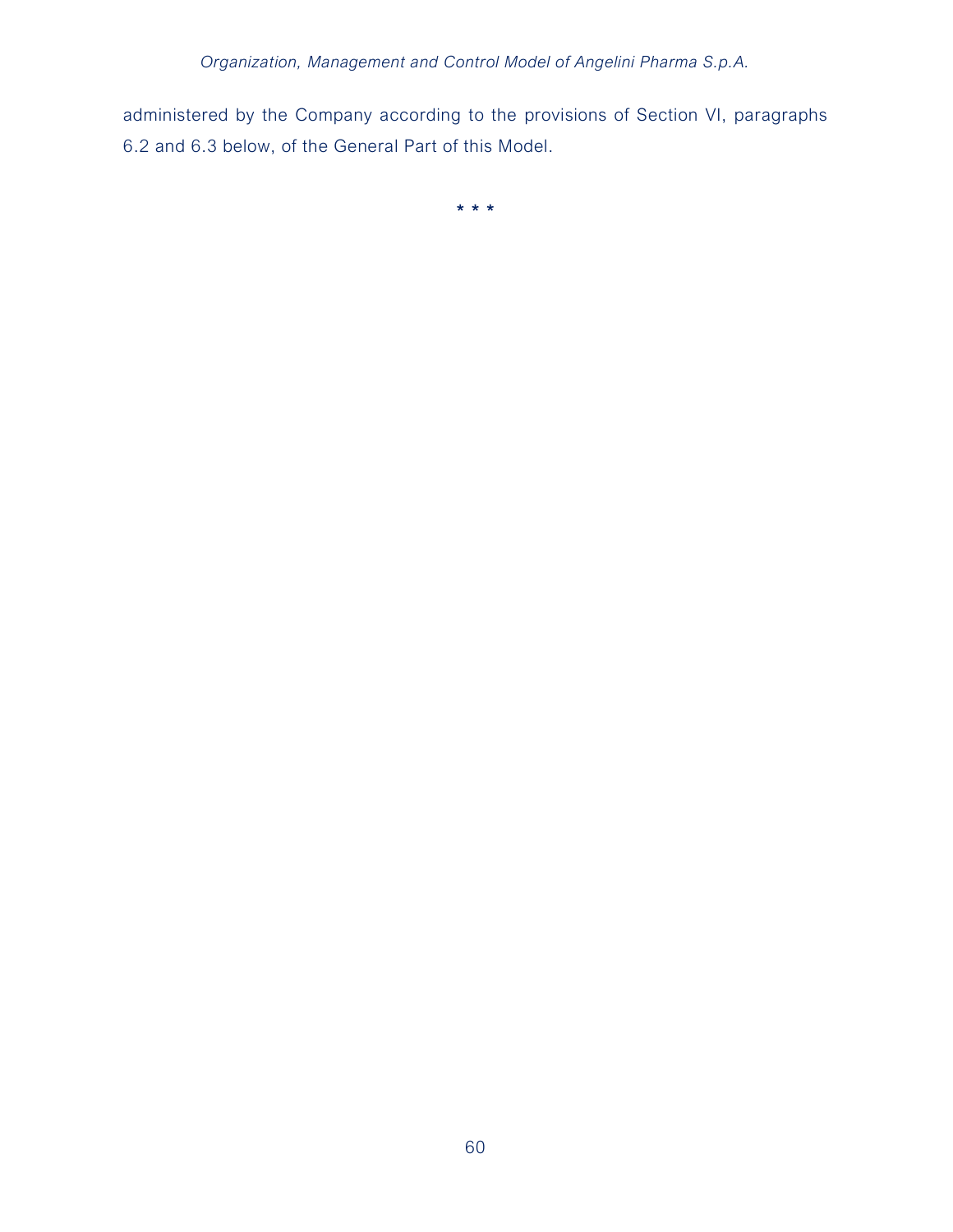## Section VI

## The Code of Ethics

The Code of Ethics is the document adopted by Angelini Pharma S.p.A. to explain and disseminate the company's ethical principles, commitments and ethical responsibilities in the conduct of business and corporate activities with which the Company intends to comply.

All those who work in or for the Company and who have contractual relations with it are required to comply with the provisions and principles contained herein.

The provisions contained in this Model are supplemented by those of the Code of Ethics, approved at the same time by the Board of Directors, which incorporates the Angelini Group's Code of Ethics.

The Code of Ethics is a tool adopted independently of the Organization, management and control Model pursuant to Legislative Decree no. 231/2001 and is susceptible to general application by the Company in order to express ethical principles that it recognizes as its own and on which it calls for compliance by all Recipients.

On the other hand, the Model meets the specific requirements provided for by Legislative Decree no. 231/2001, and is aimed at preventing the commission of particular types of offenses for acts which, insofar as they are committed in the interest or to the advantage of the Company, may give rise to administrative liability on the basis of the provisions of said Decree.

The Code of Ethics is an integral part of the Organization, Management and Control Model.

\* \* \*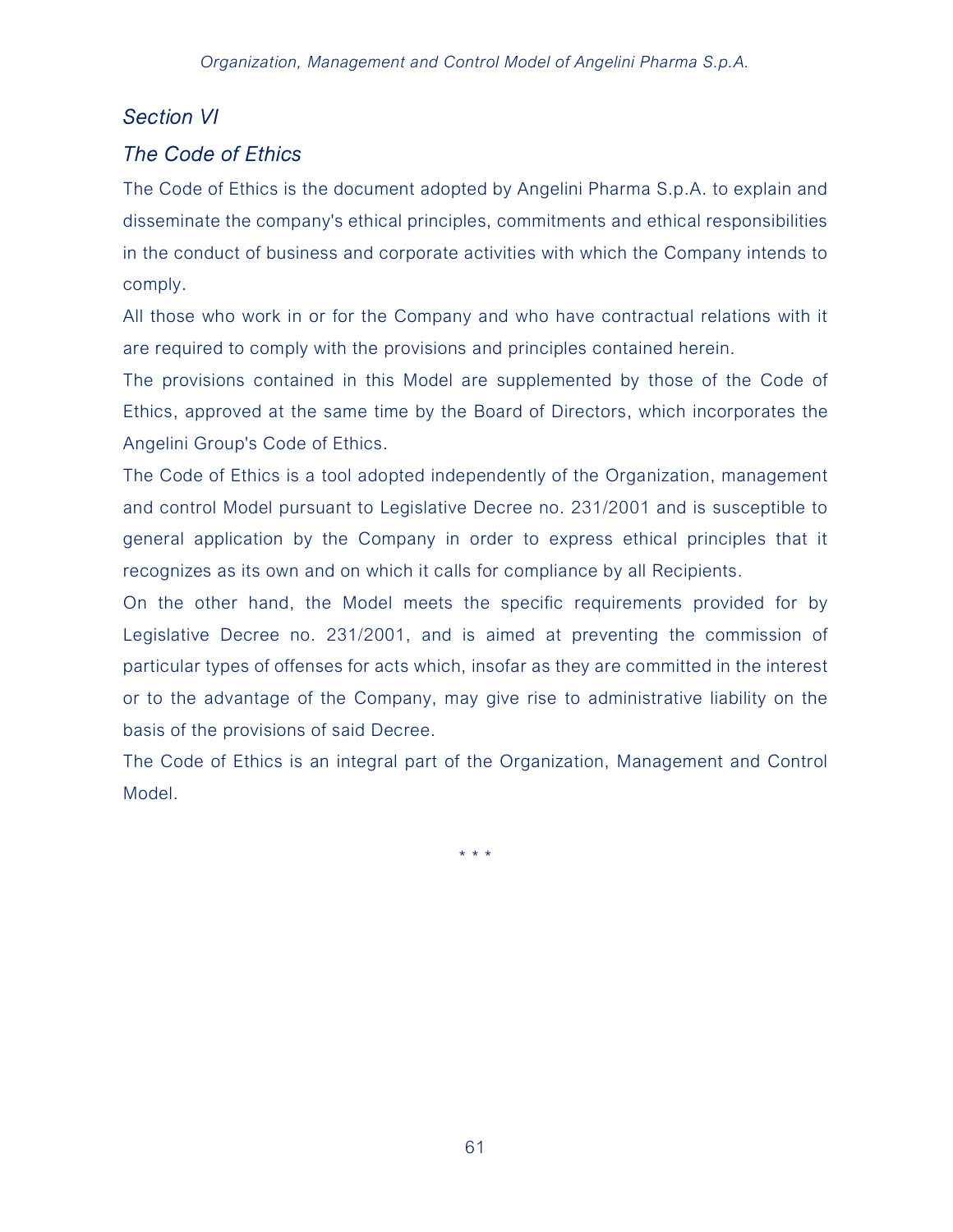## Section VII

## Dissemination of the Model and training of recipients

The effectiveness of any prevention system presupposes that the Recipients are actually aware of it and have a correct understanding of the scope of application of the rules of conduct of which it is composed and of the risks involved in carrying out the individual operational processes.

Therefore, the Company pursues these objectives by operating on two levels:

- communication, through the organization of company processes aimed at informing all the recipients of the Model both of the provisions of Legislative Decree no. 231/2001 and of the protocols that the Company has adopted to prevent the commission of the offenses covered by the administrative liability of the entity provided for in that decree;
- training, through the provision of corporate sharing processes, focused on the objective of a correct understanding of the rules of conduct and differentiated according to the recipients so as to ensure knowledge of the risks of predicate offenses connected with the relative corporate activities.

These objectives concern all company resources, both those already present in the company and those to be included, and are implemented with a different degree of detail in relation to the different level of involvement in "sensitive activities".

§

## VII.1. Information.

The Administrative Body of the Company, in order to guarantee its effective application, ensures that the various categories of Recipients are made aware of the measures taken to prevent the offenses covered by the administrative responsibility of the company pursuant to Legislative Decree no. 231/2001.

In particular, the flow of information, modulated in content and level of detail according to the category of Recipients, also due to the Company's need for confidentiality and privacy, concerns the Model, the Code of Ethics, specific procedures, the disciplinary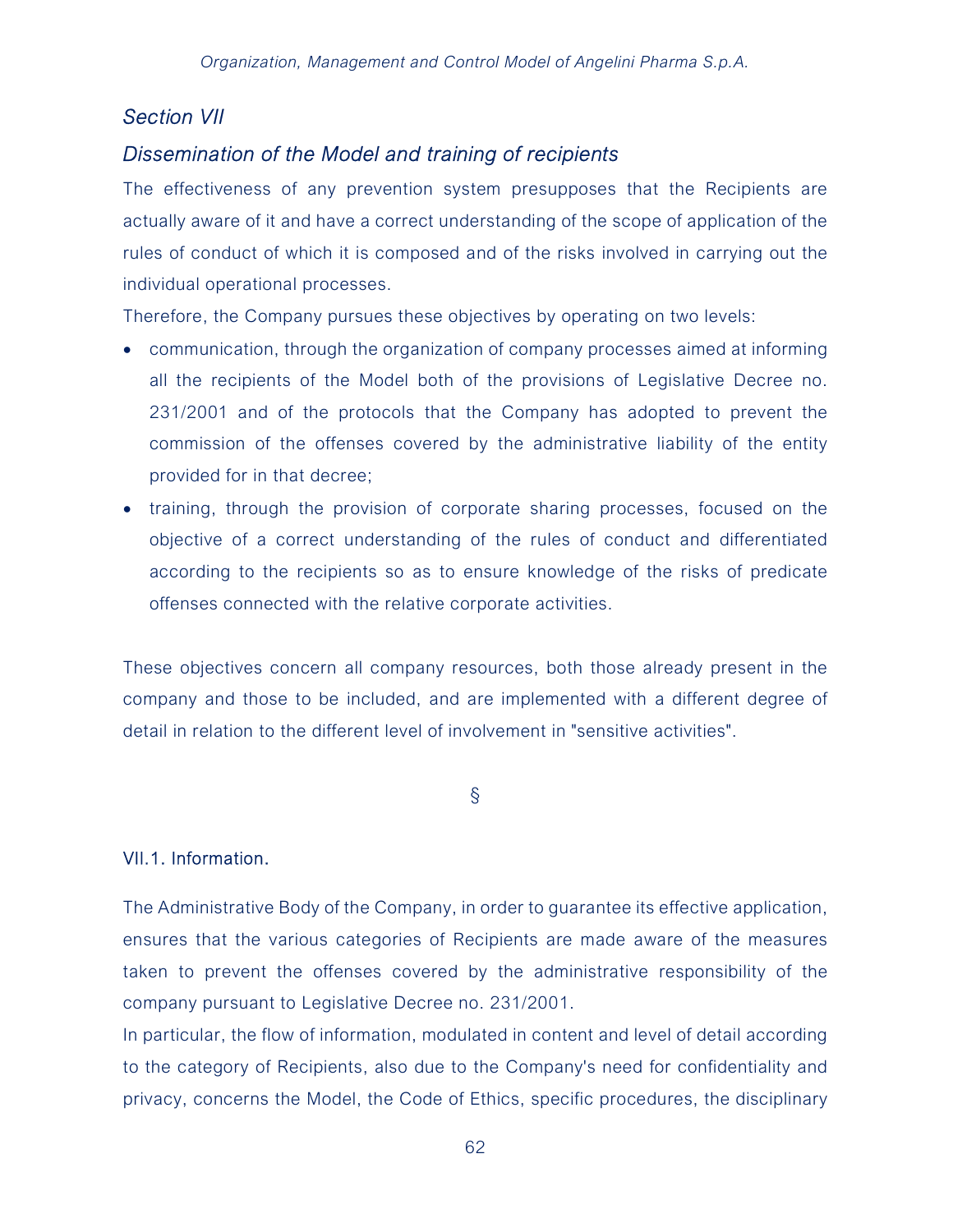system, the relevant interpretative guidelines of the jurisprudence of legitimacy and merit, as well as any amendment and/or integration of the aforementioned documents, of the regulatory framework, of the company or corporate organization and of the operational processes that fall within the scope of the areas of risk of offenses underlying the aforementioned administrative liability.

Taking into account the category of recipients, the Administrative Body provides for communication in a differentiated, clear and effective manner:

- for external subjects (suppliers, external consultants, agents and procurers), through the publication on the Company's website of the Organizational Model (at least in the General Part) and of the Code of Ethics, as well as the annex to the contract or to the letter of appointment in relation to the insertion of clauses establishing the application of a penalty or the contractual termination in the event of violation of the prescriptions of the aforementioned documents;
- for internal subjects (employees, managers, collaborators, trainees and all new recruits), the publication on the company intranet and the delivery in paper or electronic format of the documentation described in the second paragraph of this section, also possibly during training events.

All the aforementioned methods of communication must be tracked by means of a declaration of acknowledgment and commitment to comply with the provisions of the Model and the Company's Code of Ethics.

In the event of revisions and/or updates to the Model, Angelini Pharma S.p.A. must notify the Recipients.

The Model is made available on the website (www.angelinipharma.it) and on the company's intranet.

§

63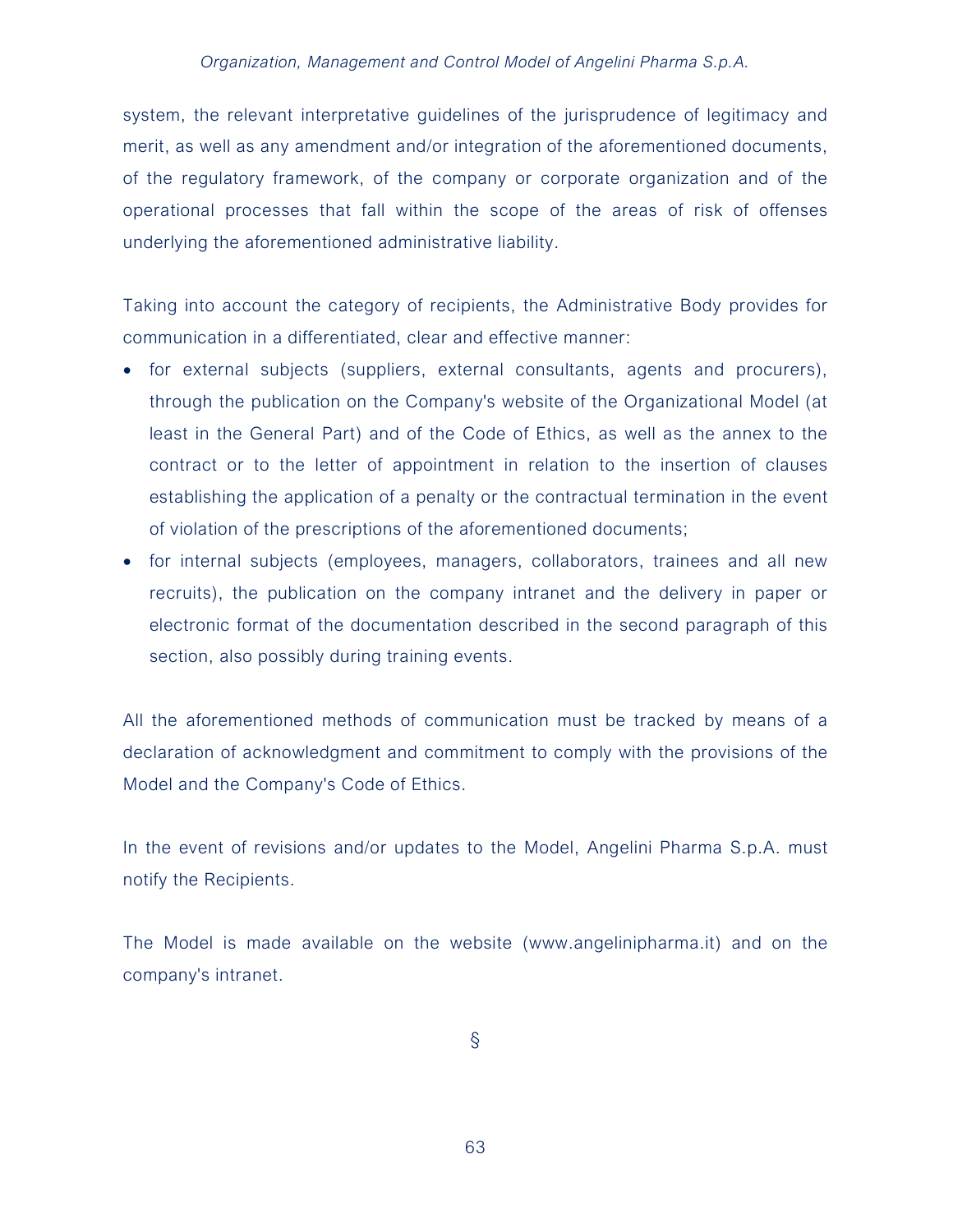### VII.2. Training.

Training represents a decisive moment in the effective implementation of the Company's Organization, Management and Control Model.

Art. 6, paragraph 1, letter a) of Legislative Decree no. 231/2001 establishes that the company is not liable for the administrative offense if it proves that "the management body has adopted and effectively implemented, before the offense was committed, organizational and management models suitable for preventing offenses of the kind committed".

Therefore, the dissemination of the Model and the Code of Ethics within the organization is not, by itself, sufficient to guarantee its effective implementation, as it must be followed by personnel training, which shall be:

- compulsory, the Company, also through the competent company functions, must organize training activities with the necessary participation of employees;
- formalized, evidence of participation in training activities must be provided, as well as evidence of the subject matter of the training sessions and the materials used;
- differentiated, training must be differentiated according to whether it is addressed to employees in general, to employees operating in specific risk areas and to those in charge of internal control, specifically taking into account the level of hierarchy and professionalism, the duties performed and the greater or lesser exposure to the risk of offenses underlying the administrative liability of the company as per Legislative Decree no. 231/2001;
- updated, there must be systematic updating of the content of training events.

Training for the entire company organization must necessarily, but not exclusively, cover the following topics:

- the reference regulatory framework (Legislative Decree no. 231/2001 and Confindustria Guidelines);
- the most relevant legal and judicial guidelines, also with regard to cases specifically concerning the Company's main risk areas;
- the Organization, management and control model adopted by the Company;
- the Company's Code of Ethics;
- business cases of regulatory enforcement;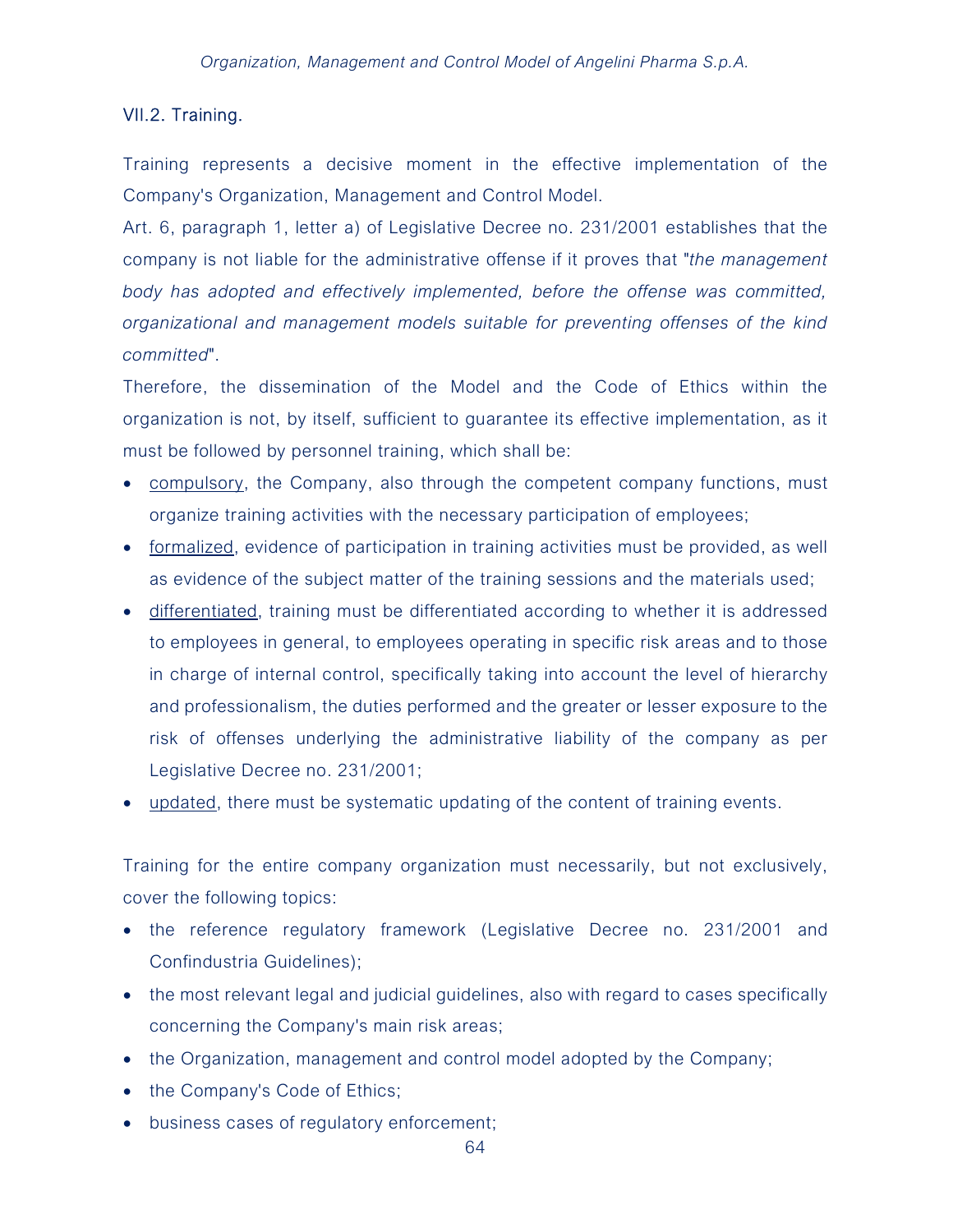- the controls and protocols introduced following the adoption of the Model;
- the methods and forms of reporting any unlawful acts discovered within the entity;
- the disciplinary system applicable in the event of violations of the provisions contained in the Company's Organization, Management and Control Model.

In addition, Recipients who are exposed to the risk of offenses constituting the entity's administrative responsibility must be provided with contents specifically related to the types of offense and the relative commission or omission of the crime, the relative prevention measures and the information flows envisaged.

In addition, the training for Process owners should cover the critical issues and risks related to decision-making processes, also taking into account business cases.

Without prejudice to the provisions of the previous points, personnel training for the purposes of implementing the Company's Model is structured on the levels indicated below:

- 1. management personnel and with representative functions of the institution and internal managers:
	- initial seminar extended to all new hires from time to time;
	- refresher seminar:
	- access to an intranet site dedicated to the topic;
	- occasional e-mail updates;
	- disclosure in the letter of employment for new hires;
	- training as part of the entry level course.
- 2. other personnel:
	- internal briefing note;
	- disclosure in the employment letter for new hires;
	- intranet access;
	- update e-mail;
	- training as part of the entry level course.

In addition to these activities, a training plan must periodically be submitted to the Supervisory Body, which will verify the quality of the contents.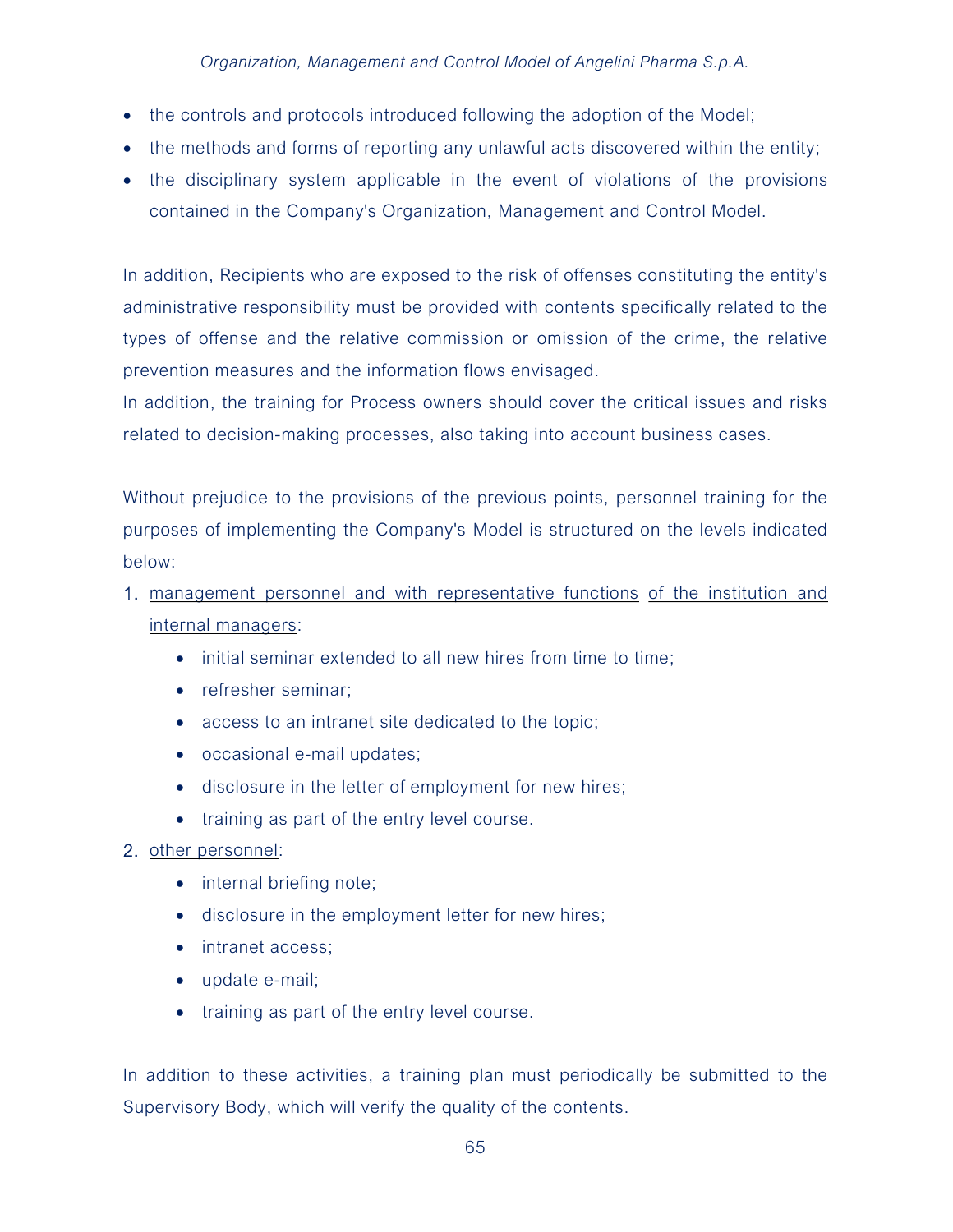#### Organization, Management and Control Model of Angelini Pharma S.p.A.

This training plan must meet the above requirements including mandatory, differentiated, formalized, and updated.

Therefore, the training plan must provide for differently detailed interventions according to the position of the Company Representatives and the specific Risk Areas in which they operate.

The training courses provided must be compulsory. Failure to attend, in the absence of express justification authorized with the obligation to make up, shall be sanctioned in accordance with the Disciplinary System set forth in Section VIII.

Recipient learning should be assessed through questionnaires.

The training activity provided must be punctually documented and the relative documentation, also inherent to the learning checks, must be duly conserved.

Finally, training planning must include periodic sessions to ensure constant updating with reference to the evolution of regulations and the company's organizational structure of reference.

The Company, furthermore, at the instigation of the Supervisory Body, provides for the administration of training contents aimed at verifying the knowledge of the Recipients of general or specific topics regarding the prevention of the underlying crimes.

### §

#### VIII.3. External collaborators, consultants and partners.

The Company's objective is to guarantee correct knowledge and dissemination of the rules of conduct contained in the Model and in the Code of Ethics, also with regard to all external collaborators who carry out continuous activities for the Company on the basis of service management contracts.

These individuals must receive the same level of training as Company personnel.

Other parties external to the Company (e.g. Consultants, Collaborators and Partners) are also provided with appropriate information on the policies and procedures adopted on the basis of this Organizational Model, as well as, if deemed appropriate also on the basis of the opinion of the Supervisory Body, the texts of the contractual clauses usually used in this regard.

\* \* \*

66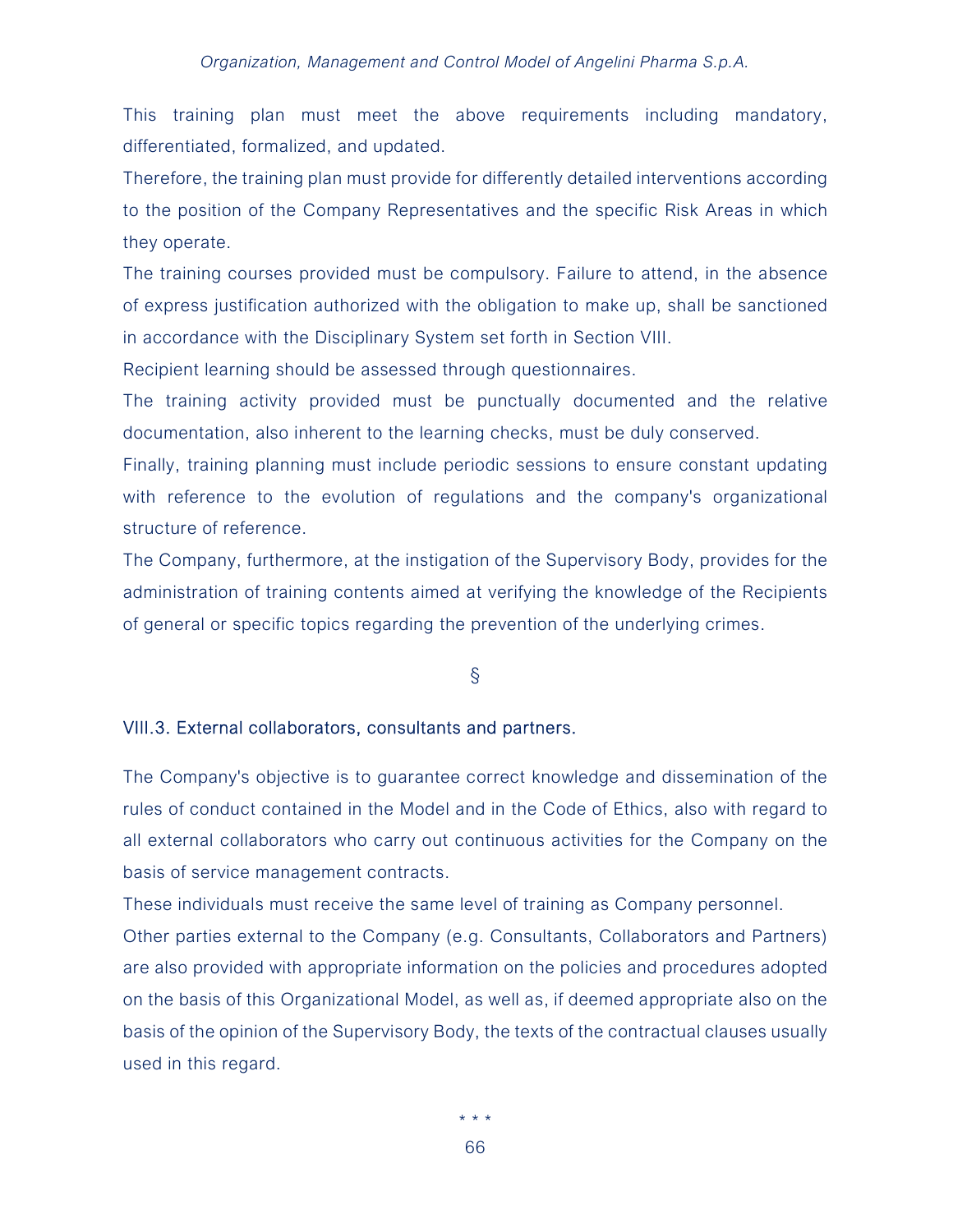## Section VIII

## The Disciplinary system

The definition of a system of sanctions (to be commensurate with the type of offense and in any case with a deterrent function), to be applied in the event of violation of the rules of conduct set out in the Model, makes the supervisory and preventive action entrusted to the Supervisory Body effective and aims to guarantee the effectiveness of the Model itself.

The adoption of the Disciplinary System constitutes an essential requirement of the Model, pursuant to article 6, paragraph 2, letter e) of Legislative Decree no. 231/2001.

With reference to employment relationships, this disciplinary system integrates, as far as not expressly provided for and limited to the cases contemplated therein, the National Collective Labour Agreement applied to workers employed by chemicalpharmaceutical companies with regard to non-managerial staff (hereinafter also referred to as the "CCNL") and the National Collective Labour Agreement for Managers of companies producing goods and services, with regard to managerial staff (hereinafter also referred to as the "CCNL Managers").

In this regard, it should be noted that the disciplinary system envisaged by this Model, in terms of assumptions, content and aims, differs from the systems typical of labour law.

First of all, the aims pursued by the two systems are different: while the disciplinary system of the Civil Code, of the Workers' Statute and of the national collective agreements is rooted in the framework of a subordinate employment relationship and is aimed at sanctioning the failure to comply with the instructions given by the employer, the system provided for by Legislative Decree no. 231/2001 has a different aim, which is the prevention of offenses.

Moreover, the disciplinary system prescribed by Legislative Decree no. 231/2001 necessarily applies to anyone who could potentially and for any reason expose the company to administrative liability for offenses (including, for example, company bodies, auditors, external collaborators, project workers, contractual partners, suppliers, contractors, etc.).

67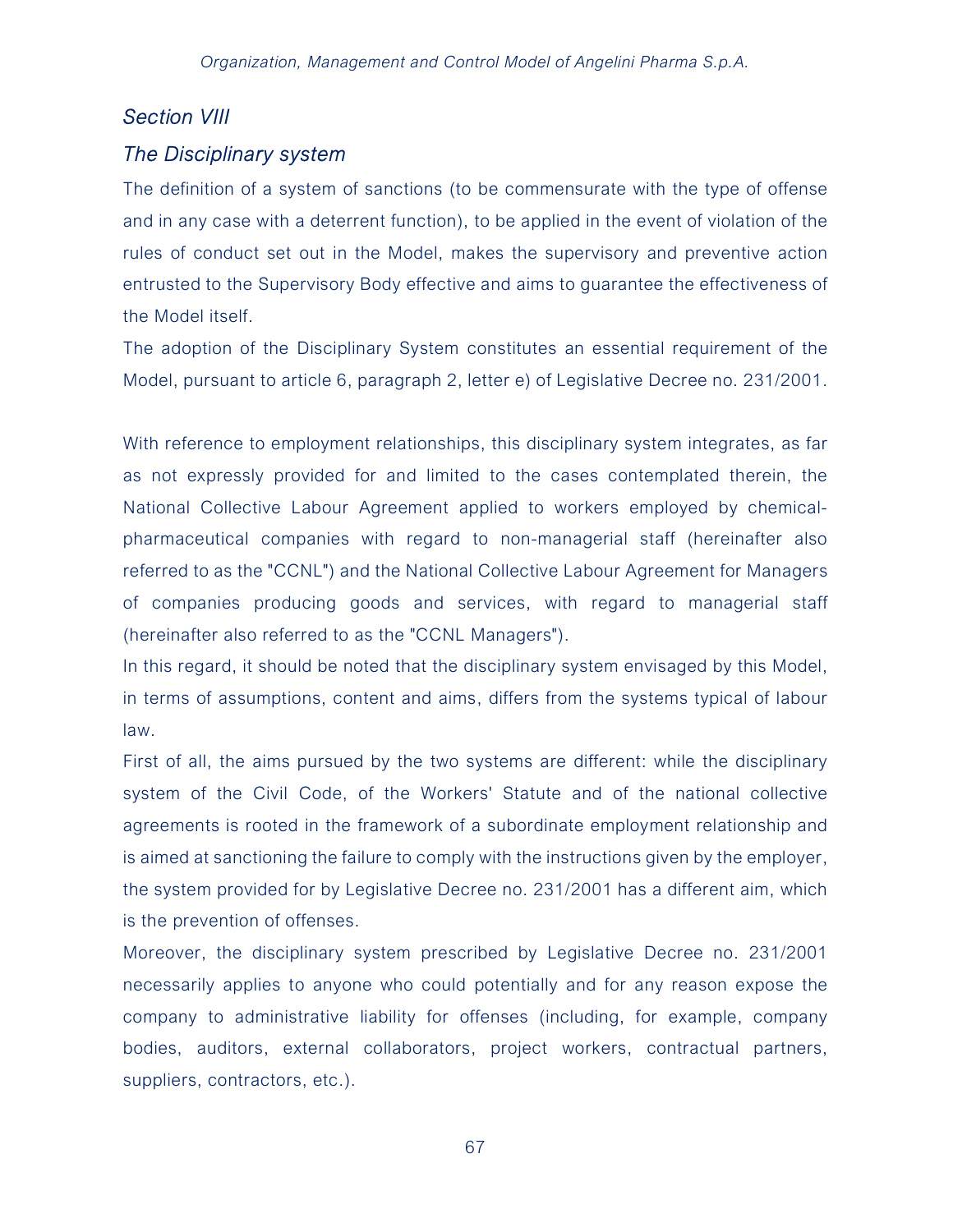In particular, the disciplinary system foreseen by Legislative Decree no. 231/2001, in addition to its written form and publicity, requires the requirement of autonomy: it does not result in an unnecessary duplication of the criminal precepts of reference, but sanctions irregular conduct and conduct in contrast with the principles and provisions of the Model, which are placed in a prodromal phase not only with respect to the commission of the crime but also to its attempt.

In addition, the disciplinary system is based on the following principles:

- 1. it is structured differently depending on the recipients;
- 2. it identifies exactly the disciplinary sanctions to be adopted against the recipients in the event of violations, infringements, evasion, imperfect or partial application of the provisions contained in the Model (including internal procedures), all in compliance with the relevant provisions of the National Collective Labour Agreements and the applicable legislative and regulatory provisions.

Violation of the provisions of the Model (in any of its parts) damages, in itself, the relationship of trust existing between the Company and its employees and/or Third Parties.

This is without prejudice to the Company's right to claim compensation for damages resulting from the violation of the Model by the recipients thereof.

§

### VIII.1. Recipients of the Disciplinary System

The disciplinary system applies - within the limits relevant for the purposes of the Decree - to all those who are linked by a relationship of any kind with the Company, and in particular, without prejudice to the independent legal qualification of the relative relationships, to members of the Board of Directors, members of the supervisory or control bodies, employees (managers and non-managers), and collaborators who work on behalf of the Company for any reason.

The Disciplinary System also applies indirectly (by means of special contractual clauses) to all those who have contractual relations with the Company, being recipients of the Organization, Management and Control Model.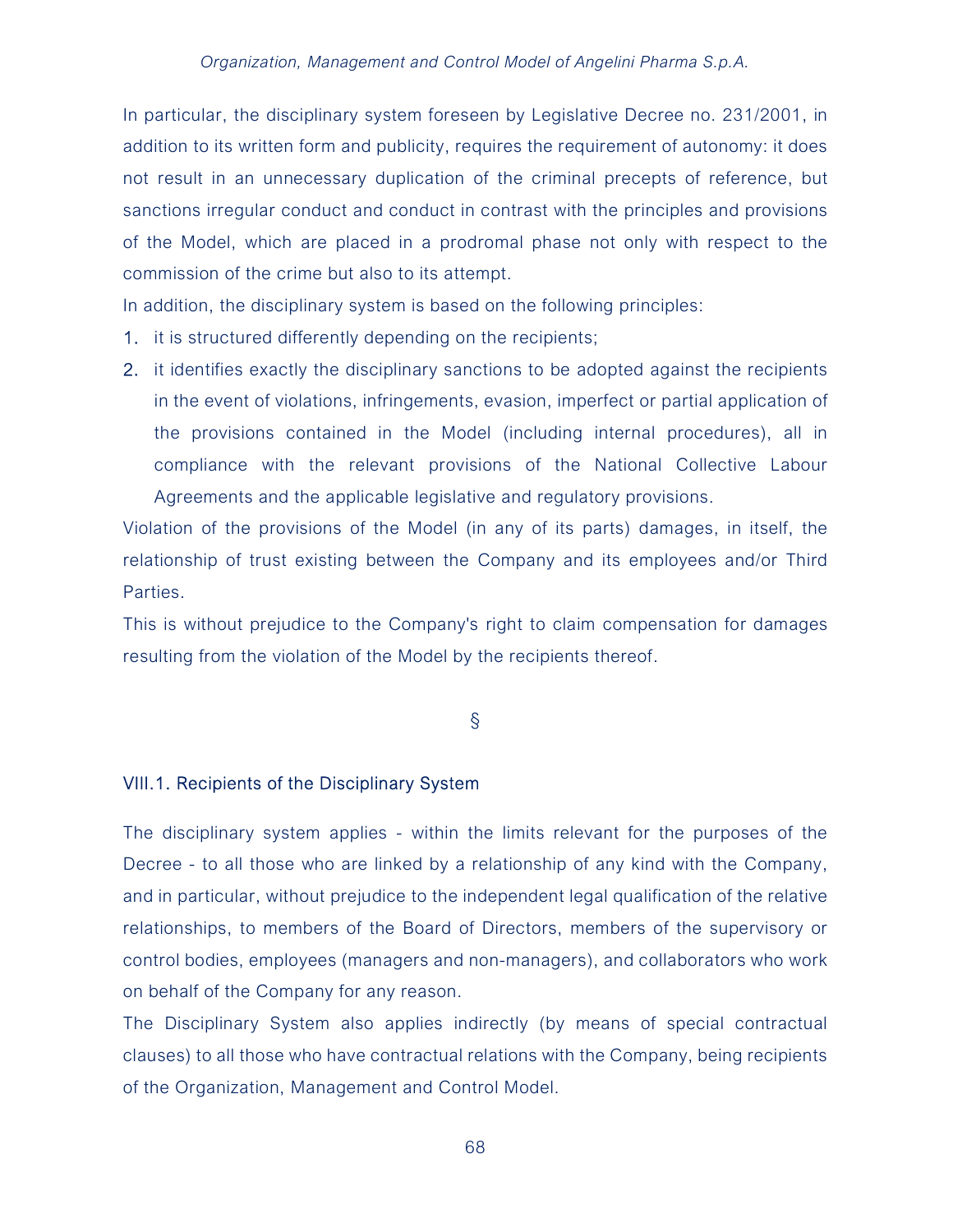#### Organization, Management and Control Model of Angelini Pharma S.p.A.

The disciplinary system is subject to constant verification and evaluation by the Supervisory Body with the support of the competent company functions.

It is adequately disseminated through publication in places and in ways, including electronic, suitable to make it accessible to all Employees and knowable by all Recipients.

In any case, if violations of the Model by members of the Supervisory Body are found, they will be subject to the sanctions set out in this Disciplinary System, applied according to an ad hoc procedure, drawn up in order to guarantee the impartiality and third-party nature of the disciplinary assessment.

The application of sanctions is irrespective of the outcome of any criminal proceedings - both against the perpetrator of the offense and against the company - since the rules imposed by the Model are adopted by the Company in full autonomy, regardless of the type of offense that violations of the Model may determine, and introduce safeguards that are also prodromal to the commission of conduct that could constitute offenses. The disciplinary system is adequately disseminated through publication in places and in ways, including electronic, that are suitable for making it accessible to all Employees

and knowable by all Recipients.

The verification of the adequacy of the disciplinary system and the monitoring of any procedures for the application of sanctions against Recipients is entrusted to the Supervisory Body.

§

#### VIII.2. Penalties

This Disciplinary System is divided into sections, each of which refers to the particular category of recipients, taking into account the particular legal status of the various subjects.

The application of disciplinary sanctions is irrespective of the outcome of any criminal proceedings – whether against the perpetrator of the offense or against the company – since the rules of conduct established by the Model are adopted by the company in full autonomy and independently of the type of offense that violations of the Model may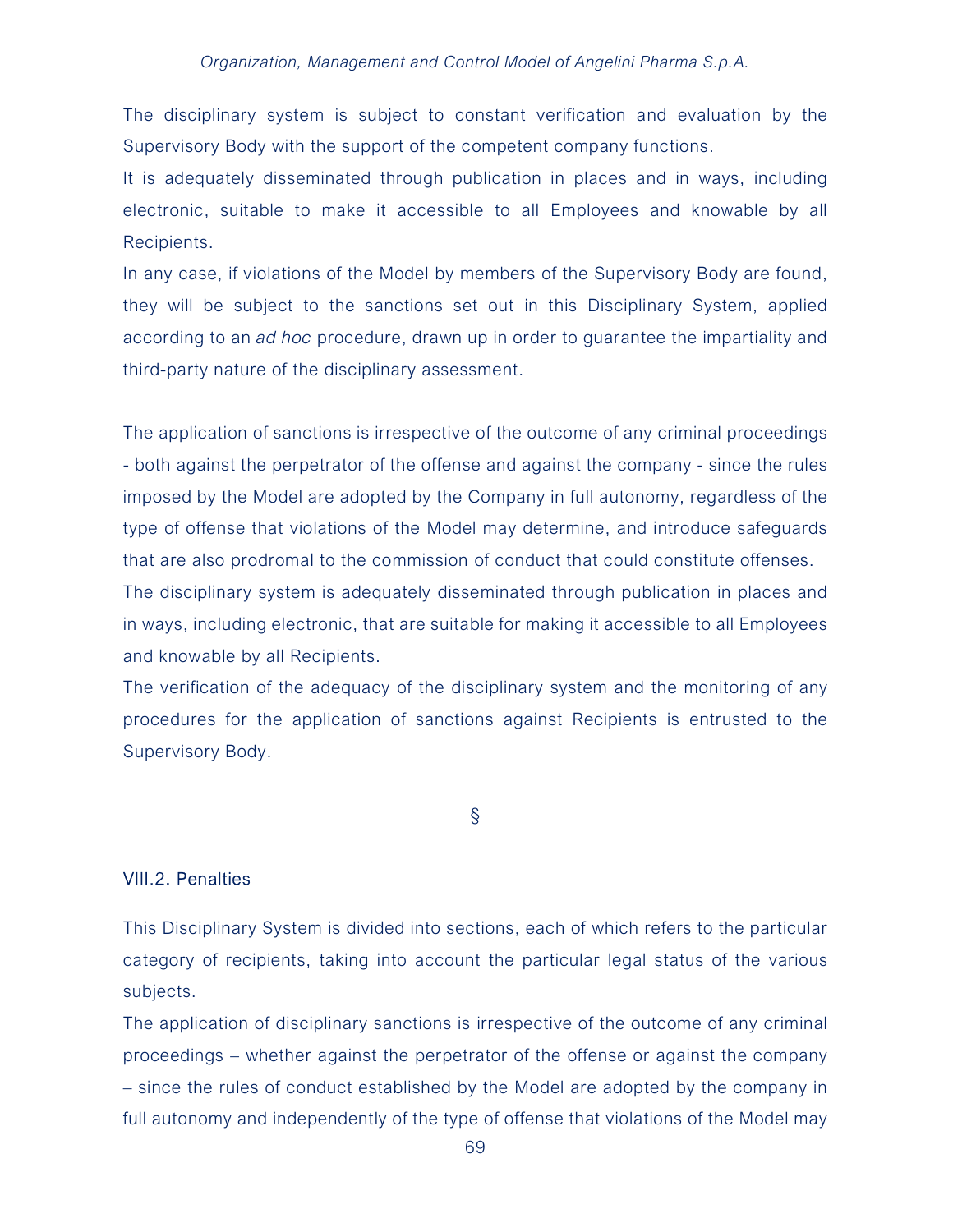determine. Any sanctions imposed must, however, always be adopted in accordance with the **principle of proportionality**.

Since each violation materializes according to peculiar and often unrepeatable aspects, it has been deemed appropriate to identify – in the light of the provisions of art. 133 c.p. – the most significant violations of the law. – certain parameters that can objectively guide the application of sanctions – in compliance with the aforementioned principle of proportionality – in the event of violation of the Model and/or the Code of Ethics.

The following parameters should be considered in assessing the penalty to be applied:

- existence and relevance even externally of the negative consequences arising for the Company from the violation of the Model and/or the Code of Ethics;
- intentionality of the conduct that led to the violation of the Model and/or degree of negligence, imprudence or inexperience, also with regard to the possibility of foreseeing and/or preventing the event;
- nature, kind, means, object, time, place and any other manner of action;
- seriousness of the damage or danger caused, with particular regard to the consequences of the violation for the persons subject to the regulations on the protection of health and safety in the workplace, as well as for the Company;
- plurality of violations and repetition of the same by those who have already been sanctioned;
- type of relationship established with the person committing the violation (collaboration relationship, consultancy relationship, organic relationship, clerical subordinate work, managerial subordinate work, etc.);
- work duties and/or functional position of the person who violates the Model;
- other special circumstances that accompany the disciplinary offense;
- repetition of disciplinary conduct as well as repeated imposition of disciplinary sanctions for violations of the Model.

The assessment of the seriousness of the breach is therefore the prerequisite for the application of sanctions, which are determined according to the principle of proportionality.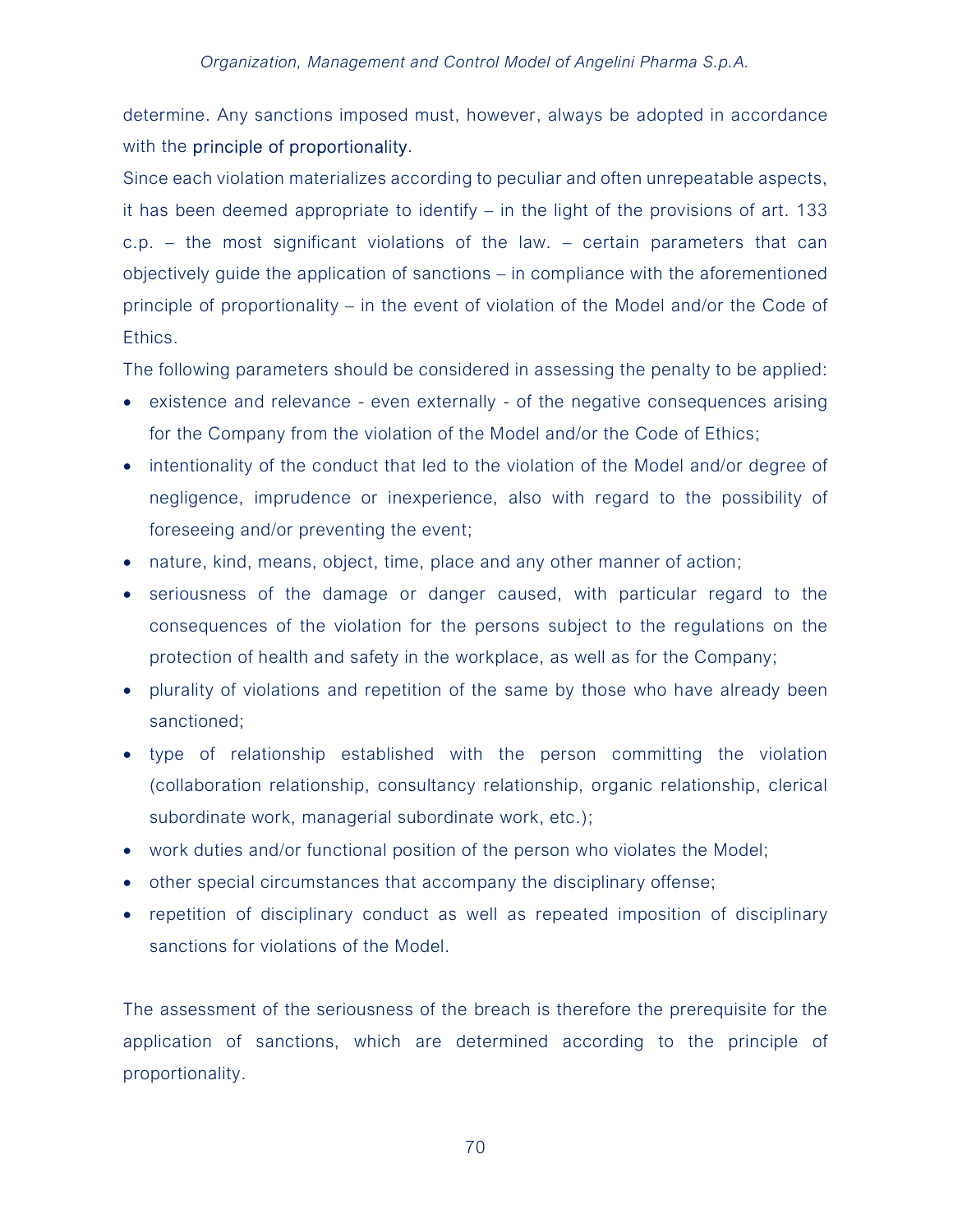Without prejudice to the need for immediate reporting to the Supervisory Body in accordance with the provisions of paragraph IV.9.B of the Model, if the Supervisory Body, any company function or control body detects a possible violation of the Model and its annexes, the same shall report it to the competent company function for the activation of disciplinary proceedings against the perpetrator of the potential violation, independently of any criminal action by the judicial authority against the employee. Therefore, a disciplinary system has been created which, first of all, sanctions all breaches of the Model, from the most serious to the most minor, by means of a system of gradualness and, secondly, respects the principle of proportionality between the breach detected and the sanction imposed.

§

#### VIII.3. Violations of the Model.

Pursuant to the combined provisions of articles 6, paragraph 2, letter e), and 7, paragraph 4, letter b), of Legislative Decree no. 231/2001, the following constitute violations of the Model:

- 1. conduct that integrate the types of offenses listed in Legislative Decree no. 231/2001;
- 2. conduct which, although not one of the offenses, is unequivocally directed towards their commission;
- 3. conduct/omissions such as to determine the application against the Company of the sanctions set out in Legislative Decree no. 231/2001
- 4. commission or omission conduct that do not comply with the rules of conduct contained in the Model, in all its parts (including the Code of Ethics, protocols and company procedures);
- 5. conduct that does not comply with the general principles of conduct, the control principles and the specific prescriptions indicated in the Special Part of the Model;
- 6. violation by senior management of the obligations to manage or supervise the conduct of subordinates referred to in article 7, paragraph 1, of Legislative Decree no. 231/2001;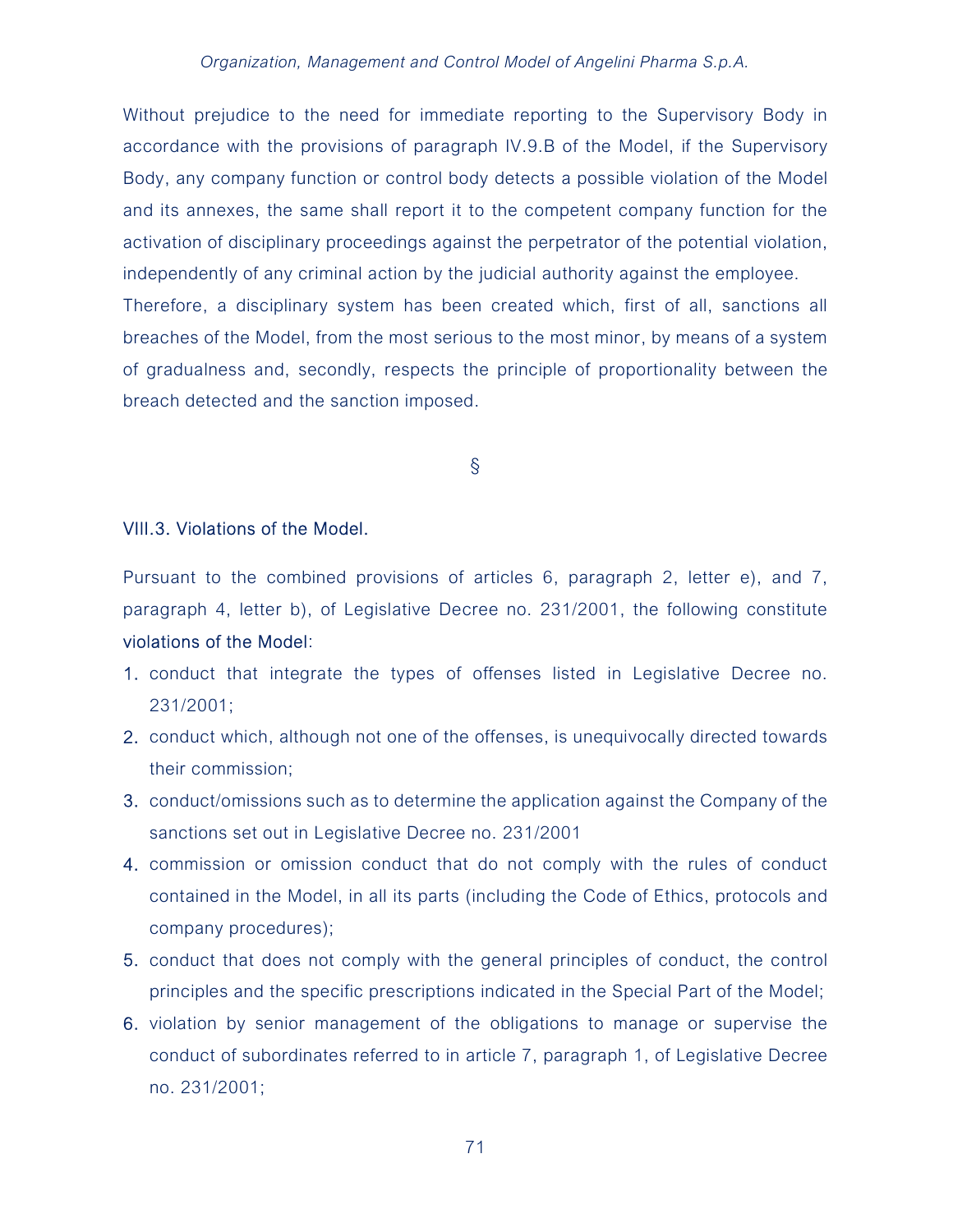- 7. uncooperative conduct towards the SB (for example, refusal to provide the information or documentation requested, failure to comply with the general and specific directives given by the SB, failure to participate without a justified reason in the controls and inspections of the SB, failure to attend training sessions);
- 8. violation of the obligations to provide information to the SB as indicated in section IV of this General Part;
- 9. failure to exercise supervisory functions over the functioning, observance and updating of the Model;
- 10. acts of retaliation or discrimination against anyone who has reported an unlawful conduct, relevant for the purposes of Legislative Decree no. 231/2001, or a violation of the Model, for reasons directly or indirectly related to the report itself;
- 11. breaches of confidentiality obligations regarding the identity of the reporter;
- 12. reports, which prove to be unfounded, if made with malice or gross negligence.

With specific reference to reports of unlawful conduct relevant under Legislative Decree no. 231/2001 and reports of violations of the Model, it should be noted that, pursuant to art. 6, paragraphs 2-ter and 2-quater, Legislative Decree no. 231/2001:

- the adoption of discriminatory measures against the persons making the reports may be reported to the National Labour Inspectorate, for the measures within its competence, not only by the reporting party, but also by the trade union organization indicated by the same;
- retaliatory or discriminatory dismissal of the reporting party is null and void. Any change of duties pursuant to article 2103 of the Civil Code, as well as any other retaliatory or discriminatory measure taken against the whistleblower, are also null and void. The onus is on the employer, in the event of disputes related to the imposition of disciplinary sanctions or to demotions, dismissals, transfers, or subjecting the reporter to other organizational measures having direct or indirect adverse effects on working conditions, subsequent to the filing of the report, to demonstrate that such measures are based on reasons unrelated to the report itself.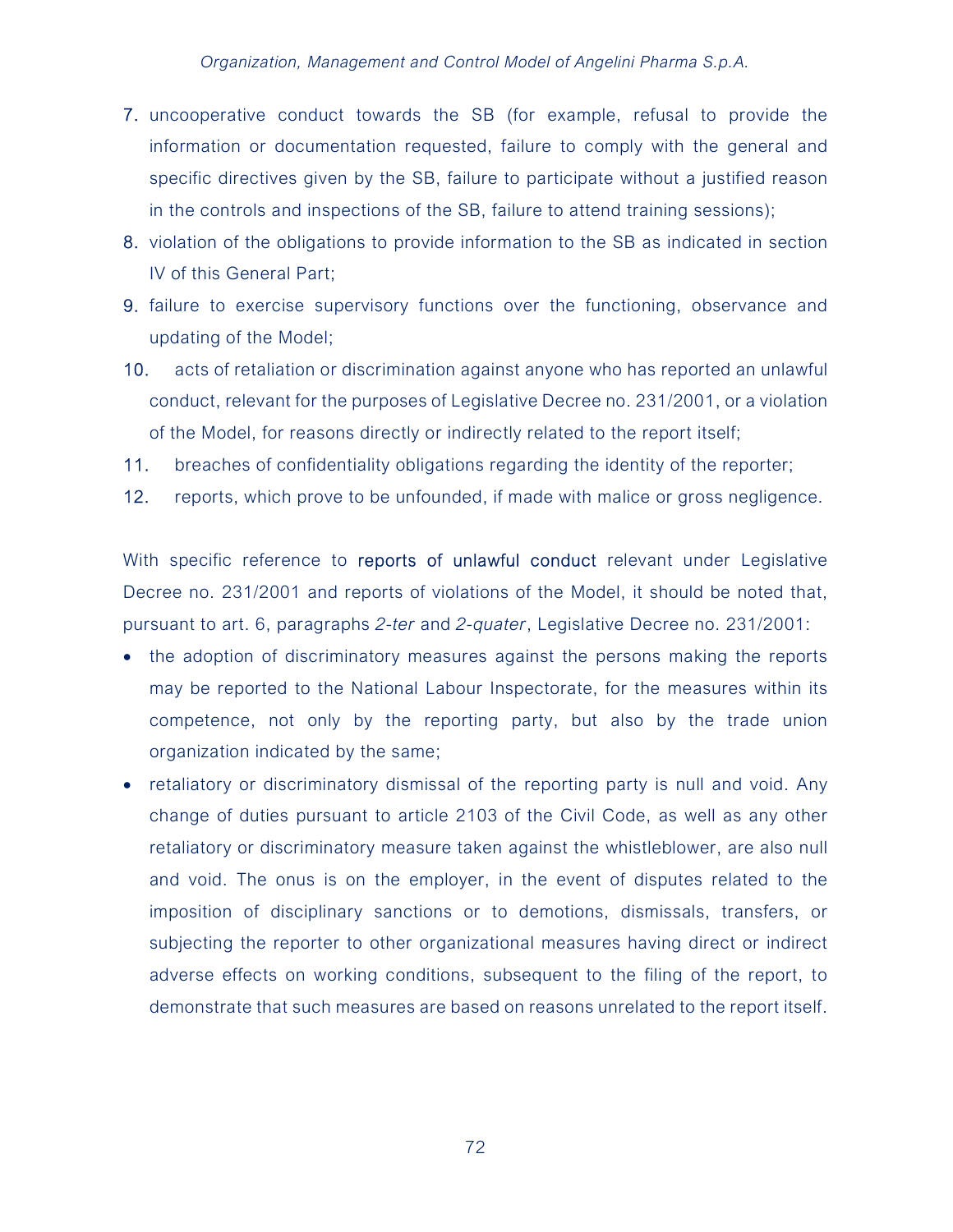In compliance with the **principles** of typicality and specificity, violations of the Model are typified and a predetermined sanction, proportionate to the seriousness of the violation, corresponds to them.

§

### VIII.4. Disciplinary system against employees.

Any conduct by non-management employees in violation of the rules contained in the Model is subject to disciplinary action.

With reference to the type of sanctions that may be imposed on the said employees, they are provided for in the National Collective Labour Agreement applied by the Company and will - if necessary - be imposed in compliance with the provisions of article 7 of the "Workers' Statute" and any special applicable regulations.

Without prejudice to the above, the violation by employees of the Model's regulations may give rise, depending on the seriousness of the violation itself, to the adoption of the following measures, which are established in application of the principles of proportionality and the criteria of correlation between the violation and the sanction and, in any case, in compliance with the form and methods provided for by the regulations in force.

The disciplinary measures applicable to non-managerial employees, in ascending order of severity, consist, in accordance with the above-mentioned rules, and without prejudice to what is indicated in the CCNL, in:

- a. Verbal warning as per art. 38 CCNL
- b. Written warning as per art. 39 CCNL
- c. Fine not exceeding four hours of basic pay as per art. 39 CCNL
- d. Suspension from work and/or from pay up to a maximum of 10 days as per art. 39 **CCNL**
- e. Suspension from duty with deprivation of pay from 11 days to a maximum of 6 months
- f. Dismissal for just cause without the right to notice pursuant to art. 40 CCNL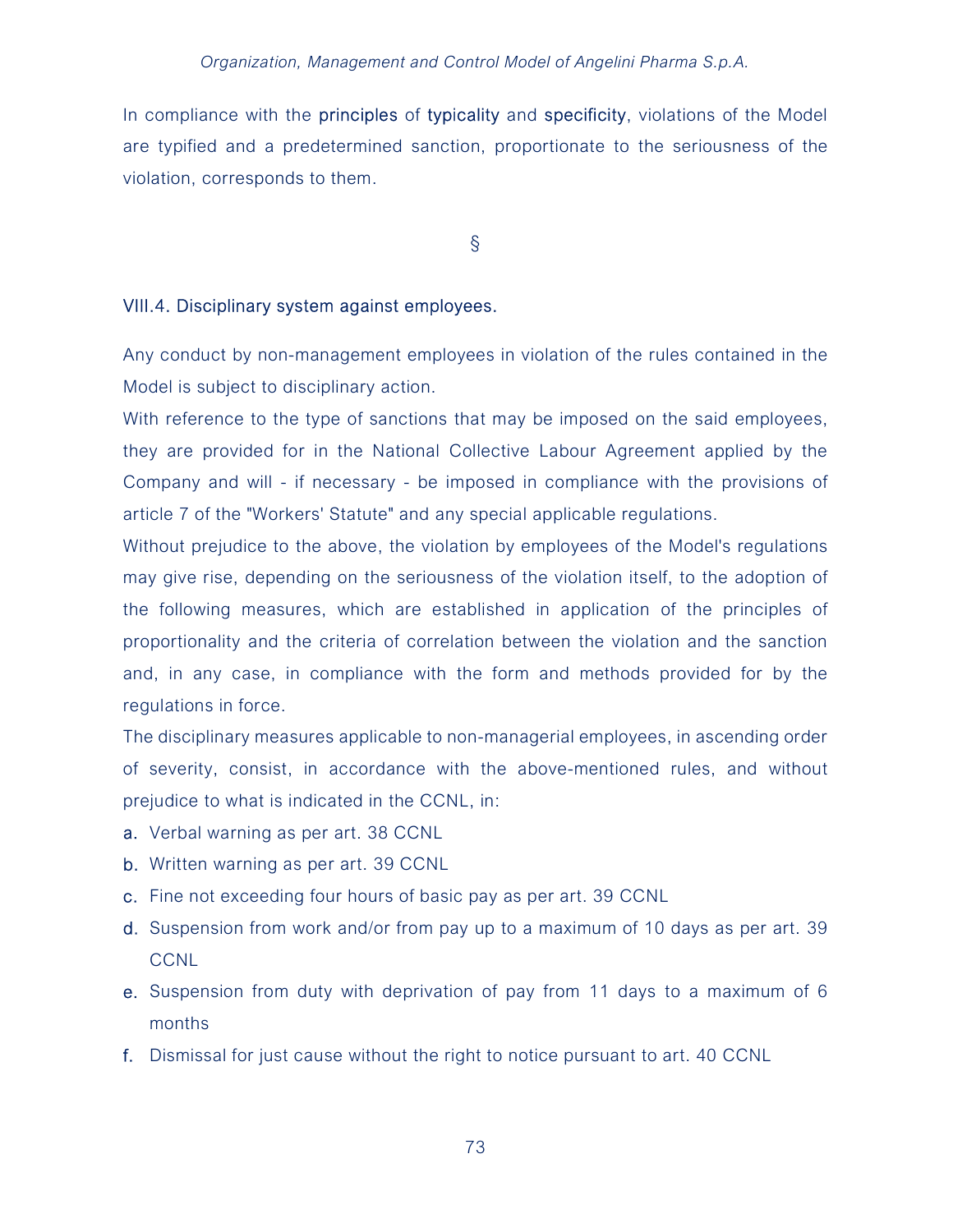These penalties shall be applied in the following cases:

## a) Verbal warning as per art. 38 CCNL

- very minor non-compliance with the controls provided for in the Model, not capable of exposing the Company to dangerous situations and without external relevance, committed for the first time and qualifying exclusively as culpable;
- tolerance or failure to report very minor breaches of the procedures established by the Model committed by the personnel subject to coordination;
- failure to take part, without a justified reason, in the compulsory training provided by the Company on the subject of Legislative Decree no. 231/2001 and health and safety in the workplace (pursuant to Legislative Decree no. 81/2008) and in relation to any other training obligations;

## b) Written warning as per art. 39 CCNL

- repeated failure to comply with point a), even if culpable. A violation carried out after the two-year period since the previous one, which has already been the subject of a verbal warning, does not constitute a repetition of the behavior;
- culpable violation of procedural rules provided for by the Model having external relevance and due to negligence. By way of example but not limited to, an employee who negligently fails to verify compliance with the Model and related procedures commits a disciplinary offense punishable by written warning;
- first delayed communication to the Supervisory Body of periodical or eventual information due in accordance with the Model, which is not however likely to undermine the effectiveness of the Model.

## c) Fine not exceeding four hours of basic pay as per art. 39 CCNL

• repeated failure to comply with point b), even if culpable. A violation carried out after the two-year period since the previous one, which has already been the subject of a verbal warning, does not constitute a repetition of the behavior;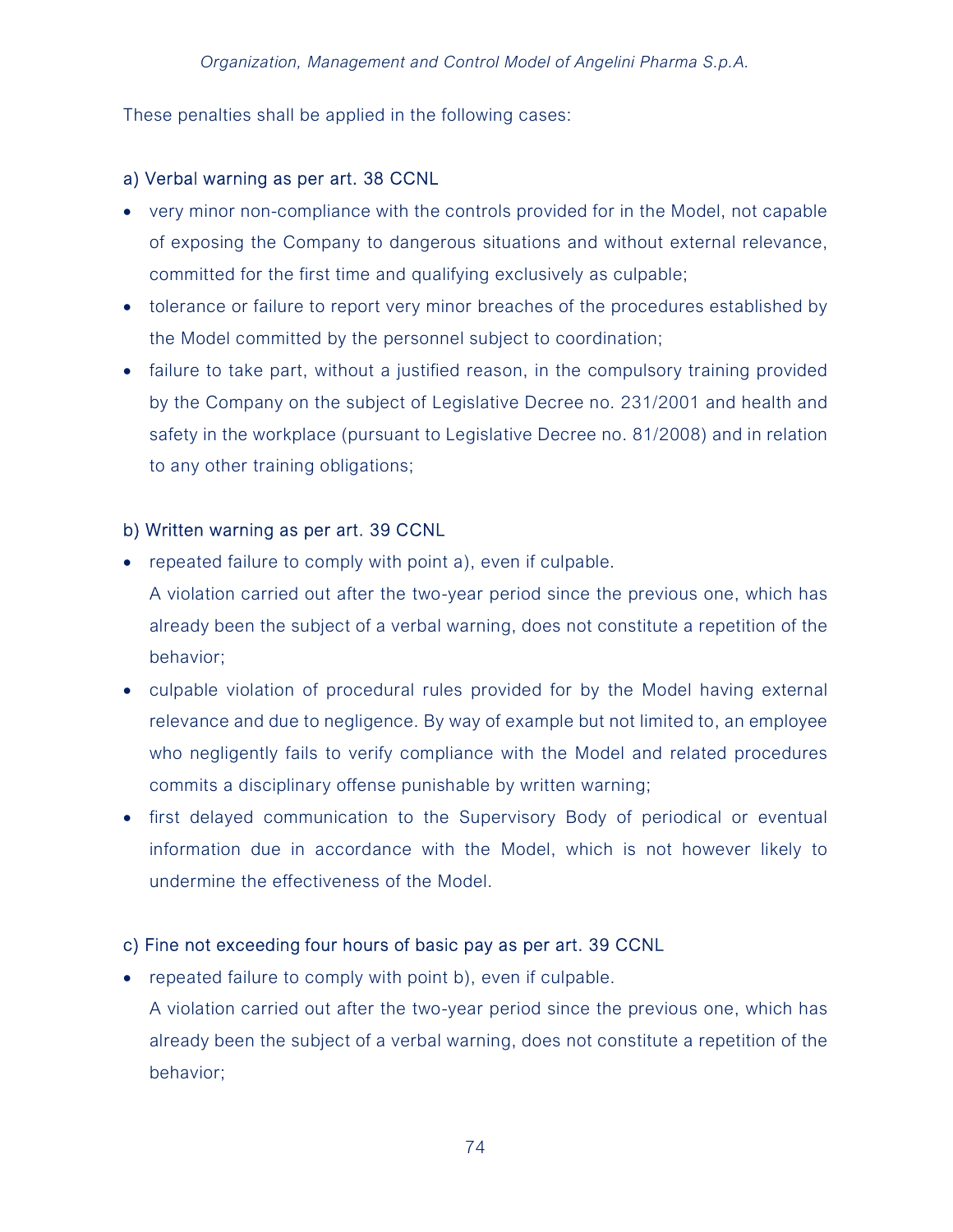- non-compliance with the controls established by the Model which is not minor, but in any case not such as to expose the Company to the risk of the application of sanctions pursuant to Legislative Decree no. 231/2001;
- tolerance or failure to report non-compliance, even of a minor nature, committed by personnel subject to coordination;
- failure to comply with specific requests for information and/or production of documents by the SB and/or the hierarchical or functional superior.

# d) Suspension from work and/or pay up to a maximum of 10 days pursuant to art. 39 **CCNL**

- repeated failure to comply with point c). A violation carried out after the two-year period since the previous one, which has already been the subject of a verbal warning, does not constitute a repetition of the behavior;
- culpable failure to comply with the controls established by the Model that causes damage and/or exposes the Company to the danger of the application of sanctions pursuant to Legislative Decree no. 231/2001;
- culpable non-compliance with the obligation to send the information flows (or culpable false declarations concerning compliance with the Model or the absence of conflicts of interest), with regard to the flows concerning relations with the Public Administration;
- negligent failure to supervise the conduct of personnel operating within their sphere of responsibility in order to verify their actions within the areas at risk of crime and, in any case, in the performance of activities instrumental to operational processes at risk of crime, which has caused damage and/or exposed the Company to the risk of application of the sanctions provided for by Legislative Decree no. 231/2001.

## e) Suspension from duty with deprivation of pay from 11 days to a maximum of 6 months

• repeated failure to comply with point d), even if culpable. A violation carried out after the two-year period since the previous one, which has already been the subject of a verbal warning, does not constitute a repetition of the behavior;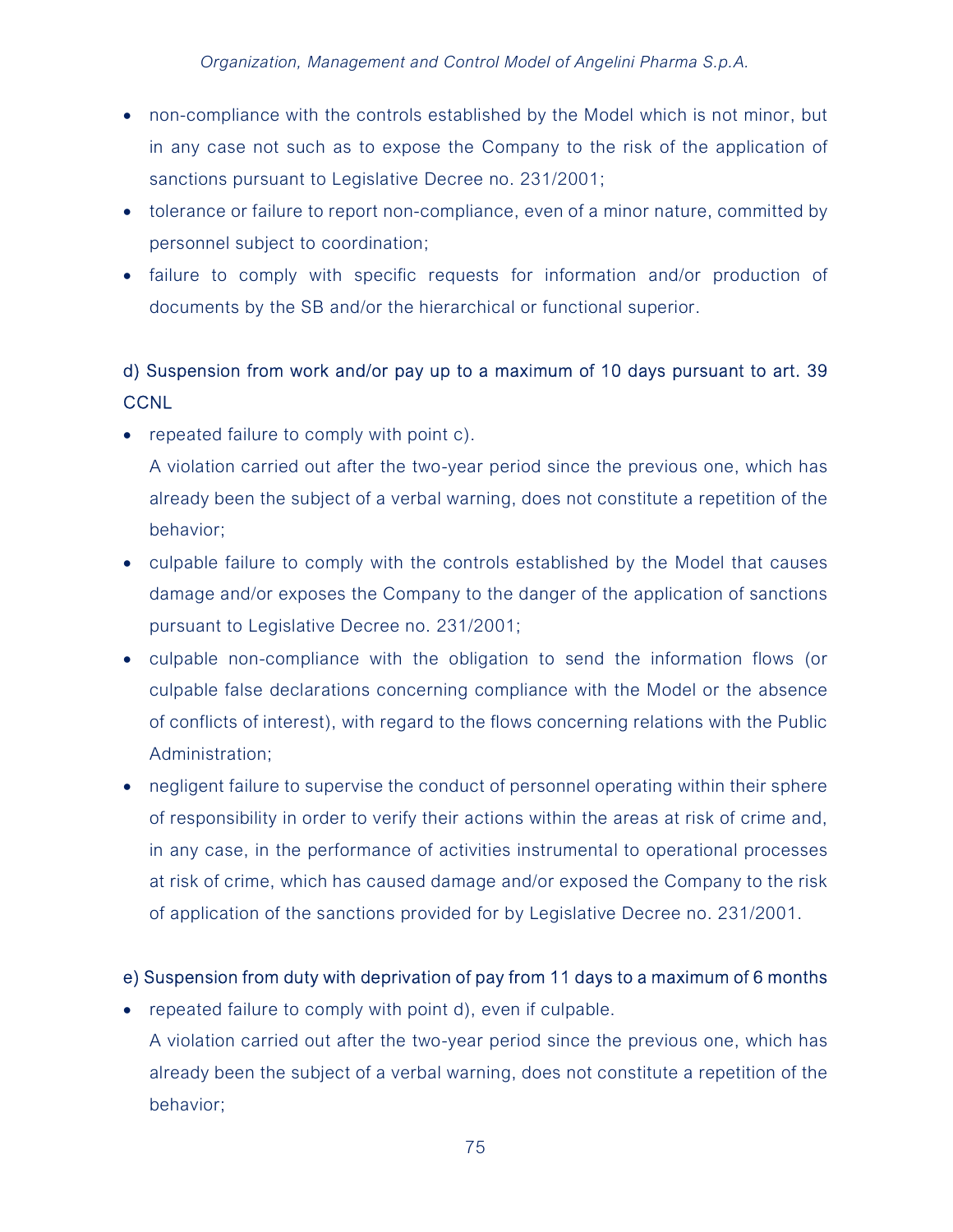- commission with malicious intent of one of the failures provided for in point d);
- conduct that obstructs and/or circumvents the controls of the Supervisory Body, as well as obstructing access to information and documentation vis-à-vis internal or external persons in charge of auditing or control activities;

### f) Dismissal for just cause without the right to notice pursuant to art. 40 CCNL

• repeated failure to comply with point (e).

A violation carried out after the two-year period since the previous one, which has already been the subject of a verbal warning, does not constitute a repetition of the behavior;

- non-compliance with the provisions issued by the Company, relevant to the Model, which constitutes a significant breach of contractual obligations such as to constitute a just cause for termination of the employment relationship;
- conduct carried out in fraudulent evasion of the controls set up by the Model unequivocally aimed at committing an offense pursuant to Decree no. 231/2001;
- conduct of deliberate falsification, or omission, of the information flows intended for the SB or other Functions or control bodies in the "areas at risk" for the Company;
- deliberately destroying or altering documentation required by operating protocols;
- willful obstruction of controls and/or obstruction of access to information or documentation by persons in charge of controls or decisions in sensitive areas, aimed at concealing the discovery of significant violations of the Model.

With reference to the risk of committing offenses in violation of the regulations on health and safety at work foreseen by art. 25 septies of the Decree, in compliance with the provisions of the Circular of the Ministry of Labour of 11 July 2011 no. 15816 concerning the "Organization and management model pursuant to art. 30 of Legislative Decree no. 81/2008", the possible violations, graded in increasing order of seriousness, and the related penalties are indicated below:

1. an employee who fails to comply with the Model will be subject to a written reprimand if the violation leads to a situation of possible danger for the physical integrity of one or more persons, including the perpetrator of the violation, and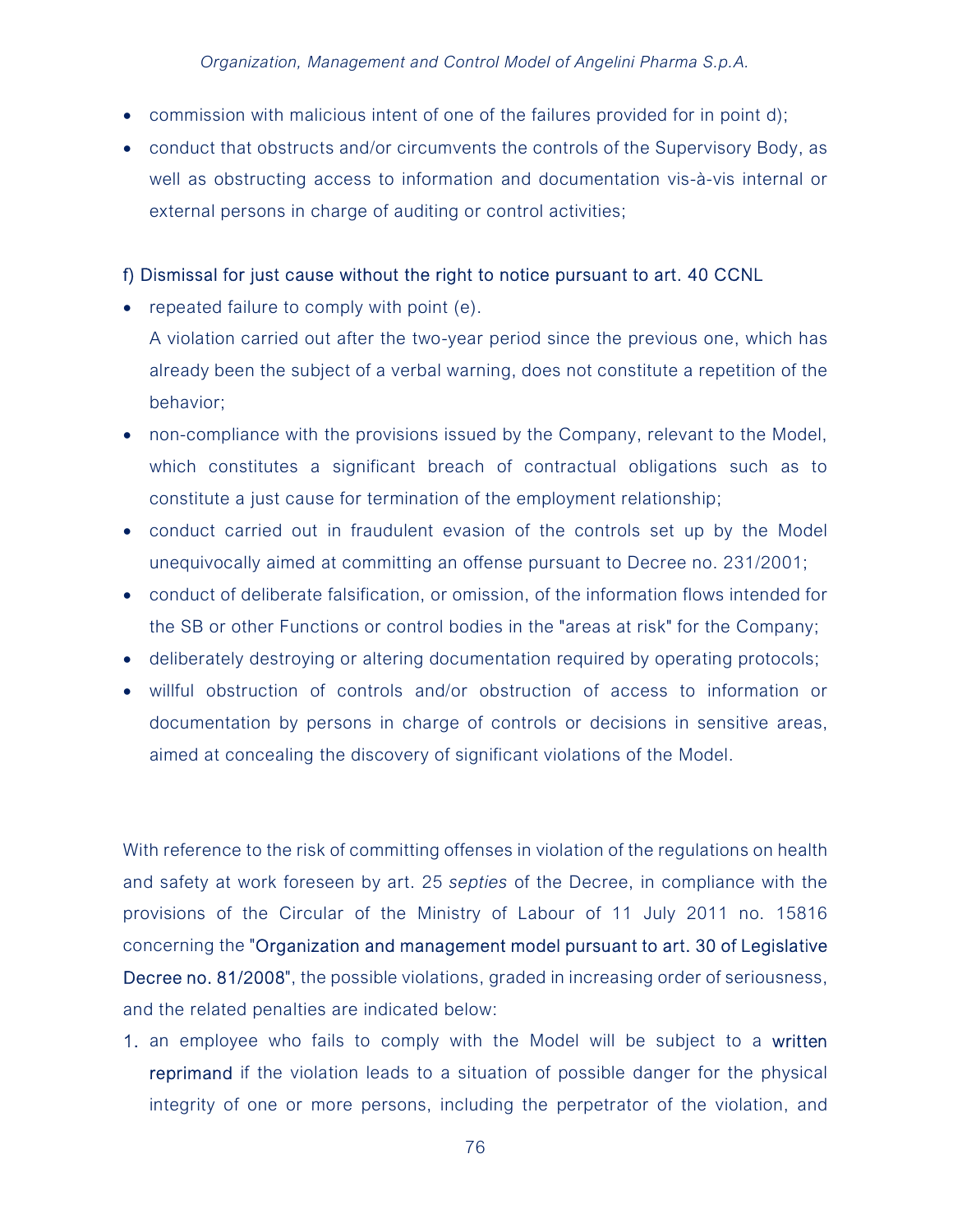provided that one of the hypotheses envisaged in points 2, 3 and 4 below is not applicable;

- 2. an employee who fails to comply with the Model will be subject to a fine not exceeding 3 hours of hourly pay, if the violation leads to a situation of possible danger for the physical integrity of one or more persons, including the perpetrator of the violation (with reference to a recidivist conduct that has already caused the infliction of written warnings), or an injury to the physical integrity of one or more persons, including the perpetrator of the violation, and provided that one of the hypotheses envisaged in points 3 and 4 below is not applicable;
- 3. an employee who fails to comply with the Model shall be suspended from work and pay for up to a maximum of 10 days if the violation causes injury to the physical integrity of one or more persons, including the offender, and provided that one of the cases provided for in point 4 below is not applicable;
- 4. any employee who commits a recidivist act in any of the offenses that require suspension from work and pay for up to a maximum of 10 days, as specified in point (3) above, as well as any employee who fails to comply with the Model, in the event that the violation causes an injury that can be qualified as "serious" pursuant to art. 583, paragraph 1 of the Italian Penal Code, shall be subject to disciplinary dismissal with the right to notice;
- 5. an employee who fails to comply with the Model shall be dismissed for just cause without notice if the violation causes an injury, qualifying as "very serious" pursuant to art. 583, paragraph 2, of the Italian Criminal Code, to the physical integrity or death of one or more persons, including the offender.

Where there is no express prohibition in the relevant CCNL, in the event of a serious infringement, the employee may be suspended from work as a precautionary measure with immediate effect, until such time as the sanction is imposed, or the decision not to proceed with the adoption of any sanction is communicated.

Should the infringements committed by employees of the Model and/or of the procedures established in the implementation of the same be abstractly ascribable to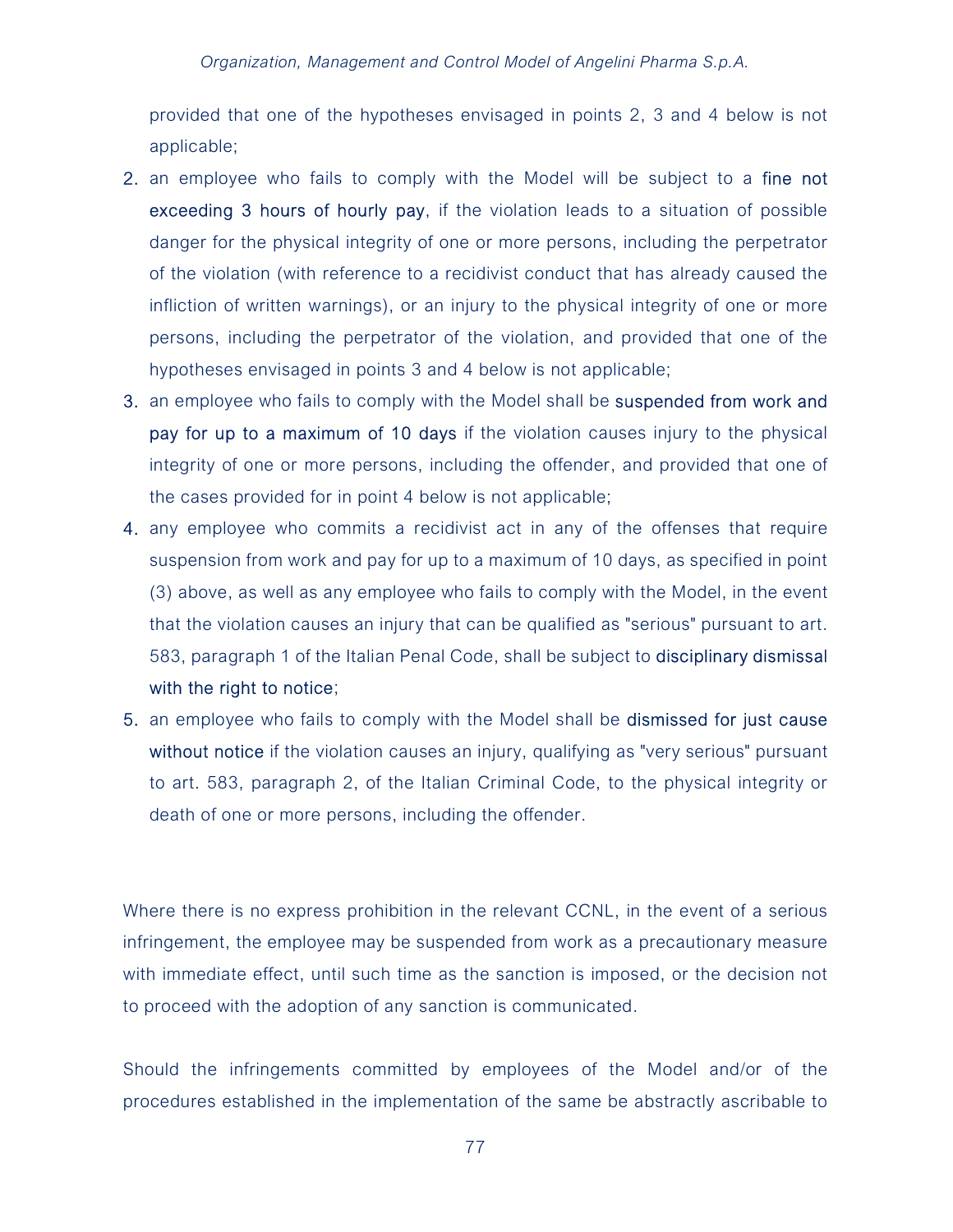### Organization, Management and Control Model of Angelini Pharma S.p.A.

a criminal offense, the Company, where it is unable, due to a lack of sufficient elements, to clearly reconstruct the facts, may, while awaiting the outcome of the judicial and/or extra-judicial investigations, order the removal from the workplace with the preservation of the related salary or, in any case, the change of role and/or task.

At the outcome of the criminal trial, even at first instance, where the facts proving the violation committed have not already been acquired by the Company and the consequent decisions have not been taken, the Company shall proceed to apply the sanction in accordance with the provisions of this disciplinary system.

# The sanctions are imposed in compliance with the procedures, provisions and guarantees provided for by art. 7 of the Workers' Statute and, as regards nonmanagerial workers, also with the contractual regulations on disciplinary measures. In particular:

- for all disciplinary measures, the worker must be notified in writing, with a specific indication of the facts constituting the infringement;
- the disciplinary measure may not be issued unless the days specifically indicated for each sanction in the Employment Contracts have elapsed since the charge was notified, during which the worker may present justifications;
- if the measure is not issued within the above-mentioned period, such justifications shall be deemed to have been accepted;
- the imposition of the measure must be justified and communicated in writing;
- the worker may present justifications, also verbally, and be assisted during the disciplinary procedure (including by a representative of the trade union association to which they belong or by which they confer a mandate);
- disciplinary measures other than dismissal may be challenged by the worker in the trade unions, in accordance with the contractual provisions of art. 7 of the Workers' Statute;
- disciplinary sanctions shall not be taken into account for any purpose after two years from their application.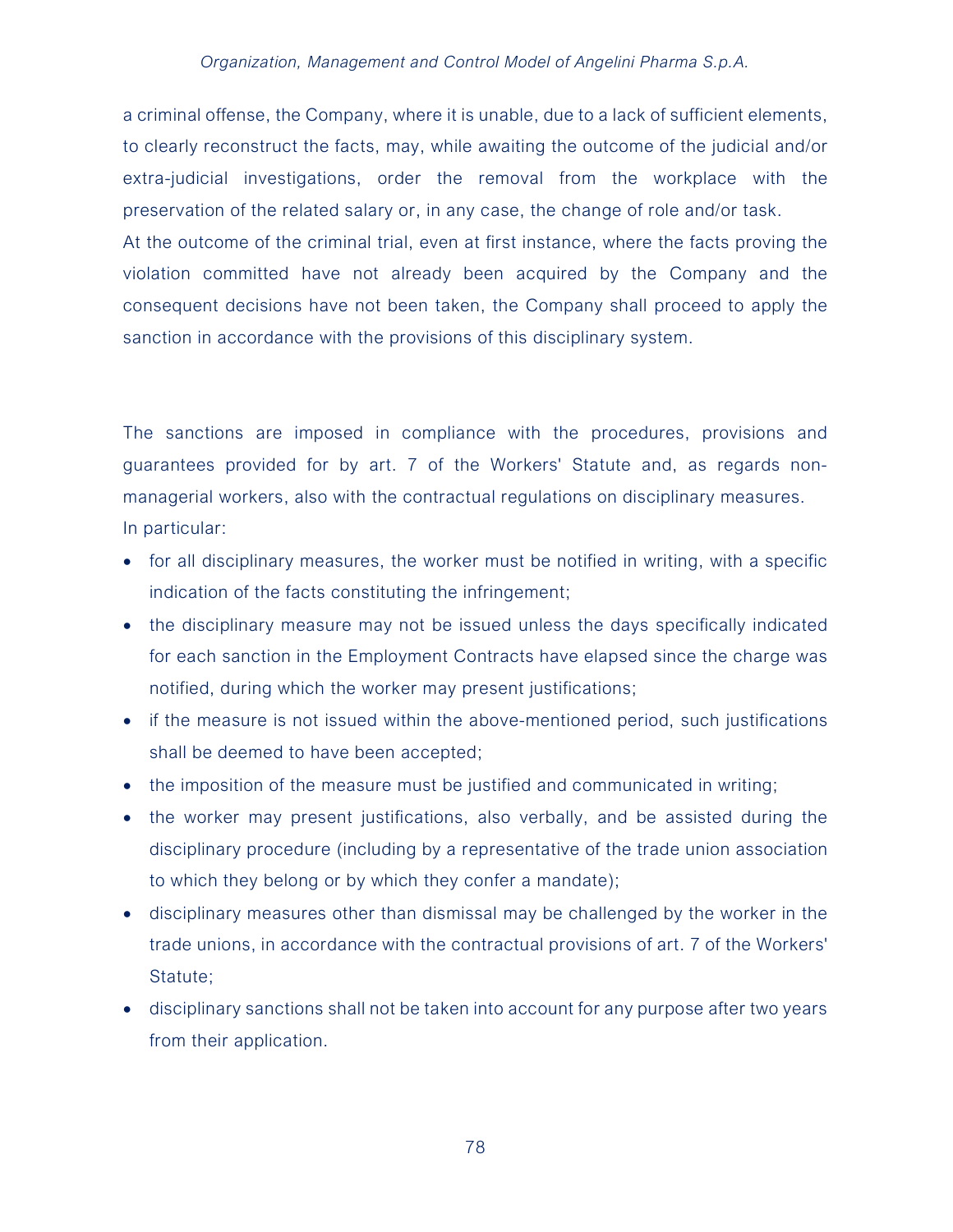#### Organization, Management and Control Model of Angelini Pharma S.p.A.

With regard to the assessment of infringements, disciplinary proceedings and the imposition of sanctions, the powers already granted, within the limits of the respective powers and competences, to the competent departments of the Company shall remain valid.

In any case, the Supervisory Body shall always be informed of any sanctions imposed and/or violations ascertained.

§

### VIII.5. Disciplinary system for managers.

In compliance with the provisions of the relevant legislation and in accordance with the principles of typicality of the violations and proportionality of the sanctions, the Company brings to the attention of its managerial employees the provisions and rules of conduct contained in the Model, the violation of which constitutes a disciplinary offense, as well as the applicable sanctions, taking into account the seriousness of the violations.

The executive relationship is characterized by its predominantly fiduciary nature.

In fact, a manager's conduct is reflected not only within the Company, but also outside it, as it can affect the Company's image in the community. Therefore, compliance by managers with the provisions of the Model and the obligation to ensure that hierarchically subordinate employees comply with it are considered an essential element of the managerial working relationship, since managers set an example for all those who depend on them hierarchically.

Consistently with the provisions of the "CCNL Managers" (National Collective Labour Agreement), the disciplinary sanctions foreseen for violations of the Model with regard to white and blue collar workers are applicable to the Company's "managerial" personnel, it being understood that only for managerial personnel does the termination of employment exclusively require a principle of justification in accordance with the provisions of the "CCNL Managers" (National Collective Labour Agreement).

79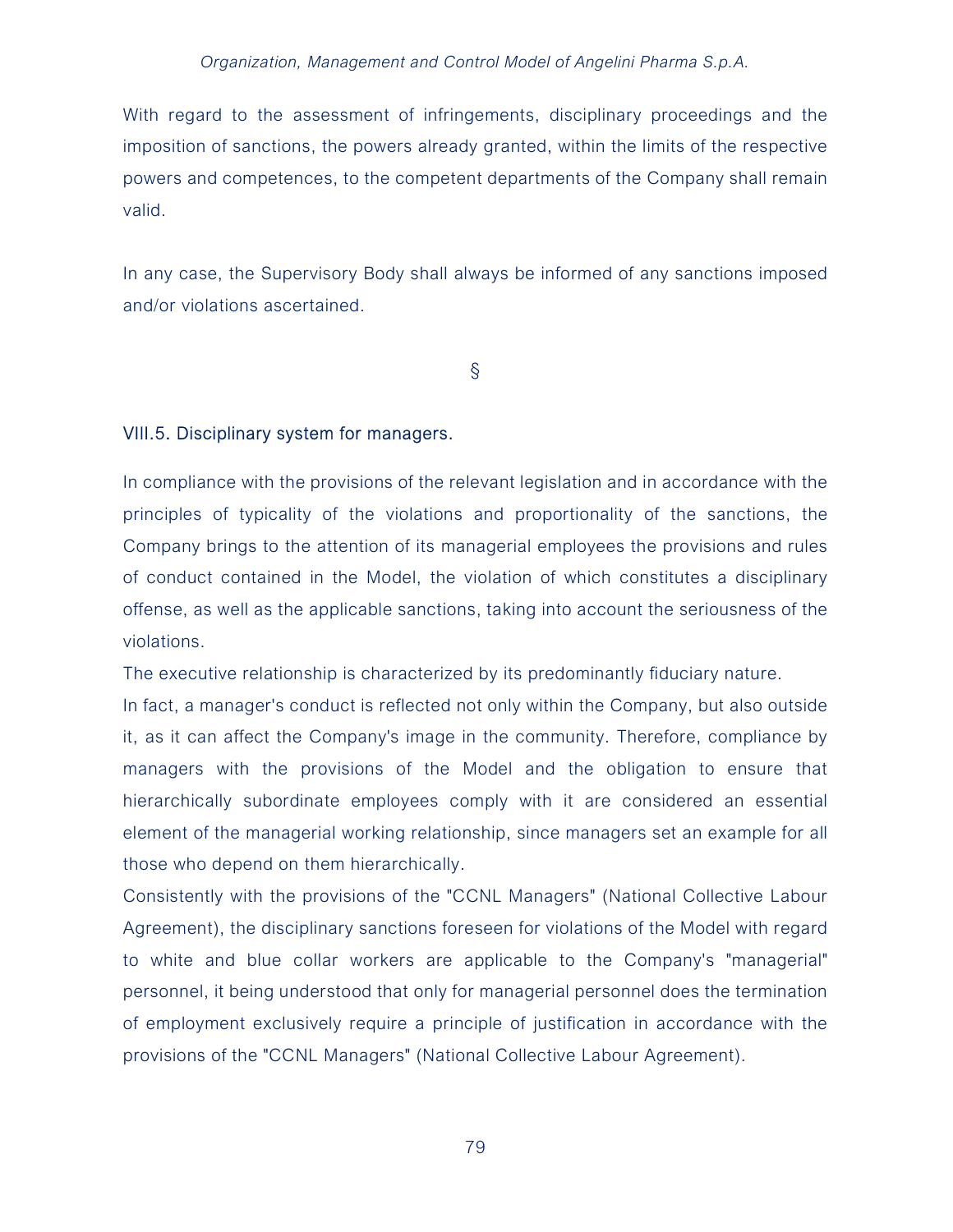The Company, without prejudice to its own independent assessment of the principle of justification referred to above, reserves the right, however, to apply disciplinary measures other than dismissal, as it deems more appropriate to the individual case.

The imposition of one of the sanctions listed below must be determined by the administrative body in light of the criteria indicated in the preceding paragraphs.

The disciplinary measures that can be imposed on 'managers' are as follows:

- a. Written warning
- b. Suspension from work and/or pay up to a maximum of 10 days
- c. Suspension from duty with deprivation of pay from 11 days to a maximum of 6 months
- d. Dismissal

In particular, with reference to the violations of the Model committed by the Company's managers, it is foreseen that:

- in the event of a non-serious violation of one or more procedural or rules of conduct provided for in the Model, the manager shall be subject to the written warning referred to in letter a) consisting of a reminder to comply with the Model, which is a necessary condition for maintaining the relationship of trust with the Company;
- in the event of a minor but repeated violation of one or more procedural or rules of conduct provided for in the Model, the manager will be subject to the disciplinary suspension referred to in letters b) and c);
- in the event of a serious or further repeated violation of one or more procedural or rules of conduct provided for in the Model, having assessed the impairment of the relationship of trust, the manager shall be subject to the measure of dismissal referred to in letter d).

For Company employees with "managerial" status, the following constitute a violation of the requirements of the Model: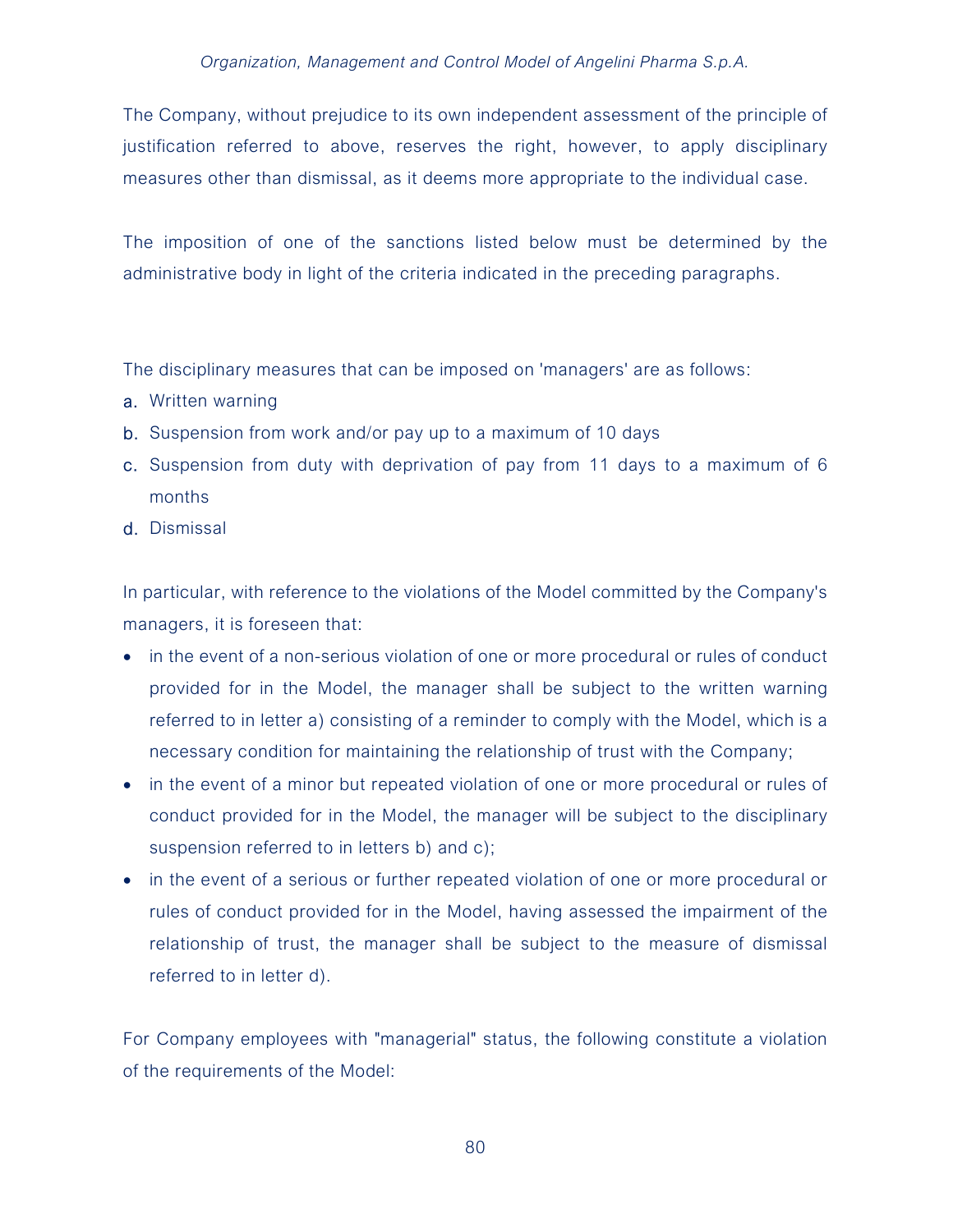- violation of one or more principles or procedural or rules of conduct provided for and/or referred to by the Model and the implementation procedures and protocols;
- violation and/or avoidance of the control systems provided for by the Model, in any way carried out (for example: by removing, destroying or altering the documentation provided for by the Model);
- failure to draw up, incomplete or untrue documentation required by the Model and the relative implementation procedures and protocols in order to prevent and/or hinder the transparency and verifiability thereof;
- facilitating the preparation, by others in an untruthful manner, of the documentation required by the Model and its implementation procedures;
- failure to participate, without a justified reason, in the compulsory training provided by the Company, on the subject of Legislative Decree no. 231/2001 and/or on the subject of health and safety in the workplace (pursuant to Legislative Decree no. 81/2008) and in relation to any other training obligation;
- failure to supervise, control and monitor subordinate employees (irrespective of the legal status of the contract or relationship with such workers) or third parties with whom they have relations in the exercise of their office regarding the correct and effective application of the principles and internal procedures provided for in the Model;
- violation of the obligations to provide information to the SB foreseen by the Model.

In the event that the offense complained of is serious, the manager may be suspended on a precautionary basis from employment with immediate effect, until such time as the sanction is imposed, or notice is given of the decision not to proceed with the adoption of any sanction.

If the infringements by the managers of the Model and/or of the procedures established in implementation of the same are abstractly ascribable to a criminally relevant case, the Company, where it is unable, due to lack of sufficient elements, to clearly reconstruct the facts, may, while waiting for the outcome of judicial and/or extra-judicial investigations, apply the following alternative provisional measures:

precautionary suspension from the relationship with the right, however, to full pay;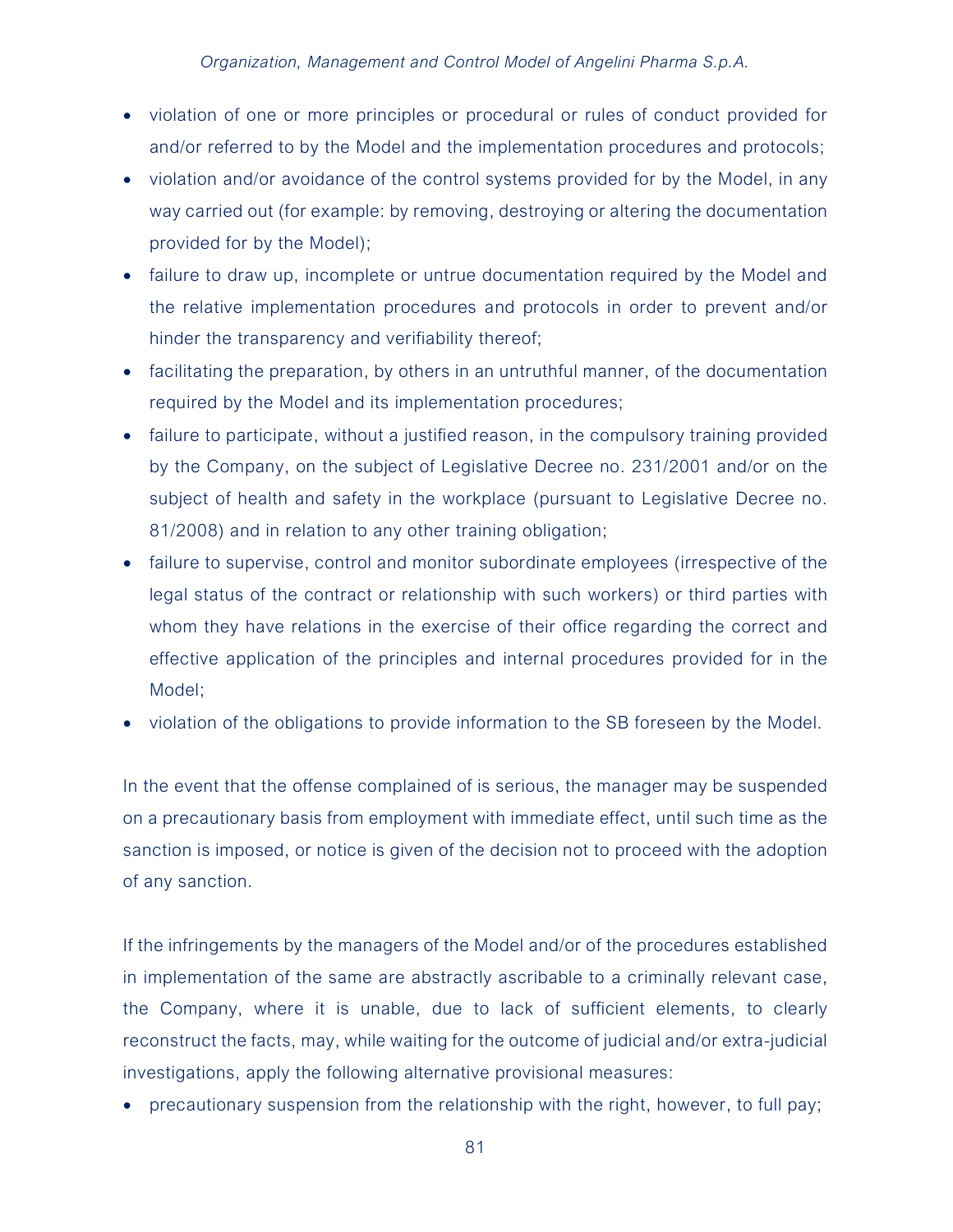- assignment of a different position within the Company;
- suspension of the payment of the short-term variable remuneration (MBO and similar instruments) already accrued and of the right to exercise all or part of the stock options assigned.

At the outcome of the criminal trial, even at first instance, where the facts proving the violation committed have not already been acquired by the Company and the consequent decisions have not been taken, the Company will proceed with the application of the sanction in accordance with the principles of this Disciplinary System.

This is without prejudice to the Company's right to claim compensation for damages resulting from the violation of the Model.

In any case, the competent company function shall inform the SB of the sanctions imposed and/or the violations ascertained.

§

### VIII.6. Disciplinary system against the Administrative Body and/or its members.

Upon receiving notice of conduct that may constitute a fraudulent breach or evasion of the provisions and rules of conduct of the Model by one or more members of the Board of Directors, pursuant to art. 2406 of the Italian Civil Code and in compliance with the applicable provisions of law, or in the event of inaction by the Board itself, the Board of Auditors - upon notification of the infringement by the Supervisory Body or another function or control body - shall convene the Shareholders' Meeting without delay to pass resolutions on the possible revocation of the mandate or liability action against the directors pursuant to art. 2393 of the Italian Civil Code.

In addition, the General Meeting may decide to apply one of the following disciplinary measures against the Administrative Body or some of its members:

- a) written censure on the record;
- b) suspension of compensation;
- c) revocation from office for just cause.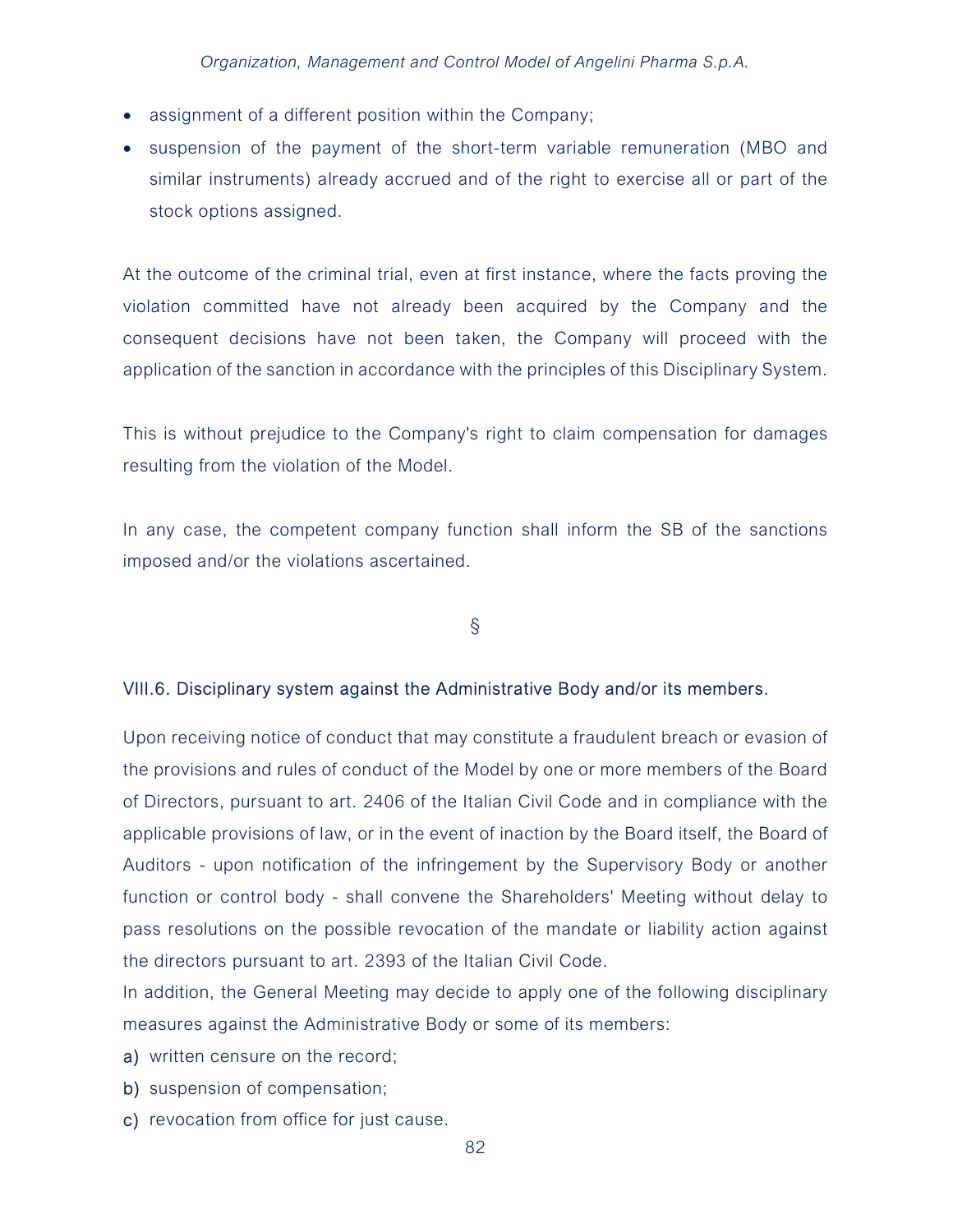In particular, it is envisaged that:

- in the event of a non-serious violation of one or more procedural or rules of conduct laid down in the Model, the member of the Administrative Body will incur the written reprimand referred to in letter a) consisting of a warning to comply with the Model, which is a necessary condition for maintaining the relationship of trust with the Company;
- in the event of a serious breach of one or more procedural or rules of conduct laid down in the Model, the member of the Administrative Body will be subject to the measure of suspension of remuneration referred to in point b);
- in the event of a serious violation of one or more procedural or rules of conduct laid down in the Model such as to irreparably damage the relationship of trust, the member of the Administrative Body will be liable to be removed from office for just cause, as described in letter c).

Moreover, for members of the administrative body, the following constitute a serious violation of the Model's prescriptions:

- failure to comply with the obligation to manage or supervise, in particular with reference to any delegated powers, compliance by Company personnel with the provisions of the law and this Model;
- failure to comply with the obligation to manage and supervise other workers or third parties who, although not linked to the Company by a subordinate relationship (for example, self-employed workers, agents, consultants, collaborators, etc.), are in any case subject to the management and supervision of the Administrative Body pursuant to article 5, paragraph 1, letter b) of Legislative Decree no. 231/2001, without prejudice to the qualification of the contract with such workers.

The director and/or directors who are accused of violating the provisions of the Model shall have the right to present their defense in a timely manner before the above measures are taken.

The Assembly, once it has reviewed the report, will formulate in writing any objection against the director. At a subsequent meeting, the General Meeting, in compliance with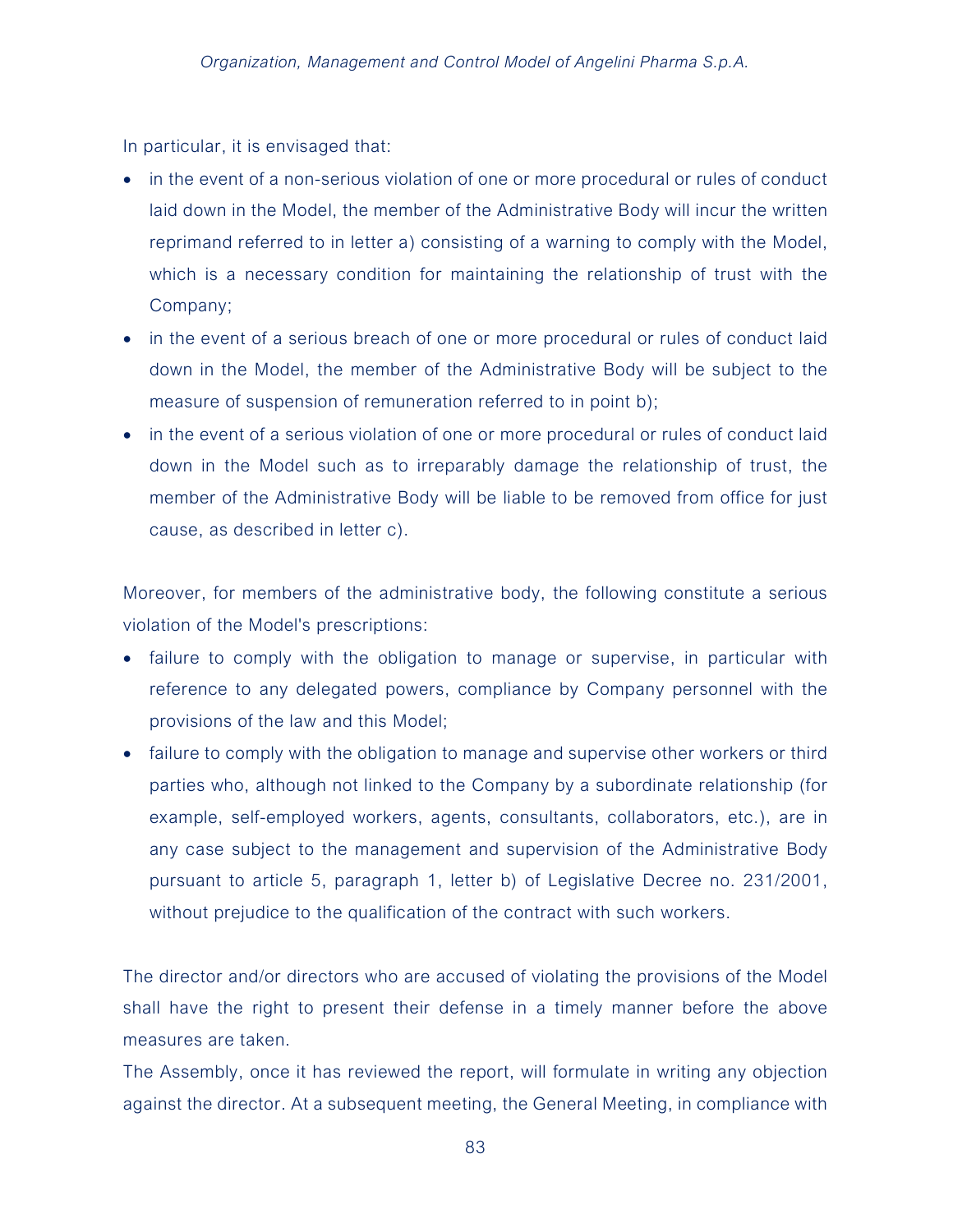the most appropriate terms of defense, will decide on the imposition and possible type of sanction, according to the principle of proportionality.

Directors who violate the provisions of the Model shall in any case be subject to liability actions and the consequent claim for damages in accordance with the provisions of the Civil Code.

§

# VIII.7. Disciplinary system towards the Board of Statutory Auditors and its members, as well as towards the auditor

Although the auditors do not fall within the perimeter of apical subjects, in relation to the function carried out in relation to the Company, also with reference to the institutional tasks incumbent on them in terms of management control activities and the obligations to inform the Supervisory Body, they are among the Recipients of the Model and, therefore, of the Disciplinary System.

If one or more members of the Board of Statutory Auditors, or one or more members of the auditing firm, conspire to violate the Model, the Supervisory Body will inform the Board of Directors, which will take the steps it deems most appropriate, including calling a Shareholders' Meeting for appropriate measures. In this regard, reference is made to the applicable provisions of the Italian Civil Code and in particular to article 2400, paragraph 2, of the Italian Civil Code.

The same sanctions shall also apply where, by failing to perform their duties with the professionalism and diligence required by the nature of the office, the members of the Board of Statutory Auditors or of the body entrusted with the auditing of accounts have prevented or not facilitated the discovery of violations of the Model or, in the most serious cases, the commission of offenses relevant for the purposes of the Decree.

§

84